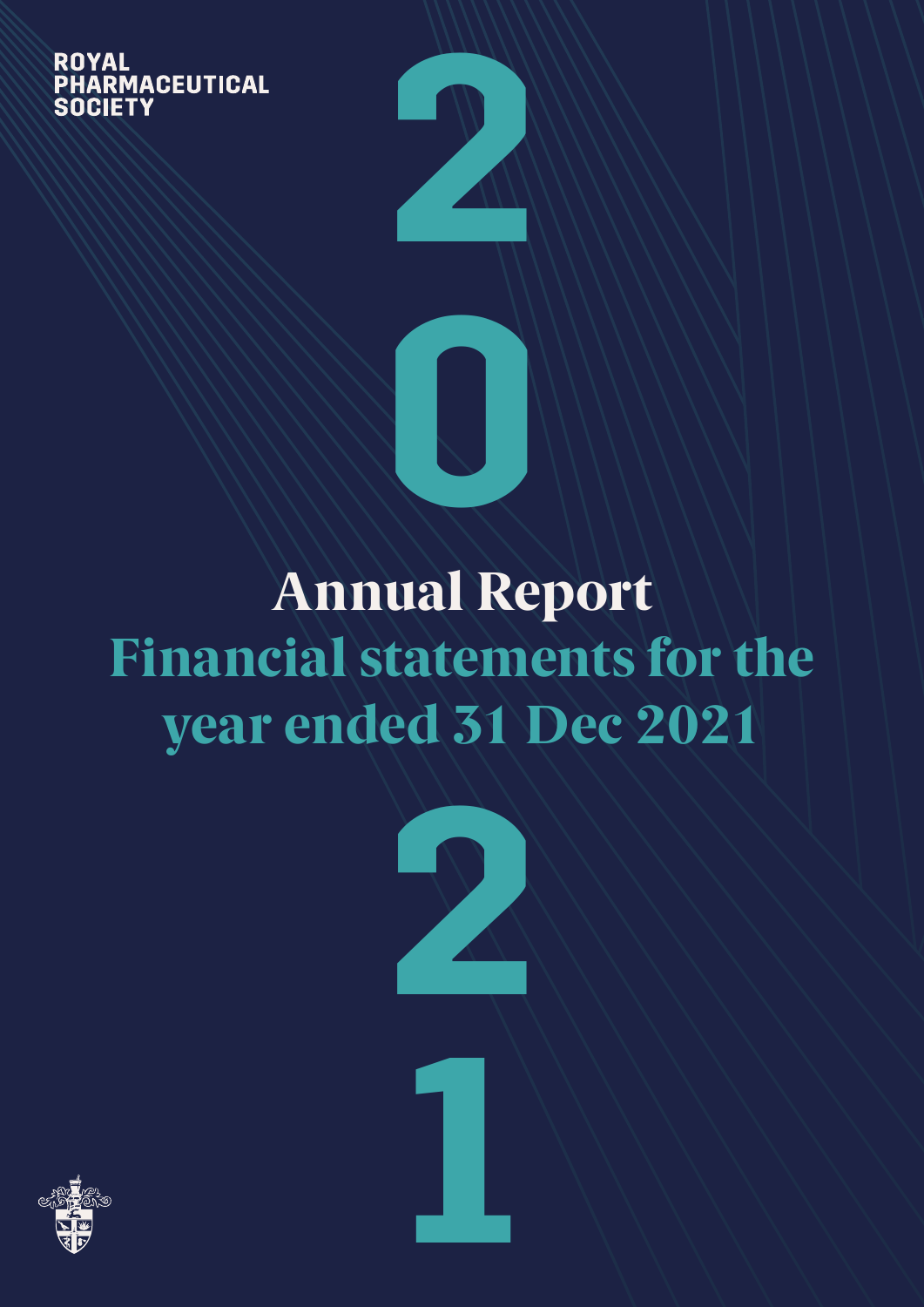# **Contents**

| ASSEMBLY MEMBERS AND ADVISORS                                                                                            | 3  |
|--------------------------------------------------------------------------------------------------------------------------|----|
| LETTER FROM OUR PRESIDENT AND<br><b>CHIEF EXECUTIVE</b>                                                                  | 4  |
| <b>REPORT OF THE ASSEMBLY</b>                                                                                            | 7  |
| <b>INDEPENDENT AUDITOR'S REPORT</b><br>TO THE ASSEMBLY OF THE ROYAL<br>PHARMACEUTICAL SOCIETY OF<br><b>GREAT BRITAIN</b> | 12 |
| STATEMENT OF INCOME AND RETAINED<br><b>FARNINGS</b>                                                                      | 15 |
| <b>BALANCE SHEET</b>                                                                                                     | 16 |
| <b>STATEMENT OF CASH FLOWS</b>                                                                                           | 17 |
| NOTES TO THE FINANCIAL STATEMENTS                                                                                        | 19 |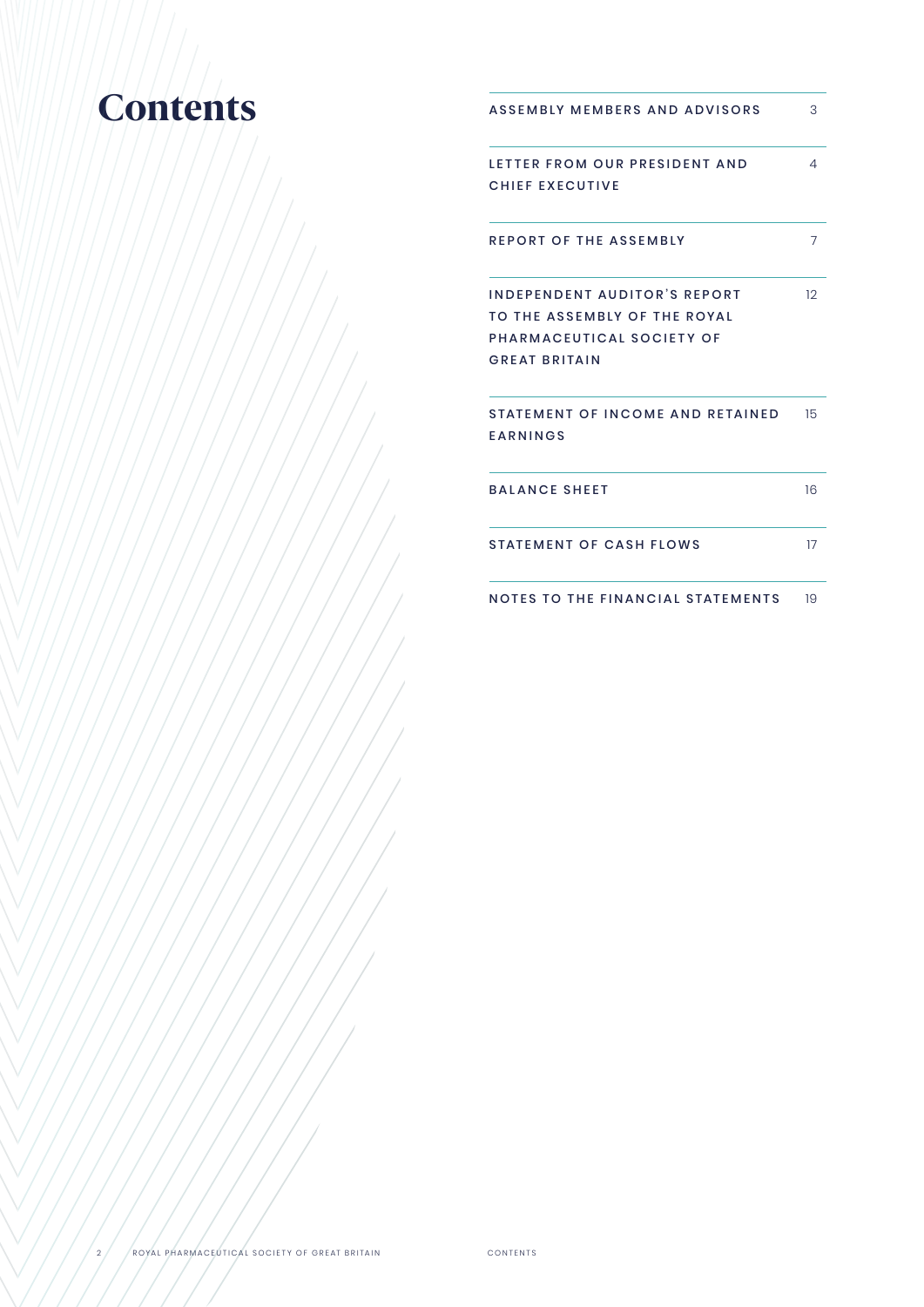### Assembly members and advisors

### **PRESIDENT**

**Sandra Gidley Claire Anderson** Appointed Appointed July 2019 — June 2021 July 2021

#### **TREASURER**

**Andre Yeung**

Appointed

July 2020

### Assembly

### **NATIONAL BOARD CHAIRS**

| <b>Claire Anderson</b>                | Appointed | July 2019 - June 2021 |
|---------------------------------------|-----------|-----------------------|
| Jonathan Burton                       | Appointed | July 2019 - June 2021 |
| <b>Suzanne Scott-Thomas</b> Appointed |           | July 2017 - June 2021 |
| <b>Andrew Carruthers</b>              | Appointed | <b>July 2021</b>      |
| <b>Thorrun Govind</b>                 | Appointed | <b>July 2021</b>      |
| <b>Cheryl Way</b>                     | Appointed | <b>July 2021</b>      |

#### **OTHER MEMBERS**

| <b>Martin Astbury</b> | Re-Appointed | <b>July 2021</b>      |
|-----------------------|--------------|-----------------------|
| <b>Ewan Black</b>     | Appointed    | July 2018 - June 2021 |
| Sibby Buckle          | Re-Appointed | <b>July 2021</b>      |
| <b>David Carter</b>   | Appointed    | July 2019 - June 2021 |
| Kathleen Cowle        | Appointed    | <b>July 2021</b>      |
| Mike Hannay           | Re-Appointed | <b>July 2021</b>      |
| Jamie Hayes           | Appointed    | July 2019 - June 2021 |
| Alisdair Jones        | Appointed    | <b>July 2021</b>      |
| <b>John Marriott</b>  | Re-Appointed | <b>July 2021</b>      |
| <b>Ruth Mitchell</b>  | Appointed    | <b>July 2021</b>      |
| Tase Oputu            | Appointed    | <b>July 2021</b>      |
| Lynne Smith           | Re-Appointed | <b>July 2021</b>      |

### **CHIEF EXECUTIVE**

**Paul Bennett** 

### **PRINCIPAL OFFICE**

66 East Smithfield, London, E1W 1AW

#### **AUDITOR**

**Buzzacott LLP** 130 Wood St, London, EC2V 6DL

### **SOLICITOR**

**Laytons Solicitors LLP** 2 More London Riverside, London, SE1 2AP

### **BANKER**

**National Westminster Bank**  10 Southwark Street, London, SE1 1TJ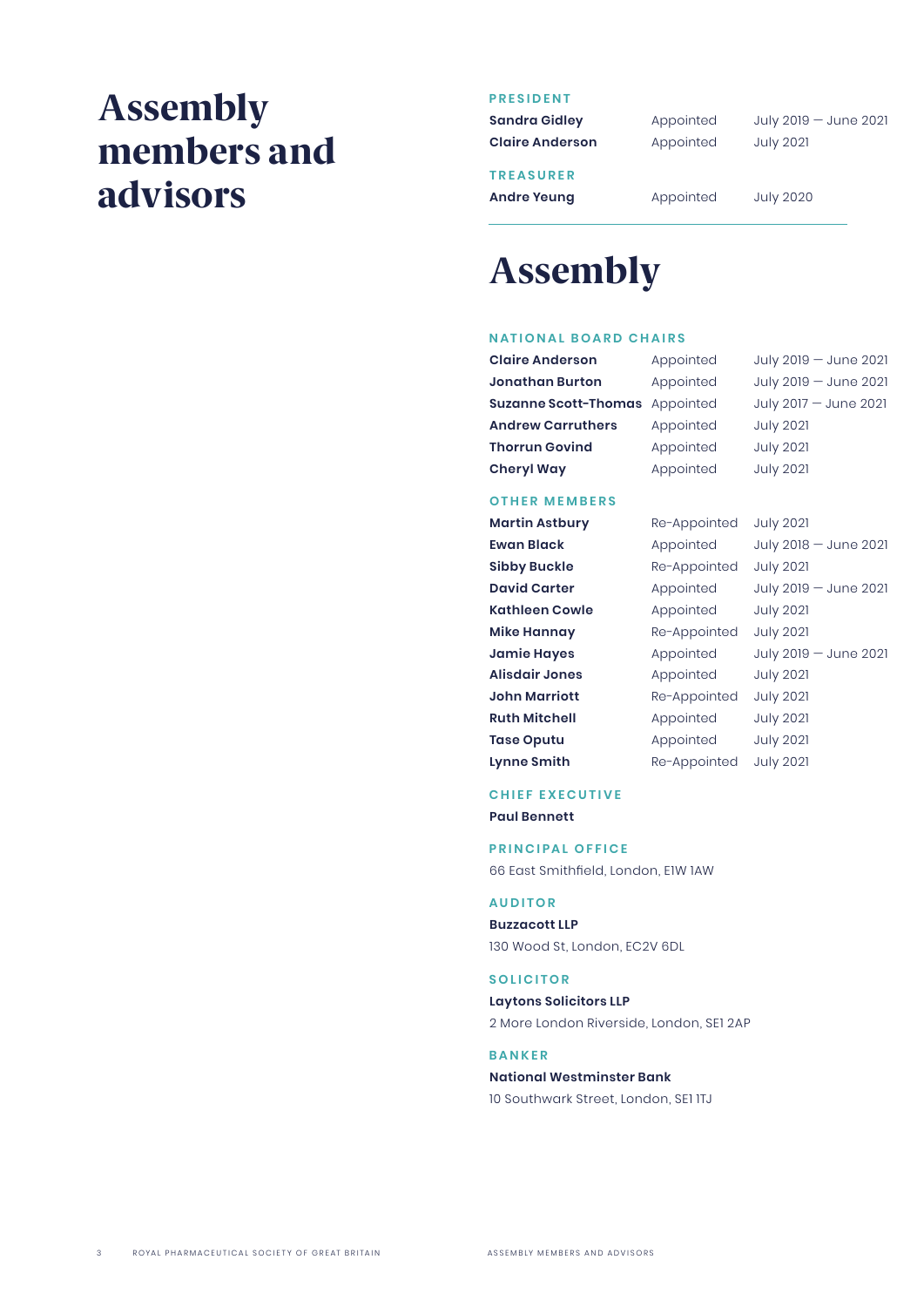### Letter from our President and Chief Executive

**C L A I R E A N D E R S O N , F R P H A R M S , FFRPS, FFIP, FRSPH PRESIDENT** 



**PAUL BENNETT, FRPHARMS** CHIEF EXECUTIVE



It falls to the President and Chief Executive to introduce the Financial Statements of the RPS for the year 2021. As always, we publish our accounts fully and openly, in a manner that we believe our members would expect, and our accounts are once again subjected to the scrutiny of external audit in accordance with the applicable laws and Financial Reporting Standards.

When writing this letter last year, to accompany the Financial Statements for 2020, we referenced what we considered to be the most challenging year in living memory. We had hoped that the global pandemic and its impact would improve in 2021 but sadly much of the year echoed the preceding year. Many organisations were negatively impacted as the three nations of Great Britain entered various degrees of 'lockdown' during the year with the consequential impact on population health, workforce wellbeing and financial performance. Thankfully, the Royal Pharmaceutical Society has been relatively sheltered against most of these negative forces, having built a more resilient operational platform over the preceding years, notably strengthening our business model, and targeting our efforts and resources towards our member and customer needs.

The RPS Assembly provided the leadership necessary for the organisation's Executive and their teams to deliver on much of what was identified as important in early 2021, despite the unpredictable nature of the environment. Most notably, a new five-year strategy was developed and published in March 2021. This paves the way for an increasingly viable and sustainable professional leadership body that is ever more relevant and essential to its broadening membership and customer base. Ultimately this allows the RPS to deliver its mission to put pharmacy at the forefront of healthcare while moving ever closer to the vision of becoming the world leader in the safe and effective use of medicines.

As our Financial Statements illustrate, our performance was strong during 2021. We maintained tight controls on our operating costs while exceeding our revenue budgets by £1.2m (5%) and securing good returns from our investments: the combined value of investments at the end of December stood above £10m. Throughout the year our cash flow was stronger than budgeted.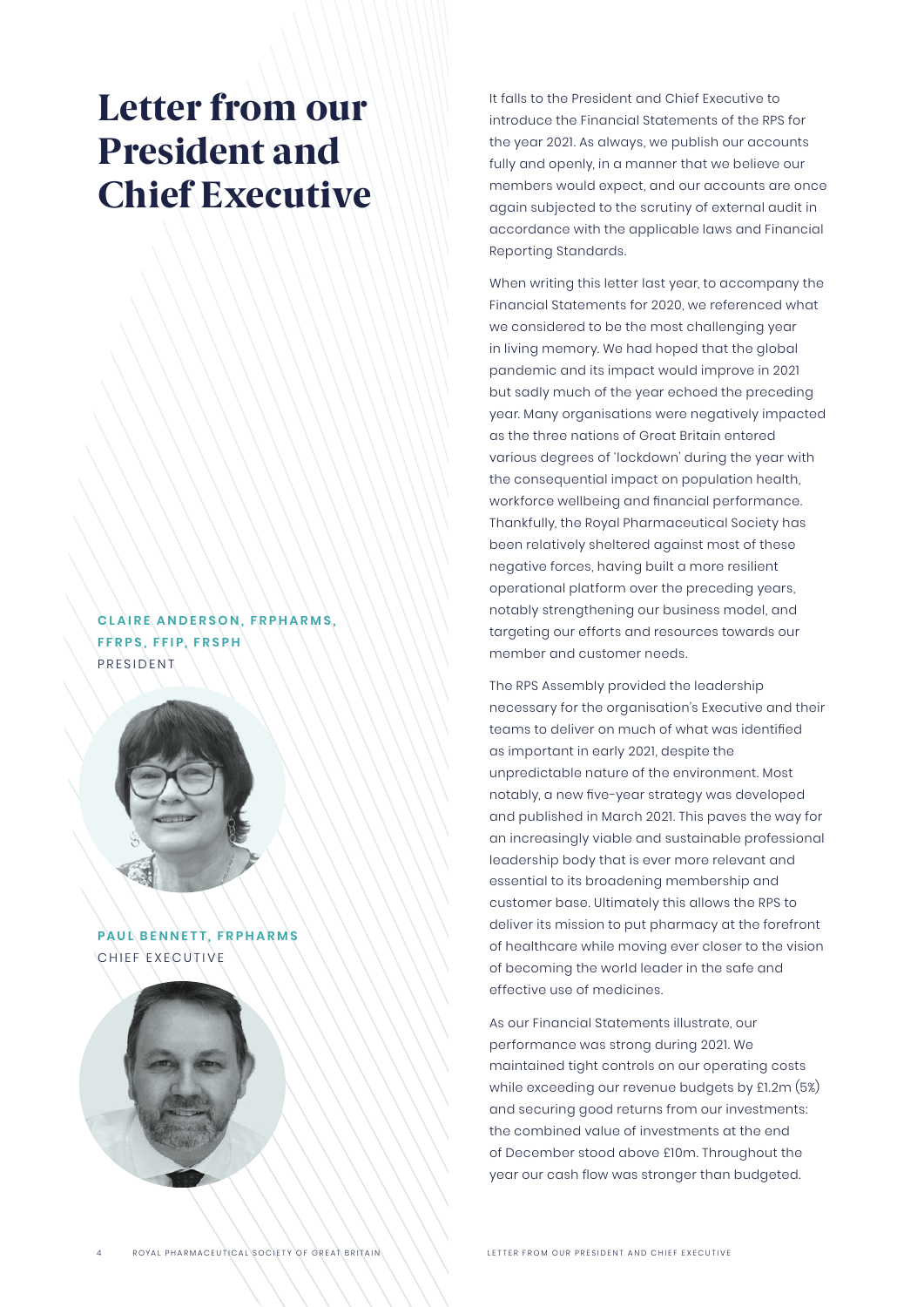Our operating surplus was £0.9m which was considerably stronger than budget and the previous year.

During the year, we took the opportunity to assess the fair value of property held on the balance sheet. In line with market conditions for commercial property in a period of global pandemic, the total value of our estate has unsurprisingly fallen, and is now £3.2m lower than at the end of the previous year. However, in accordance with a statement made in April, that we would be re-evaluating the use of our office space to maximise the value from our properties, we were pleased to announce in December that we would be leasing two floors of our London offices. A lease has been granted for up to six years to Ingeus, an organisation with a number of government contracts in the health and employability space, and this will provide ongoing supplemental income to the RPS whilst still ensuring we have ample room to support our new, often remote, ways of working.

Our pharmacy and membership team and our education team continued to focus on supporting our members at the forefront of the fight against the pandemic. Continuing the work started early in 2020, they maintained a clear focus on what members needed to practise safely, with access to the most up-to-date guidelines on the pandemic, based on the best scientific evidence available at the time.

In England, the delivery of training in support of the NHS Community Pharmacy Consultation Service (CPCS) continued at pace with over 5,000 trainees now having been supported to deliver the service. The Welsh Government has laid strong foundations for enhancing the role of pharmacist independent prescribers. Combined with the RPS Competency Framework for all Prescribers, this unique partnership approach in Wales will provide a guidance tool for pharmacist prescribers wishing to expand their scope of practice wherever they work in Great Britain. In Scotland the team has focused on engaging with members on policy development. It held over 100 focus groups and meetings to develop the Pharmacy 2030 vision and other key policies in 2021 including pharmacy's role in reducing harm from drugs and a joint statement with the BMA on the pharmacotherapy service.

Our program of webinars and member engagement events, while remaining online as opposed to face-to-face because of the pandemic, had even greater reach with approximately one fifth of all members attending one or more webinars. This service has been a clear demonstration of how RPS, working with Royal Colleges, can provide valuable educational content to healthcare practitioners and meet the requirements of educational commissioners.

In November, we declared a Climate and Ecological Emergency in recognition of the severe challenge the planet is under from the excessive use of fossil fuels and slow pace of movement to renewable energy sources. This prompted us to review our investment strategy with a commitment to apply ESG principles to our investments and procurement policies and which includes investing in portfolios that commit to responsible investing. We are committed to maintaining a zero-to-landfill organisational status and to embedding sustainability within our working practices. As a professional leadership body we have been working to ensure the profession's role and expertise is fully recognised within national strategies and plans. A series of four key sustainability policies was launched and we will be continuing to work with members, organisations and the NHS to see these implemented.

Our knowledge business, Pharmaceutical Press, has performed exceptionally well during the year with total revenues exceeding an ambitious budget by 7% and all parts of the operations performing in line with, or above, expectation. Our core publishing business returned a surplus of more than £2.4m which enables us to invest in the development of products and services for our members, as well as securing future growth opportunities for RPS, ultimately to the benefit of all members and the profession. During the year, working alongside our joint venture partners, we negotiated a new longterm contract with NICE for the publication and supply of BNF and BNF for Children, which will ensure continuity of a highly valued, world-class medicines reference source used by clinicians daily.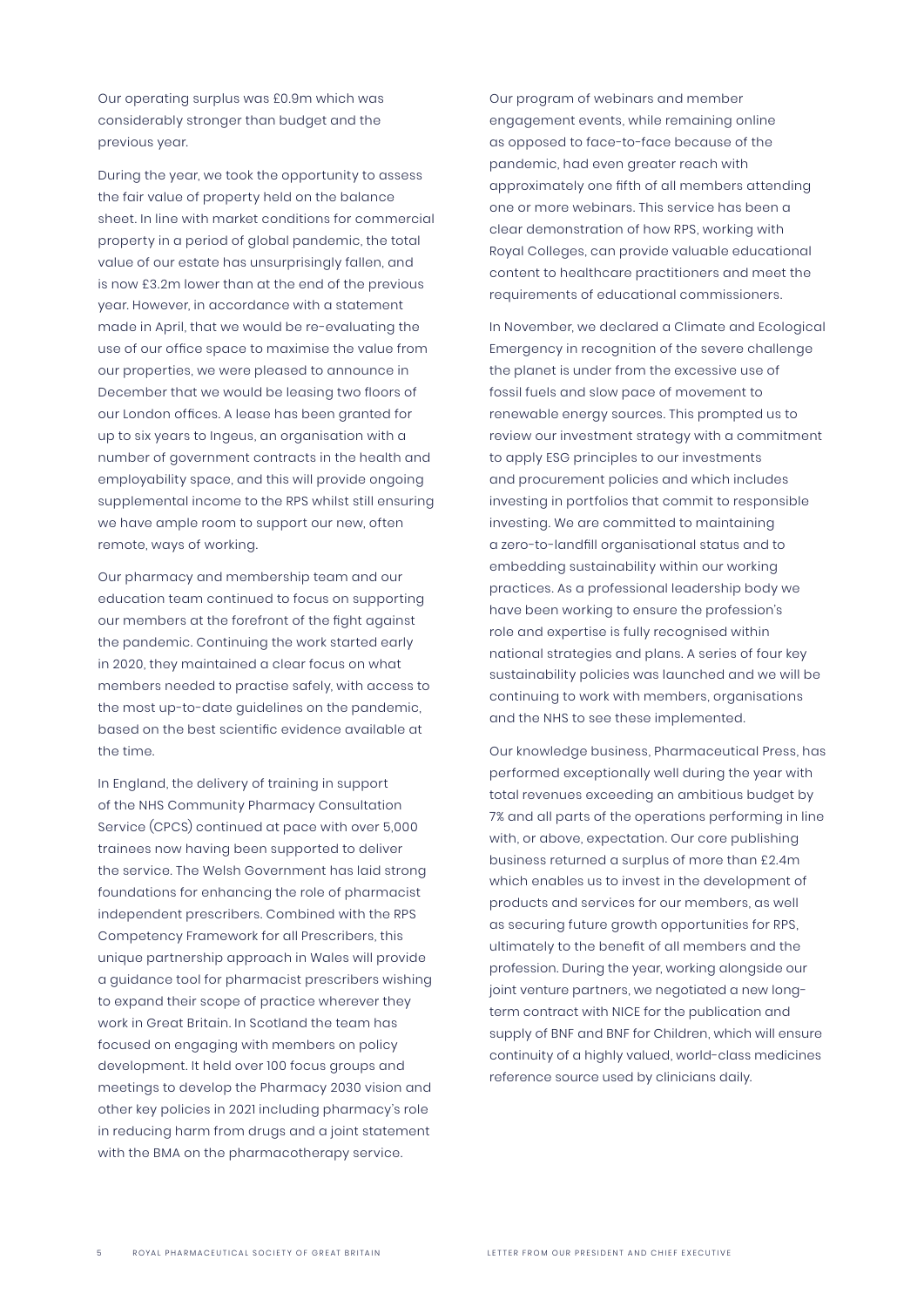The Pharmaceutical Journal went entirely digital during the year and a new, multichannel experience for users launched. This has delivered the expected financial savings as well as supporting our commitment to reducing the RPS carbon footprint by significantly reducing the number of trees lost through print production and distribution. Because of strong digital advertising and editorial content performance, revenues associated with the PJ were also ahead of budget. With more exciting developments planned for the PJ, such as new great 'PJ Pod' podcasts alongside strong investigative journalism and features on news and opinions, the PJ is set to grow even further in stature during 2022 as a journal of which members can be rightly proud.

In other future-facing work, we began developing a new customer relationship management (CRM) system for our membership operations, which we expect to see launched in 2022. This will also facilitate the creation of a new membership network, RPS Connect, which is a brand new digital service for members.

Our focus on the importance of workforce wellbeing, and inclusion and diversity has continued throughout the year. A highlight of this was the creation of the RPS Inclusion and Wellbeing Pledge. We encouraged individuals and organisations to sign the pledge and put actions into practice. Inclusive Professional Practice, in England, was another focus of RPS work to ensure promotion of the profession and providing support for members and registrants in addressing inequalities in access to pharmaceutical services and outcomes. Whilst this type of activity does not drive direct financial benefit to RPS, it is an important part of the work we do, supports our objectives and our Royal Charter and is yet another reason why this organisation has flourished for the 180 years we have been in existence.

We are again very proud of everything the RPS has done during its 180th year to support members and advance the profession and hope you have found this letter helpful when reviewing the Financial Statements in more detail.

**CLAIRE ANDERSON, FRPHARMS. FFRPS, FFIP, FRSPH PRESIDENT** 

**PAUL BENNETT, FRPHARMS** C EO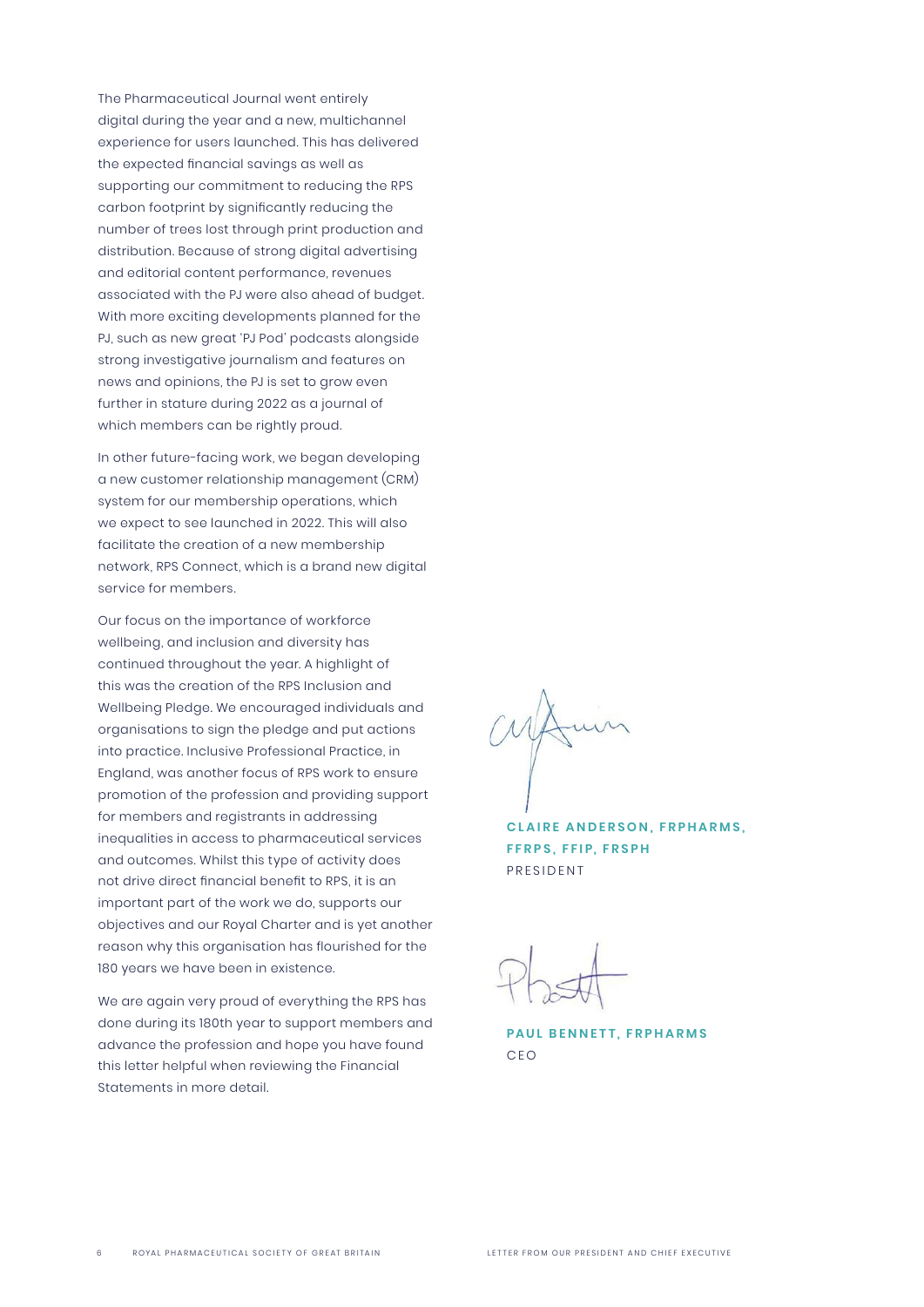# Report of the Assembly

The Assembly presents its report and the audited financial statements of the Royal Pharmaceutical Society of Great Britain, trading as the Royal Pharmaceutical Society ("the RPS") for the year ended 31 December 2021.

#### **PRINCIPAL ACTIVITIES**

The Royal Pharmaceutical Society is the professional membership body for pharmacists and pharmacy in Great Britain. We advance the profession of pharmacy for public and patient benefit to secure the future of the profession and our members.

We lead and promote the advancement of science, practice and education in pharmacy to shape and influence the future delivery of pharmacy-driven services.

We support and empower our members to improve health outcomes for society through professional guidance, networks and resources.

#### **We do this by providing:**

#### **Leadership**

We ensure the voice of the whole profession is heard at the highest levels of healthcare and government through our responses to consultations, influencing policy development and through our expert advisory panels.

#### **Professional recognition**

We provide our members with professional recognition through post nominals. We are developing curricula and credentials for pharmacists enabling recognition for their level of practice by employers, commissioners, patients and the public. Our expert members regularly appear in the media to ensure the public has the best information when medicines are in the news.

#### **Networking**

RPS local groups have been formed to enable professional conversations which will be further enhanced by our online community RPS Connect.

#### **Support and development**

We produce professional guidance and support tools to develop and supplement our members' skills and knowledge. We work in collaboration with royal colleges to develop guidance that supports effective patient care.

#### **Medicines Information**

We provide healthcare professionals, students and scientists with the most trusted and usable data, information and therapeutic guidance on drugs and medicines.

### **LEGAL STATUS**

The RPS is governed by a framework comprising its Royal Charter and Regulations. The RPS was founded in 1841 and incorporated by Royal Charter in 1843. The RPS's current Charter was granted in 2004 and was amended on 27th September 2010 to remove the RPS's regulatory powers, which transferred to the General Pharmaceutical Council ("GPhC") at that date.

#### **GOVERNANCE**

The Assembly agrees the overall strategy and top-level objectives, with Pharmacy policy making at national level being the delegated responsibility of the National Boards. The National Boards in turn set Pharmacy policy and objectives within the overall strategy and ask the relevant National Director to implement them.

The Assembly also delegates responsibility for the strategic direction of the Pharmaceutical Press to the Pharmaceutical Press Board.

The Assembly elects every two years the President and Treasurer, which constitute the Officers.

### **CHAIRS AND OFFICERS GROUP**

### **The Assembly authorises a group comprising the Officers and Board Chairs:**

- to appoint the Chair and members of the Finance and Investment and Audit and Risk Committees;
- to deal with issues arising which require an urgent response that do not fall within the delegated authorities of other governance bodies. Where this concerns new policy, actions would be subsequently ratified by the Assembly as appropriate;
- to deal with matters delegated by the Assembly;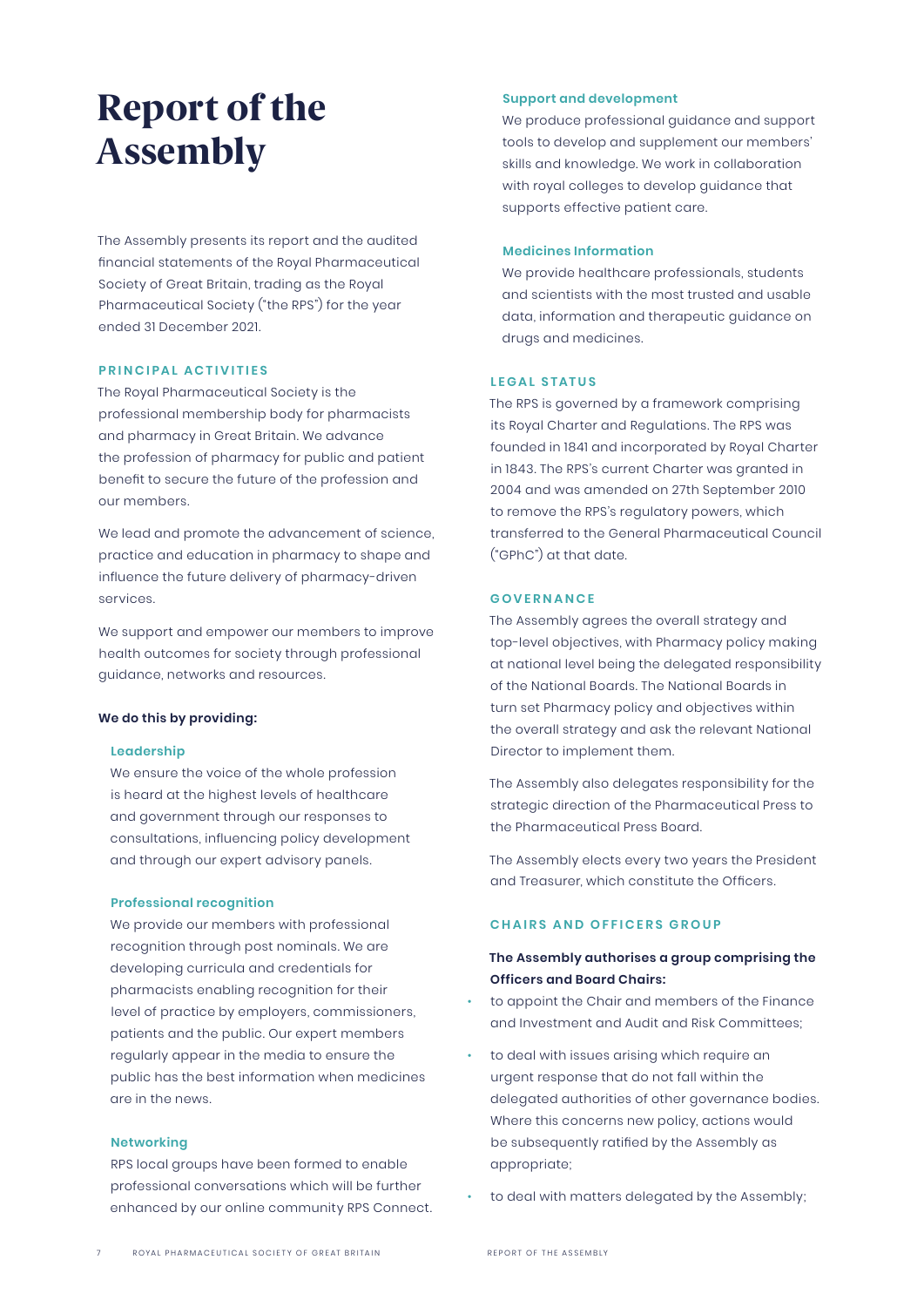and to communicate immediately to the members of the Assembly any actions/decisions agreed, unless precluded from doing so by confidentiality.

#### **FINANCE AND INVESTMENT COMMITTEE**

The Committee was formed in 2018 and comprises of four members of the Assembly and/or National Boards and the Treasurer.

### **The Finance and Investment Committee is established to:**

- review the proposed Budget and its alignment with approved business plans in advance of each financial year and report its opinion to the Assembly prior to the budget being signed off;
- monitor the integrity of the financial statements, including reports on financial performance, reviewing significant reporting issues and judgements which they contain, assess and make recommendations to the Assembly on any significant variances against approved budgets;
- recommend to the Assembly approval of the annual financial statements;
- assess the adequacy of internal and external financial reports and that reports are accurate and timely, assess the effectiveness and adequacy of accounting, financial and operating controls and satisfy itself that the annual financial statements represent fairly the financial position of the RPS;
- review significant accounting policies and procedures and recommend changes to the Assembly review and monitor the appropriateness of the RPS's financial reserves policy;
- monitor the effectiveness of the arrangements in place to secure economy, efficiency and effectiveness, and value for money;
- to oversee short and long-term investments; review the Investment strategy and make recommendations to the Assembly for change where deemed appropriate, review the current Statement of Investment Principles and recommend changes as required for consideration by the Assembly;
- review the implementation of approved capital projects to determine if the agreed objectives are being achieved and review postimplementation reports;
- monitor the Society's investment portfolio;
- to ensure that the portfolio is performing to expectations;
- to assess if the policy between asset classes and asset managers is deemed appropriate;
- to monitor the exercise of the investment powers that have been delegated to the fund managers;
- to appoint (and when necessary dismiss) the investment managers and investment consultants;
- to review the appropriate amount of funds to deposit with the Fund manager periodically balanced against the competing needs for investment in the RPS and cash flow forecasts; and
- to review the investment in property assets and the balance between this and other investment options.

The Finance and Investment Committee met three times in 2021 and the following issues were considered:

- Financial performance. Regular reviews of the RPS's financial performance for 2021. Members noted the post-audit report for the 2020 audited accounts and agreed that it be presented to Assembly in March 2021.
- Three Year business plan and investment strategy. Review of the financial plans on behalf of the Assembly, where ultimate fiduciary duty lies. The annual review of the investments fund's overall objectives and performance was also undertaken.

### **AUDIT AND RISK COMMITTEE**

The Committee comprises of two appropriately skilled members of the Assembly who are not Officers of the RPS or Board Chairs, one lay member of the Assembly, one external, appropriately skilled, lay Chair and one additional external member who has finance and audit expertise.

#### **The Audit and Risk Committee is established to:**

- advise on the appointment of external financial auditors;
- set the remit for the audit:
- review, with the auditors, the outcome of the audit and satisfy itself that the management response to any issues raised is appropriate;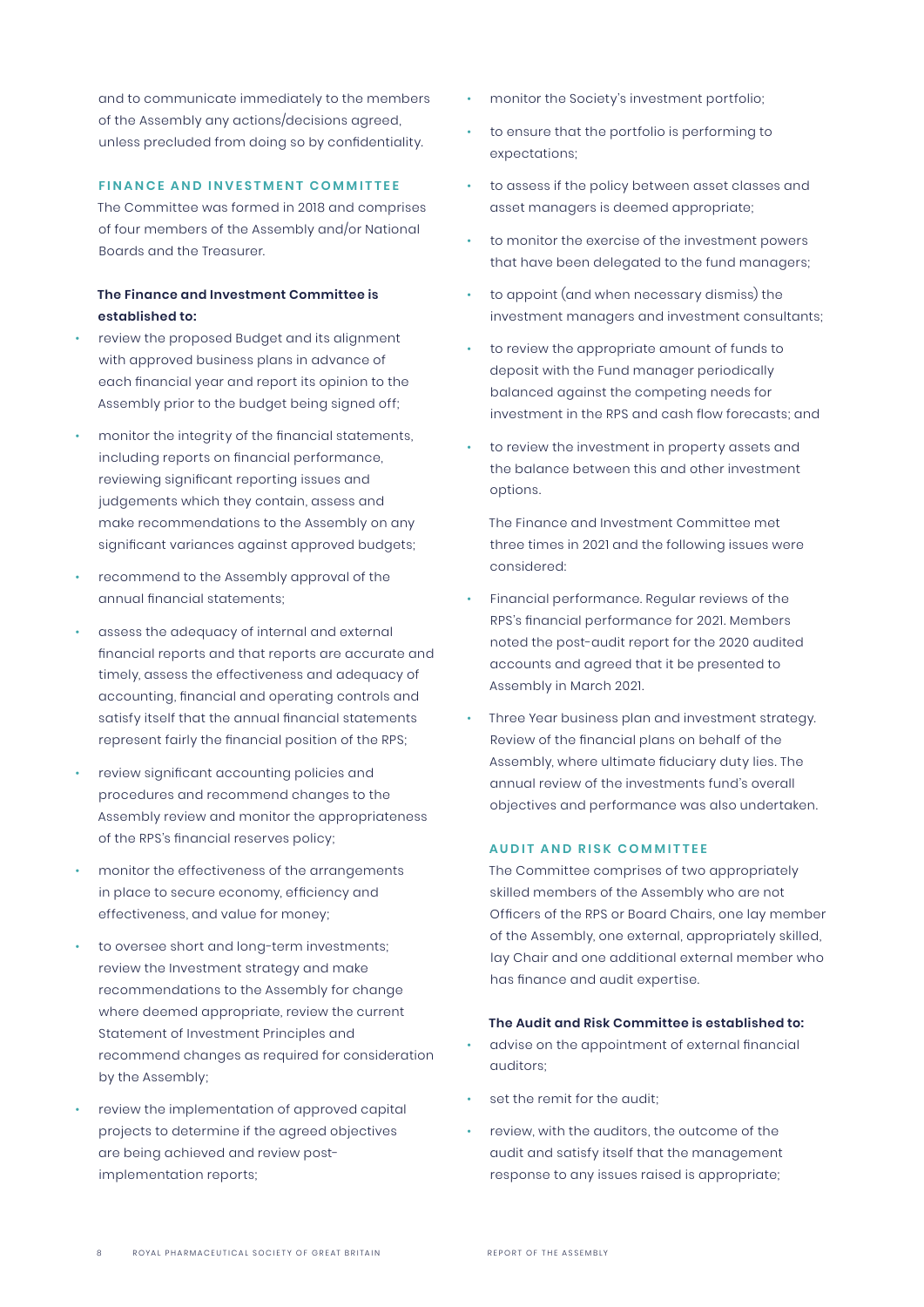- instigate internal audits of any processes it deems appropriate and satisfy itself that the management response to any issues raised is appropriate;
- monitor the integrity of internal controls, including review of internal audit and other management reports on the effectiveness of the systems of internal control;
- keep under review the Risk Register and advise the Assembly accordingly;
- ensure the RPS's procedures for ensuring legal compliance in all areas are implemented and enforced;
- ensure appropriate arrangements for staff to raise concerns about possible improprieties;
- review anti-fraud and whistleblowing policies;
- assess the scope and effectiveness of the systems designed to identify, assess, manage and monitor significant risks.

### **The Audit and Risk Committee met three times during 2021 and the following issues were considered:**

- Risk Management and Business Continuity. As the RPS evolves as a business, so do the risks it faces. The committee continued to ensure that the Executive Team and Assembly maintained awareness of the key risks facing the RPS and that suitable action plans were in place to deal with them.
- External Audit. Members noted the post-audit report for the 2020 audited accounts.
- Internal Audit. With the Committee's input, the programme of internal audit work continues and it was designed to test a range of financial and non-financial systems and processes, thus providing assurances that they are robust, and where weaknesses are uncovered, the necessary changes are made.
- Cyber-crime and IT Security. The Committee continues to monitor the threat of cyber-crime as the organisation continues to evolve in an increasingly digital data-driven world. Mitigating cyber risks and preventing attacks by way of a cyber risk management strategy helps identify the risks and put the correct defences in place.
- Data Protection. The Committee continues to ensure that privacy is embedded into any new

processing or product that is deployed and has clear policies to ensure the RPS reacts quickly to any data breach.

#### **RISK MANAGEMENT**

The RPS policy on risk management continues to be reviewed to ensure that it meets the requirements in terms of identifying risk across the organisation and that the control and assurance measures in place are appropriate and proportionate to deal with these risks. The consideration of risk is included in the planning process and is reviewed monthly by the Executive and at the Audit and Risk Committee and the Assembly meetings.

In the area of business continuity, the plans are subject to continual review. It will be necessary to test the current plans and to engage on an exercise to communicate the plans to managers and other staff.

The IT architecture has also been significantly improved with automatic failover in the event of a problem with an internet connection and increased capacity to improve resilience at all locations. The security of the RPS museum and library assets, hardware and staff are covered by an extensive range of security devices at the London headquarters.

### **Some of the areas which pose a higher risk to the RPS business plan are as follows:**

- member retention and recruitment;
- competition from other bodies within the pharmacy sector;
- cyber-crime and IT security;
- security of assets and information; and
- potential increase in pension costs.

The RPS has a robust governance process to ensure that investments being made in 2022 achieve the objectives set.

### **REMUNERATION COMMITTEE**

The Remuneration Committee comprises the President, the Treasurer, the Chairs of the three National Boards and one lay member. The Committee agreed that a 2% basic salary increase will be budgeted for 2022. A salary increase will apply to all staff.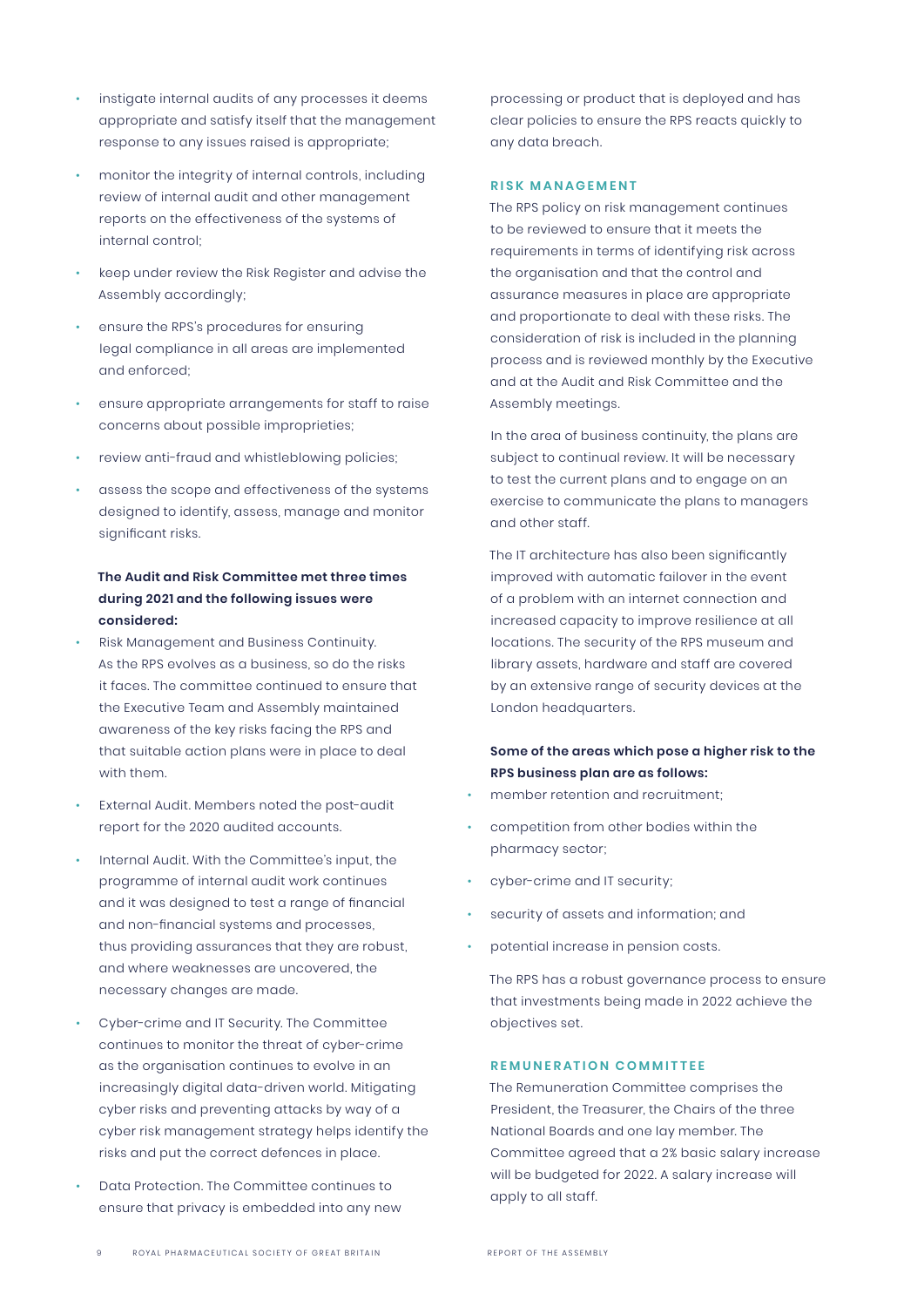#### **THE EXECUTIVE TEAM**

Consisting of the Chief Executive and Directors, the Team has delegated responsibility for the day-to-day management of the RPS. The Executive Team in turn provides the Assembly, boards and committees with sufficient information on a timely basis in regard to the performance, financial condition, operating results and prospects of the RPS to enable the organisation to fulfil its governance responsibilities.

Each year, there are three formal meetings of the Assembly as well as one strategy day. Further meetings of the Assembly can be called if necessary.

#### **PENSION SCHEME**

The latest information on the pension scheme is given below:

There was a triennial Actuarial Valuation, (as at 31st December 2018), undertaken on behalf of the Trustees in 2019. The Assembly and Trustees at that time agreed that the annual contribution would increase to £700,000 from 2021 to mid-2025. A new triennial Actuarial Valuation, (as at 31st December 2021) is now due and we await the outcome of this work.

The Trustees, in consultation with the RPS, decided to maintain the mid to long-term strategy to de-risk the scheme's assets and more closely match its liabilities. Both the Trustees and the RPS recognise the problems financial market volatility can cause in pension funding and planning.

The strategy implemented during 2011 to move from equities to bonds when key trigger points in relative bond/equity positions are reached, was continued. This was continuously reviewed at Trustees meetings based on sound advice from actuarial and financial advisors and amended if decided appropriate and in the best interests of the Scheme.

The Trustees undertook a 'buy-in' in respect of the current pensioners to remove the risk of increased costs arising from extended life projections. The 'buy-in' represents an insurance policy that would pay an annuity to the fund and does not favour any particular group of pensioners. It was not economic to do the same for deferred pensioners as the insurance pricing for the uncertainty of this group was cost prohibitive.

More information regarding the Pension Scheme can be found in note 19 to the Financial Statements. This information includes disclosures required by FRS102.

#### **FINANCIAL RESULTS**

The operating surplus for 2021 is £1,297,000. The comparative result for 2020 was a surplus of £869,000. To aid interpretation of this set of accounts, this surplus is stated prior to any movements arising from revaluations to property or the defined benefit pension scheme.

Total revenues increased by £1,648,000 from £23,646,000 to £25,294,000 in the year. Publishing revenues grew by 3% to £18,525,000 with all major revenue lines increasing year-on-year. Membership numbers have declined slightly over the year, and we have 38,630 members at the end of 2021 compared with 40,194 at the end of 2020. We have seen growth in Member, Student, Fellow and Pharmaceutical Scientist membership, however, Associate membership remains a challenge. Membership revenues grew to £4,697,000 (2020: £4,623,000) owing to improved upgrades from Foundation Trainee (Associate) to Member. These positive revenues, coupled with good cost control across the organisation, maintained throughout the year, have allowed us to continue investing in membership and publishing products and services. A more detailed analysis of income and expenditure is included in note 2 to the Financial Statements to enhance transparency and help with the interpretation of the financial information.

The Ruffer investment has increased by 8% (2020: 14.3%) to £8,547,000 in 2021 (2020: £7,921,000). This long-standing investment already fully integrates the principles of ESG, with equity exclusions on companies in the following sub-sector classifications: Integrated Oil & Gas, Oil: Crude Producers, Offshore Drilling and Other Services, Oil Refining and Marketing, Oil Equipment and Services, Pipelines and Coal. There are also exclusions on tobacco. A further £2,000,000 was invested with Legal & General in November of 2021, further diversifying the RPS's investment portfolio.

After incorporating movements on provisions, gains on investments, interest and the tax liability for the year, the final result is a surplus of £2,008,000. The comparative result for 2020 was a surplus of £1,638,000.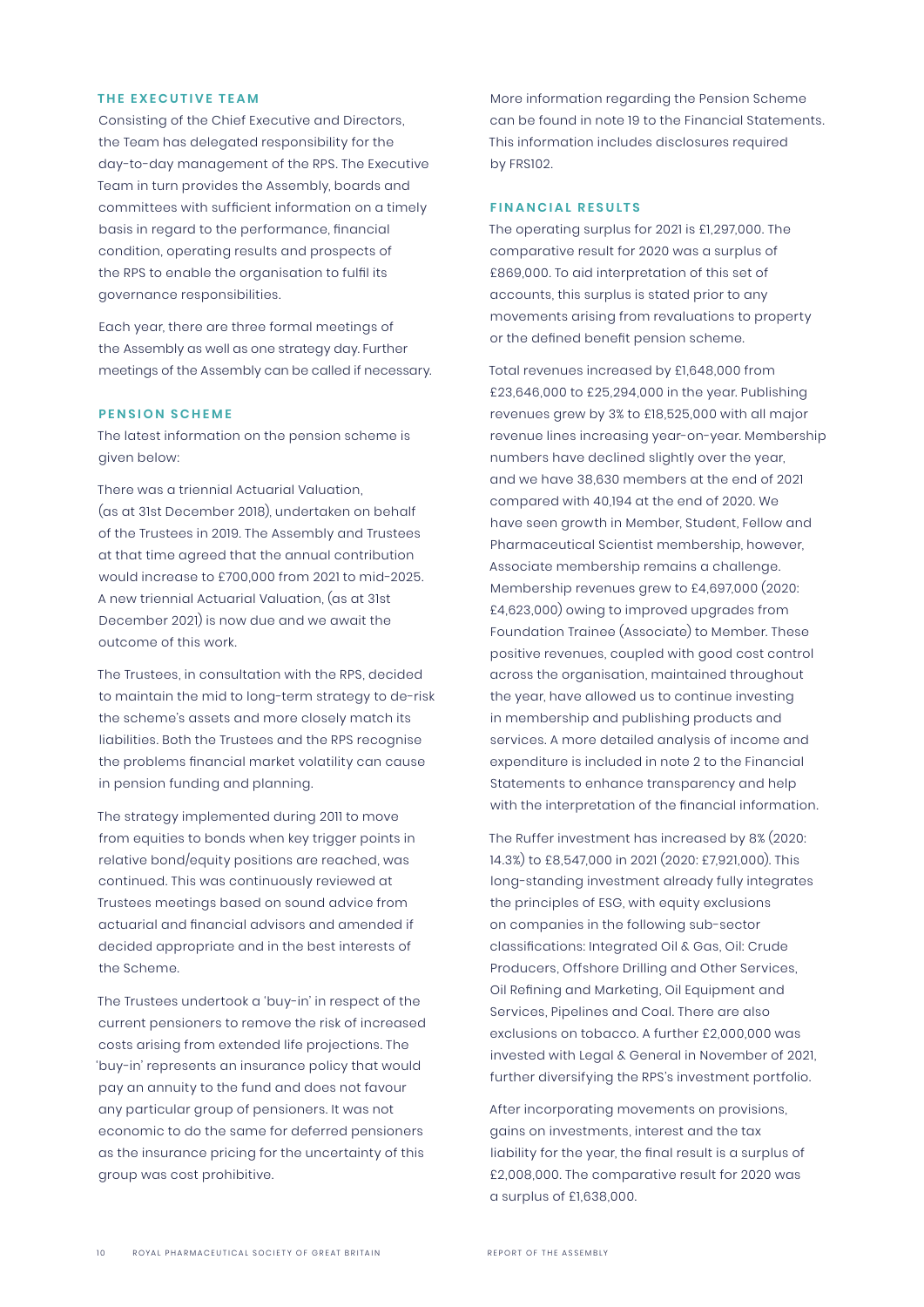2021 includes the following year-end book revaluations that significantly impact the result, that are distinct from the day-to-day operating performance. RPS Property, owned in England, Scotland and Wales, was revalued on a fair value basis and was subsequently revised down by £3,270,000 to £17,444,000, which reflects commercial and residential property market trends across the UK. Additionally, the defined benefit pension scheme, under FRS102 as at 31st December 2021 indicated an actuarial surplus of £3,854,000 (2020: £2,142,000 deficit). This improvement is attributed to the change in the discount rate assumption, driven by the adjustment in corporate bond yields over the past year. Under these regulations an entity can only recognise a plan surplus as a defined benefit plan asset to the extent that it is able to recover the surplus either through reduced contributions in the future or through refunds from the plan. Consequently, the defined benefit plan asset has been capped at £nil on the balance sheet.

It is important to note that the RPS actuarial valuation is prepared in accordance with FRS102. These standards require the use of different assumptions to those used by the actuary acting on behalf of the Trustee for the RPSGB Pension Scheme. As a consequence, these valuations can produce very different outcomes.

Total funds have increased in the year to £31,108,000 (2020: £30,738,000).

In conclusion, the RPS remains strong financially, despite challenging economic and political conditions in the UK and globally.

### **STATEMENT OF THE ASSEMBLY'S RESPONSIBILITIES FOR THE PREPARATION OF FINANCIAL STATEMENTS**

The Assembly is responsible for preparing the Report of the Assembly and financial statements in accordance with applicable law and United Kingdom Accounting Standards (United Kingdom Generally Accepted Accounting Practice).

By Royal Charter, the Assembly is required to prepare financial statements for each financial year which give a true and fair view of the state of affairs of the RPS and of the income and application of resources, including the income and expenditure, of the RPS for that period.

In preparing these financial statements, the Assembly is required to:

- select suitable accounting policies and then apply them consistently;
- make judgements and estimates that are reasonable and prudent;
- state whether United Kingdom Accounting Standards (FRS102) have been followed, subject to any material departures disclosed and explained in the financial statements; and
- prepare the financial statements on the going concern basis unless it is inappropriate to presume that the RPS will continue in operation.

The Assembly is responsible for keeping proper accounting records that disclose with reasonable accuracy at any time the financial position of the RPS. They are also responsible for safeguarding the assets of the RPS and hence for taking reasonable steps for the prevention and detection of fraud and other irregularities.

#### **Each of the Assembly members confirms that:**

- so far as the member is aware, there is no relevant audit information of which the RPS's auditor is unaware; and
- The member has taken all the steps that he/she ought to have taken as a member in order to make himself/herself aware of any relevant audit information and to establish that the RPS's auditor is aware of that information.

The Assembly members are responsible for the maintenance and integrity of financial information included on the RPS website. Legislation in the United Kingdom governing the preparation and dissemination of financial statements may differ from legislation in other jurisdictions.

The auditors, Buzzacott LLP, will be proposed for re-appointment.

*By order of the Assembly*

**Andre Yeung** Treasurer

*17th March 2022*

**Paul Bennett** Chief Executive

17th March 2022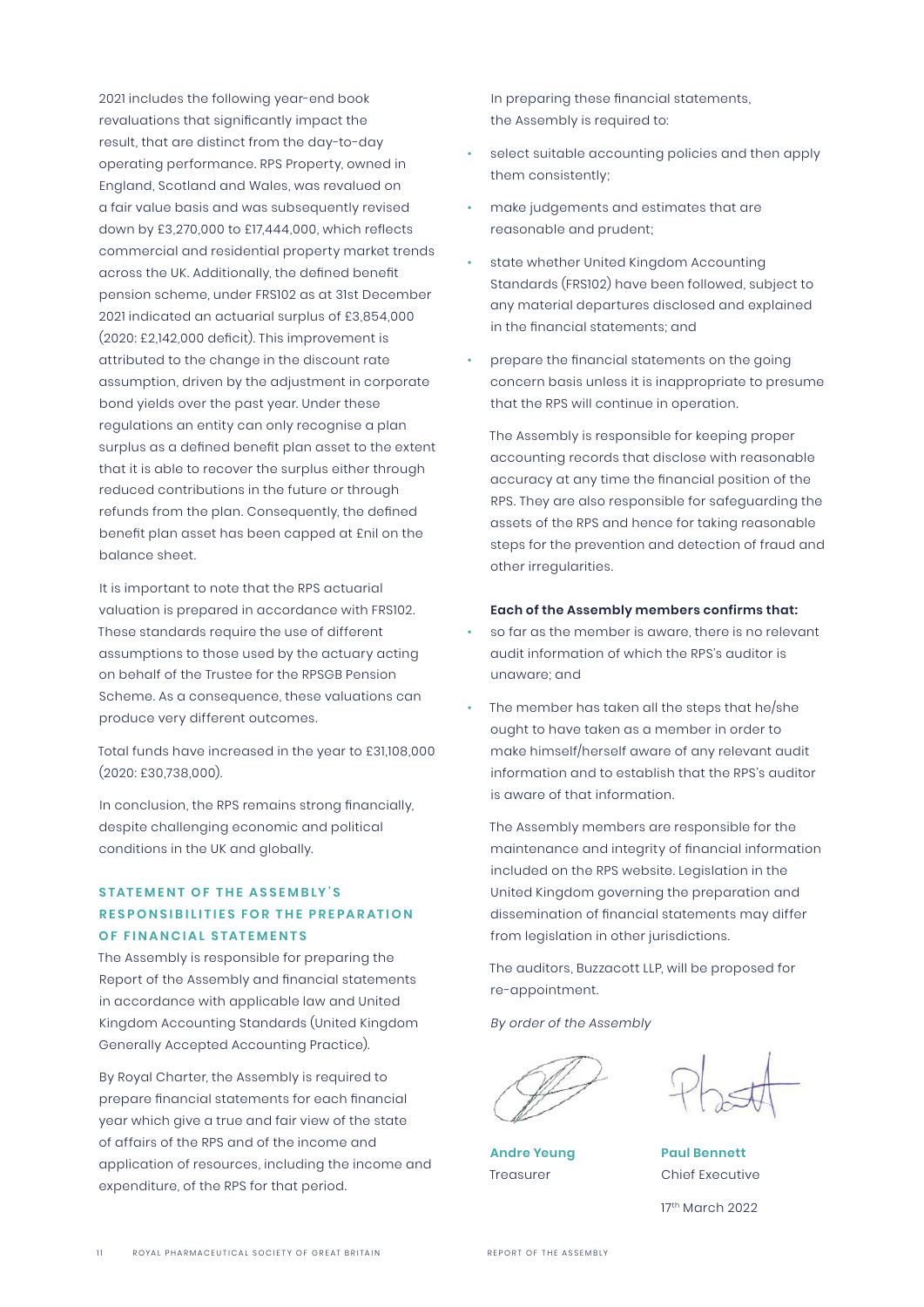# Independent auditor's report to the Assembly of the Royal Pharmaceutical Society of Great Britain

#### **OPINION**

We have audited the financial statements of the Royal Pharmaceutical Society ("the RPS") for the year ended 31 December 2021 which comprise the statement of income and retained earnings including the statement of other comprehensive income, the balance sheet, the statement of cash flows and the related notes, including a summary of significant accounting policies. The financial reporting framework that has been applied in their preparation is applicable law and United Kingdom Accounting Standards, including Financial Reporting Standard 102 'The Financial Reporting Standard applicable in the UK and Republic of Ireland' (United Kingdom Generally Accepted Accounting Practice).

#### **In our opinion, the financial statements:**

- give a true and fair view of the state of the RPS's affairs as at 31 December 2021 and of its surplus of income over expenditure for the year then ended; and
- have been properly prepared in accordance with United Kingdom Generally Accepted Accounting Practice.

#### **BASIS FOR OPINION**

We conducted our audit in accordance with International Standards on Auditing (UK) (ISAs (UK)) and applicable law. Our responsibilities under those standards are further described in the Auditor's responsibilities for the audit of the financial statements section of our report. We are independent of the RPS in accordance with the ethical requirements that are relevant to our audit of the financial statements in the United Kingdom, including the Financial Reporting Council's Ethical Standard, and we have fulfilled our other ethical responsibilities in accordance with these requirements. We believe that the audit evidence we have obtained is sufficient and appropriate to provide a basis for our opinion.

### **CONCLUSIONS RELATING TO GOING CONCERN**

In auditing the financial statements, we have concluded that the Assembly's use of the going concern basis of accounting in the preparation of the financial statements is appropriate.

Based on the work we have performed, we have not identified any material uncertainties relating to events or conditions that, individually or collectively, may cast significant doubt on the RPS's ability to continue as a going concern for a period of at least twelve months from when the financial statements are authorised for issue.

Our responsibilities and the responsibilities of the Assembly with respect to going concern are described in the relevant sections of this report.

### **OTHER INFORMATION**

The members of the RPS are responsible for the other information. The other information comprises the information included in the report of the Assembly and the letter from the President and Chief Executive other than that within the financial statements and our Auditor's report thereon. Our opinion on the financial statements does not cover the other information and we do not express any form of assurance conclusion thereon.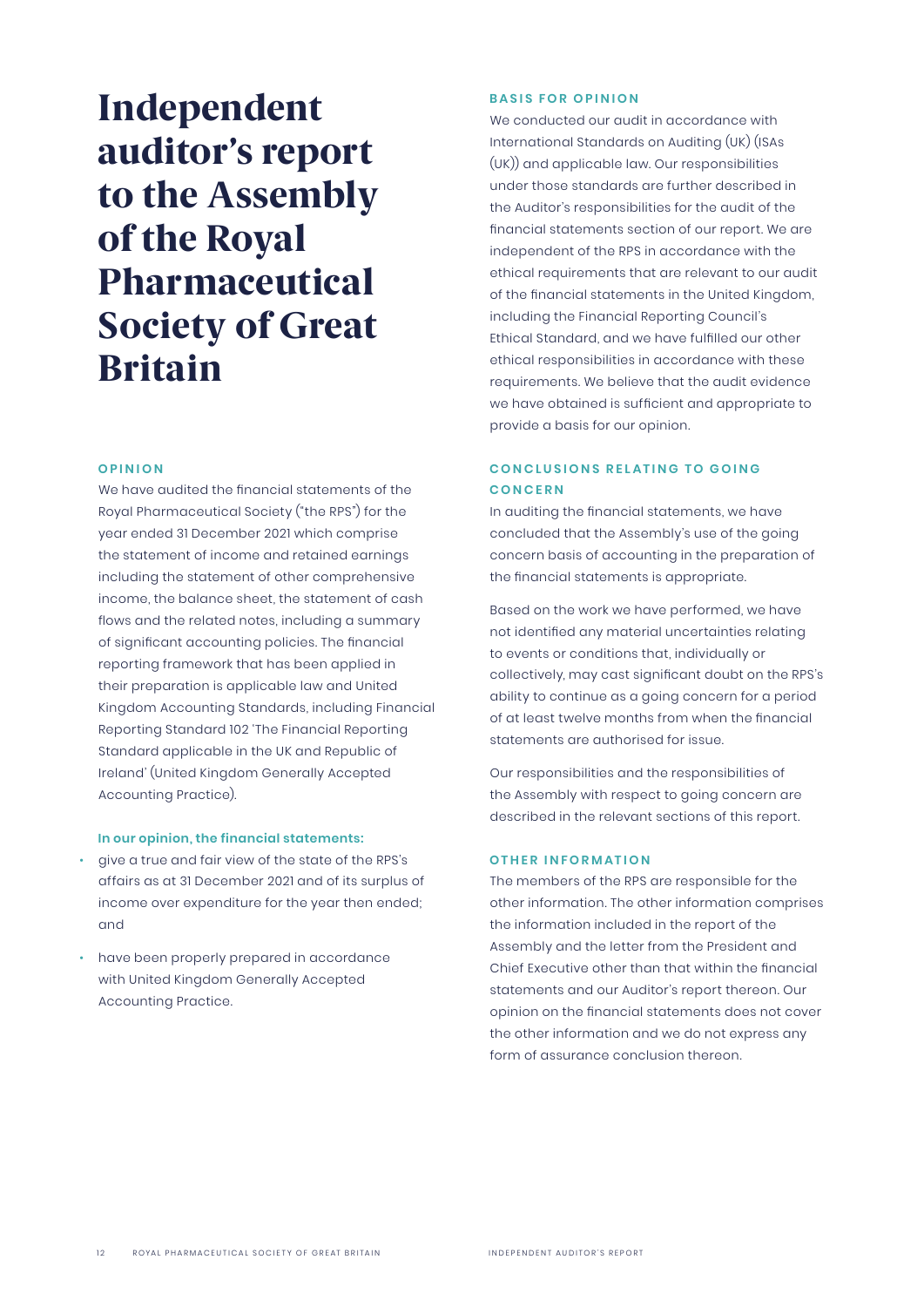In connection with our audit of the financial statements, our responsibility is to read the other information and, in doing so, consider whether the other information is materially inconsistent with the financial statements or our knowledge obtained in the audit or otherwise appears to be materially misstated. If we identify such material inconsistencies or apparent material misstatements, we are required to determine whether there is a material misstatement in the financial statements or a material misstatement of the other information. If, based on the work we have performed, we conclude that there is a material misstatement of this other information, we are required to report that fact.

We have nothing to report in this regard.

### **MATTERS ON WHICH WE ARE REQUIRED TO REPORT BY EXCEPTION**

In the light of the knowledge and understanding of the RPS and its environment obtained in the course of the audit, we have not identified material misstatements in the annual report. We have nothing to report in respect of the following matters where we are required to report to you if, in our opinion:

- adequate accounting records have not been kept, or returns adequate for our audit have not been received from branches not visited by us; or
- the financial statements are not in agreement with the accounting records and returns; or
- we have not received all the information and explanations we require for our audit.

#### **RESPONSIBILITIES OF THE ASSEMBLY**

As explained more fully in the statement of the Assembly's responsibilities, RPS's members are responsible for the preparation of the financial statements and for being satisfied that they give a true and fair view, and for such internal control as the members determine is necessary to enable the preparation of financial statements that are free from material misstatement, whether due to fraud or error.

In preparing the financial statements, the members are responsible for assessing the RPS's ability to continue as a going concern, disclosing, as applicable, matters related to going concern and using the going concern basis of accounting unless the members either intend to liquidate the RPS or to cease operations, or have no realistic alternative but to do so.

### **AUDITOR'S RESPONSIBILITIES FOR THE AUDIT OF THE FINANCIAL STATEMENTS**

Our objectives are to obtain reasonable assurance about whether the financial statements as a whole are free from material misstatement, whether due to fraud or error, and to issue an Auditor's report that includes our opinion. Reasonable assurance is a high level of assurance, but is not a guarantee that an audit conducted in accordance with ISAs (UK) will always detect a material misstatement when it exists. Misstatements can arise from fraud or error and are considered material if, individually or in the aggregate, they could reasonably be expected to influence the economic decisions of users taken on the basis of these financial statements.

Irregularities, including fraud, are instances of non-compliance with laws and regulations. We design procedures in line with our responsibilities, outlined above, to detect material misstatements in respect of irregularities, including fraud. The extent to which our procedures are capable of detecting irregularities, including fraud, is detailed below:

- We obtained an understanding of the legal and regulatory frameworks applicable to the RPS and the sector in which it operates. We determined that the following laws and regulations were most significant: the Financial Reporting Standard applicable in the UK and Republic of Ireland (FRS 102), anti-bribery regulations, employment law, health and safety legislation and data protection regulations.
- We understood how the RPS is complying with those legal and regulatory frameworks by making enquiries of management and those responsible for legal and compliance procedures. We corroborated our enquiries through our review of Assembly minutes and papers provided to the Audit and Risk Committee.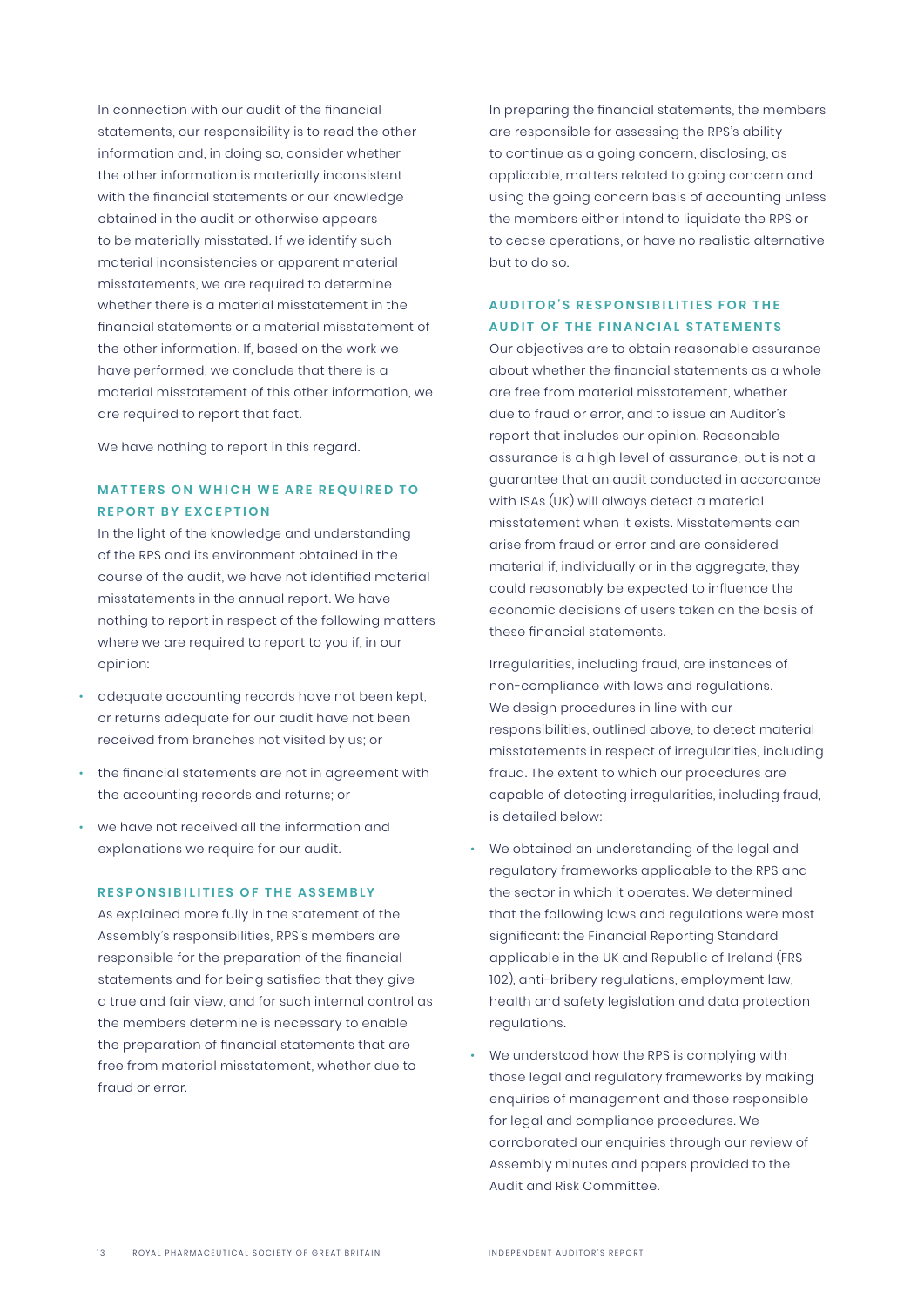- We assessed the susceptibility of the RPS's financial statements to material misstatement, including how fraud might occur. Audit procedures performed by the engagement team included:
	- identifying and assessing the design effectiveness of controls in place to prevent and detect fraud;
	- understanding how those charged with governance considered and addressed the potential for override of controls or other inappropriate influence over the financial reporting process;
	- challenging assumptions and judgements made by management in its significant accounting estimates;
	- identifying and testing journal entries, in particular any journal entries posted with unusual account combinations; and
	- assessing the extent of compliance with the relevant laws and regulations as part of our procedures on the relevant financial statement item to which they relate.

We did not identify any irregularities, including fraud.

A further description of our responsibilities for the audit of the financial statements is located on the Financial Reporting Council's website at www.frc. org.uk/auditorsresponsibilities. This description forms part of our Auditor's report.

#### **USE OF OUR REPORT**

This report is made solely to the members of the Assembly, as a body, in accordance with the Regulations of the RPS. Our audit work has been undertaken so that we might state to the RPS's members those matters we are required to state to them in an auditor's report and for no other purpose. To the fullest extent permitted by law, we do not accept or assume responsibility to anyone other than the RPS and the RPS's members as a body, for our audit work, for this report, or for the opinions we have formed.

Borracht

**BUZZACOTT LLP** STATUTORY AUDITOR 130 Wood Street London EC2V 6DL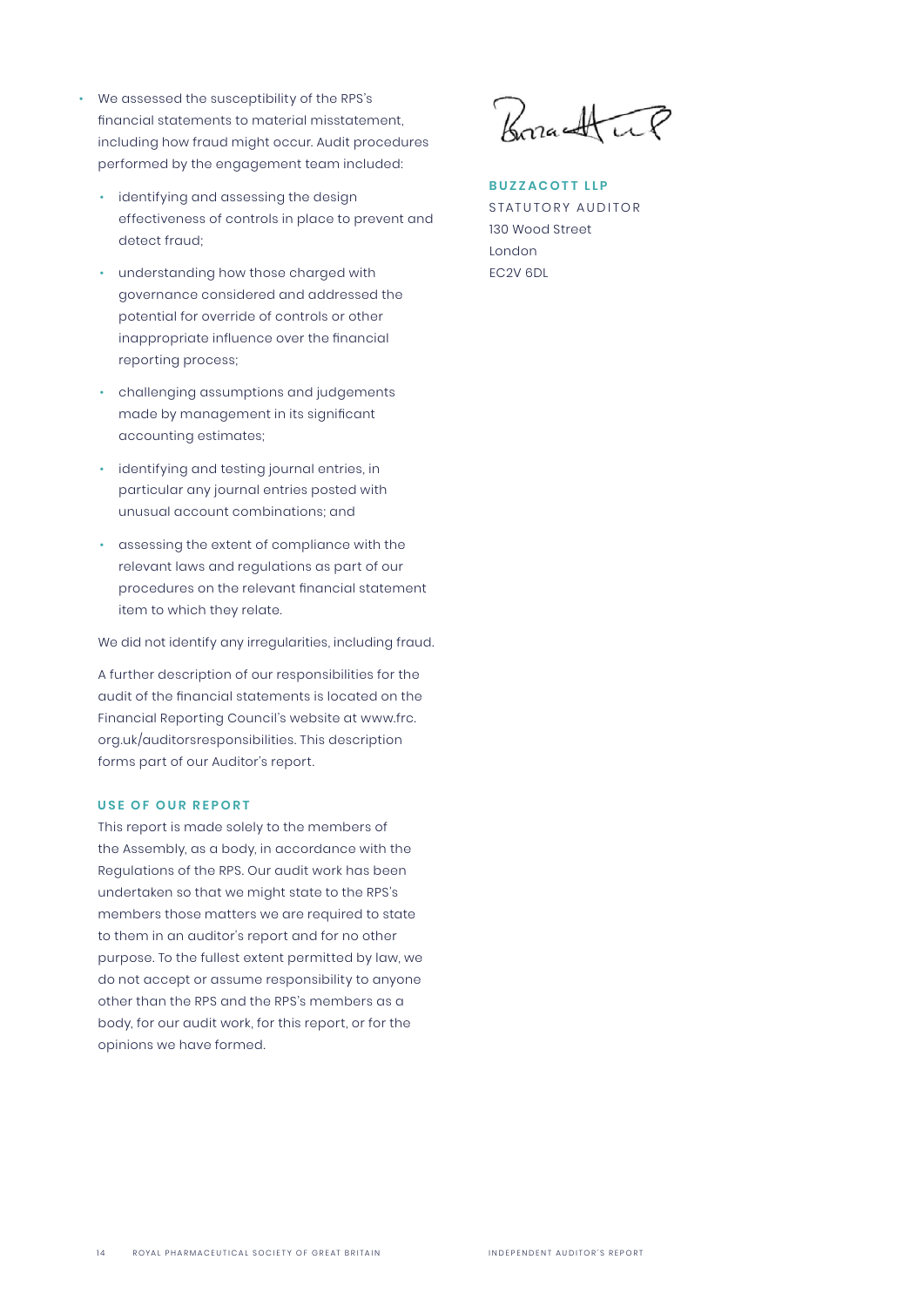# Statement of income and retained earnings

FOR THE YEAR ENDED 31 DECEMBER 2021

|                                                          | <b>Note</b>    | 2021                     | 2021                     | 2021                     | 2021                     | 2021      | 2020      |
|----------------------------------------------------------|----------------|--------------------------|--------------------------|--------------------------|--------------------------|-----------|-----------|
|                                                          |                | £000s                    | £000s                    | £000s                    | £000s                    | £000s     | £000s     |
|                                                          |                | GENERAL<br>RESERVE       | PENSIONS<br>RESERVE      | INVESTMENT<br>RESERVE    | PROPERTY<br>RESERVE      | TOTAL     | TOTAL     |
| Income                                                   | $\overline{2}$ | 24,683                   | 474                      | 137                      | $\overline{\phantom{0}}$ | 25,294    | 23,646    |
| Expenditure                                              | $\overline{2}$ | (23,920)                 | L.                       | (77)                     |                          | (23, 997) | (22, 777) |
| <b>Operating surplus</b>                                 |                | 763                      | 474                      | 60                       |                          | 1,297     | 869       |
|                                                          |                |                          |                          |                          |                          |           |           |
| Decrease/(increase) in provisions                        | 14             | 103                      | $\overline{\phantom{0}}$ | $\overline{\phantom{0}}$ |                          | 103       | (103)     |
| Net investment gains                                     |                |                          |                          | 608                      |                          | 608       | 872       |
| <b>Surplus on ordinary activities before</b><br>taxation | 4              | 866                      | 474                      | 668                      |                          | 2,008     | 1,638     |
|                                                          |                |                          |                          |                          |                          |           |           |
| Taxation                                                 | 5              |                          | $\overline{\phantom{a}}$ |                          |                          |           |           |
| Surplus on ordinary activities after taxation            |                | 866                      | 474                      | 668                      |                          | 2,008     | 1,638     |
|                                                          |                |                          |                          |                          |                          |           |           |
| Transfers between funds                                  |                | (2,304)                  |                          | 2,304                    |                          |           |           |
|                                                          |                |                          |                          |                          |                          |           |           |
| Other comprehensive income                               |                |                          |                          |                          |                          |           |           |
| Property revaluation (loss)                              |                |                          |                          | (441)                    | (2,829)                  | (3, 270)  |           |
| Pension scheme actuarial gain/(loss)                     | 19             | $\overline{\phantom{0}}$ | 2,009                    | ۰                        | $\overline{\phantom{0}}$ | 2,009     | (783)     |
| Deferred tax                                             | 18             | -                        | 149                      | (350)                    | (176)                    | (377)     | 98        |
| Retained (deficit)/surplus for the year                  |                | (1, 438)                 | 2,632                    | 2,181                    | (3,005)                  | 370       | 953       |
|                                                          |                |                          |                          |                          |                          |           |           |
| <b>Reconciliation of funds</b>                           |                |                          |                          |                          |                          |           |           |
| Total funds brought forward                              |                | 18,869                   | (2,142)                  | 9,322                    | 4,689                    | 30,738    | 29,785    |
| Accumulated funds as at 31 December 2021                 |                | 17,431                   | 490                      | 11,503                   | 1,684                    | 31,108    | 30,738    |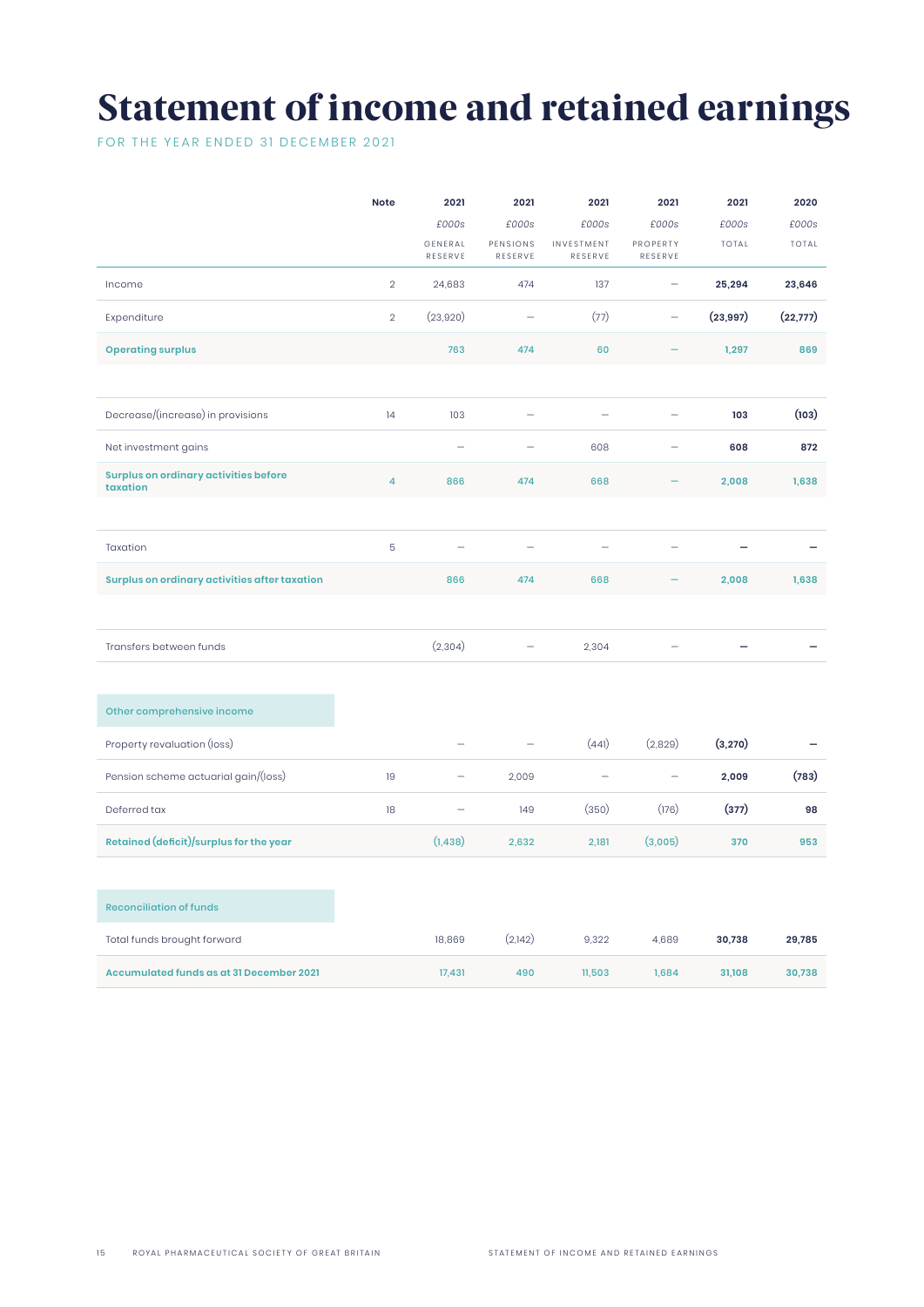### Balance sheet

AS AT 31 DECEMBER 2021

|                                                                 | Note           | 2021    | 2021                     | 2020    | 2020    |
|-----------------------------------------------------------------|----------------|---------|--------------------------|---------|---------|
|                                                                 |                | £000s   | £000s                    | £000s   | £000s   |
| <b>Fixed Assets</b>                                             |                |         |                          |         |         |
| Heritage Assets                                                 | $\,6\,$        |         | 3,500                    |         | 3,500   |
| Intangible assets                                               | $\overline{7}$ |         | 939                      |         | 1,777   |
| Tangible assets                                                 | 8              |         | 17,649                   |         | 21,118  |
| Investments                                                     | $\mathsf g$    |         | 11,502                   |         | 9,322   |
|                                                                 |                |         | 33,590                   |         | 35,717  |
|                                                                 |                |         |                          |         |         |
| <b>Current assets</b>                                           |                |         |                          |         |         |
| Stock                                                           | 10             | 39      |                          | 99      |         |
| Debtors                                                         | $\mathbf{11}$  | 4,494   |                          | 4,729   |         |
| Cash in hand and at bank                                        |                | 3,886   |                          | 2,630   |         |
|                                                                 |                | 8,419   |                          | 7,458   |         |
|                                                                 |                |         |                          |         |         |
| Creditors: amounts falling due within one year                  | 12             | (3,033) |                          | (2,848) |         |
|                                                                 |                |         |                          |         |         |
| <b>Net current assets</b>                                       |                |         | 5,386                    |         | 4,610   |
|                                                                 |                |         |                          |         |         |
| Total assets less current liabilities                           |                |         | 38,976                   |         | 40,327  |
|                                                                 |                |         |                          |         |         |
| Creditors: amounts falling due after one year                   |                |         | (50)                     |         | (50)    |
| Deferred income                                                 |                |         | (7,649)                  |         | (7,161) |
| Provisions                                                      | 14             |         | $\overline{\phantom{a}}$ |         | (103)   |
| Pension scheme asset (liability)                                | 19             |         | $\overline{\phantom{a}}$ |         | (2,483) |
| Deferred tax (liability) asset                                  | 18             |         | (169)                    |         | 208     |
| <b>Net assets</b>                                               |                |         | 31,108                   |         | 30,738  |
|                                                                 |                |         |                          |         |         |
| Funds employed                                                  |                |         |                          |         |         |
| Accumulated fund                                                |                |         | 17,431                   |         | 18,869  |
|                                                                 |                |         |                          |         |         |
| Property revaluation reserve                                    |                | 1,684   |                          | 4,689   |         |
| Investment reserve:                                             |                |         |                          |         |         |
| <b>Historical cost</b>                                          | 17             | 7,686   |                          | 7,630   |         |
| <b>Revaluation reserve</b>                                      |                | 3,817   |                          | 1,693   |         |
| <b>Revaluation reserve</b>                                      |                |         | 13,187                   |         | 14,012  |
|                                                                 |                |         |                          |         |         |
| Total funds before pension asset                                |                |         | 30,618                   |         | 32,880  |
|                                                                 |                |         |                          |         |         |
| Pension scheme reserve                                          |                |         | 490                      |         | (2,142) |
|                                                                 |                |         |                          |         |         |
| Total funds including surplus/deficit on pension scheme reserve |                |         | 31,108                   |         | 30,738  |

The financial statements were approved by the Assembly on 17th March 2022 and were signed on its behalf by Claire Anderson and Andre Yeung: **Andre Yeung**

Treasurer

 $(M)$ in

**Claire Anderson, FRPharmS, FFRPS, FFIP, FRSPH** President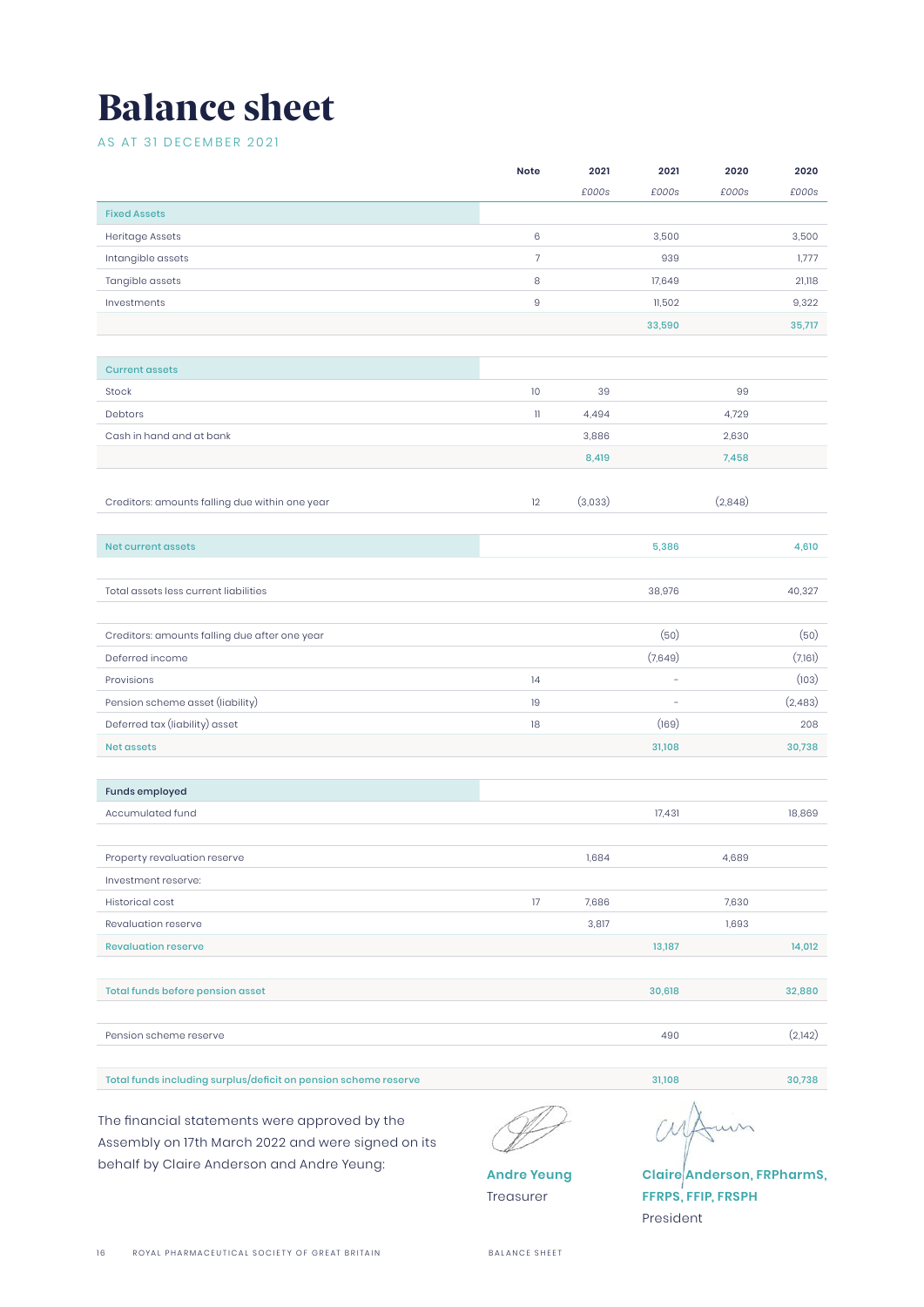# Statement of cash flows

YEAR TO 31 DECEMBER 2021

|                                                 |             | 2021     | 2020     |
|-------------------------------------------------|-------------|----------|----------|
|                                                 | <b>Note</b> | £000s    | £000s    |
| Cash flows from operating activities            |             |          |          |
| Net cash provided by operating activities       | A           | 3,275    | 3,255    |
|                                                 |             |          |          |
| Cash flows from investing activities            |             |          |          |
| Payments to acquire tangible fixed assets       |             | (10)     |          |
| Payments to acquire intangible fixed assets     |             | (133)    | (371)    |
| Payments to acquire investments                 |             | (7,544)  | (5,626)  |
| Receipts from disposal of investments           |             | 6,106    | 3,979    |
| Investment income received                      |             | 142      | 75       |
| Net cash (used in) investment activities        |             | (1, 439) | (1, 943) |
|                                                 |             |          |          |
| Change in cash and cash equivalents in the year |             | 1,836    | 1,312    |
| Cash and cash equivalents at I January 2021     | B           | 2,847    | 1,535    |
| Cash and cash equivalents at 31 December 2021   | B           | 4,683    | 2,847    |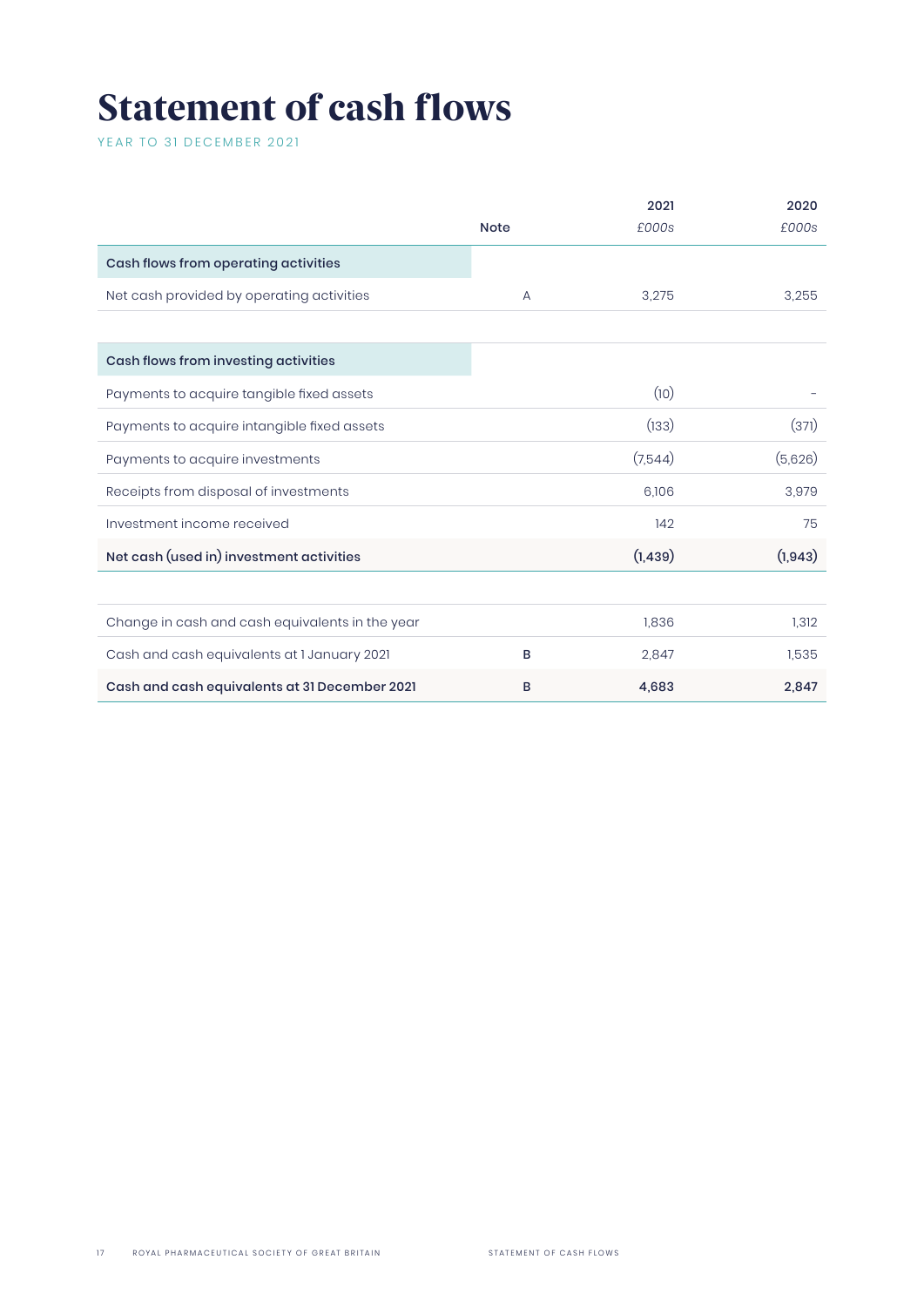# Notes to the cash flow statement

YEAR TO 31 DECEMBER 2021

|                                                                                            |             | 2021  | 2020  |
|--------------------------------------------------------------------------------------------|-------------|-------|-------|
|                                                                                            | <b>Note</b> | £000s | £000s |
| A. Reconciliation of net movement in funds<br>to net cash provided by operating activities |             |       |       |
| Net income (expenditure) before transfers                                                  |             | 2,008 | 1,638 |
| Pension adjustment                                                                         |             | (474) | (247) |
| Amortisation charge                                                                        |             | 598   | 474   |
| Depreciation charge                                                                        |             | 599   | 665   |
| Impairment charge                                                                          |             | 373   |       |
| Net investment gains                                                                       |             | (608) | (872) |
| Loss on disposal of tangible fixed assets                                                  |             | 51    | 31    |
| Investment income                                                                          |             | (137) | (75)  |
| Decrease/(increase) in stocks                                                              |             | 60    | (37)  |
| Decrease in debtors                                                                        |             | 235   | 1,281 |
| Increase in creditors                                                                      |             | 570   | 397   |
| Net cash provided by in operating activities                                               |             | 3,275 | 3,255 |

| B. Analysis of changes cash and cash equivalents |       | At 31 December 2021 At 31 December 2020 |
|--------------------------------------------------|-------|-----------------------------------------|
| Cash at bank and in hand                         | 3.886 | 2,630                                   |
| Cash held by investment managers                 | 797   |                                         |
| Total                                            | 4.683 | 2,847                                   |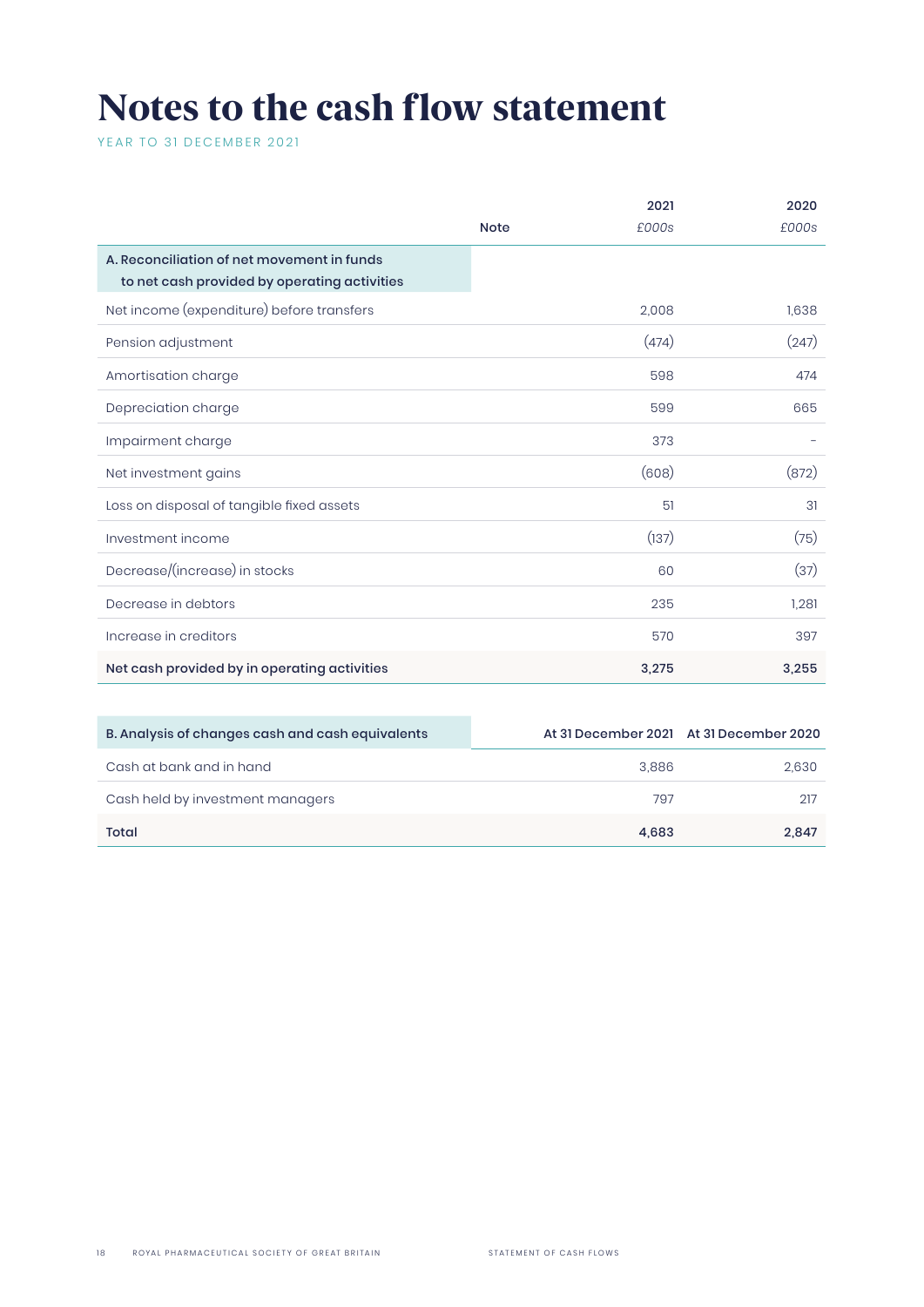### Notes to the financial statements

FOR THE YEAR ENDED 31 DECEMBER 2021

# **Accounting** policies

The principal accounting policies adopted, judgements and key sources of estimation uncertainty in the preparation of the accounts are laid out below. The policies have been applied consistently throughout the year.

### **a  ACCOUNTING CONVENTION**

The accounts have been prepared under the historical cost convention with items recognised at cost or transaction value unless otherwise stated in the relevant accounting policies below or the notes to these accounts.

The accounts have been prepared in accordance with the Financial Reporting Standard applicable in the UK and Republic of Ireland (FRS 102). The accounts are presented in sterling and are rounded to the nearest thousand pounds.

### **B** GOING CONCERN AND AREAS OF **CRITICAL JUDGEMENT**

The Assembly members have assessed whether the use of the going concern assumption is appropriate in preparing these accounts. The Assembly has made this assessment in respect to a period of one year from the date of approval of these accounts.

The Assembly members have concluded that there are no material uncertainties related to events or conditions that may cast significant doubt on the ability of the RPS to continue as a going concern. The Assembly have considered the impact of the ongoing coronavirus pandemic but at the current time it is believed that the ongoing risks can be managed. The Assembly are of the opinion that the RPS will have sufficient resources to meet its liabilities as they fall due.

Preparation of the accounts requires the Assembly to make critical judgements and estimates. The items in the accounts where these judgements and estimates have been made include: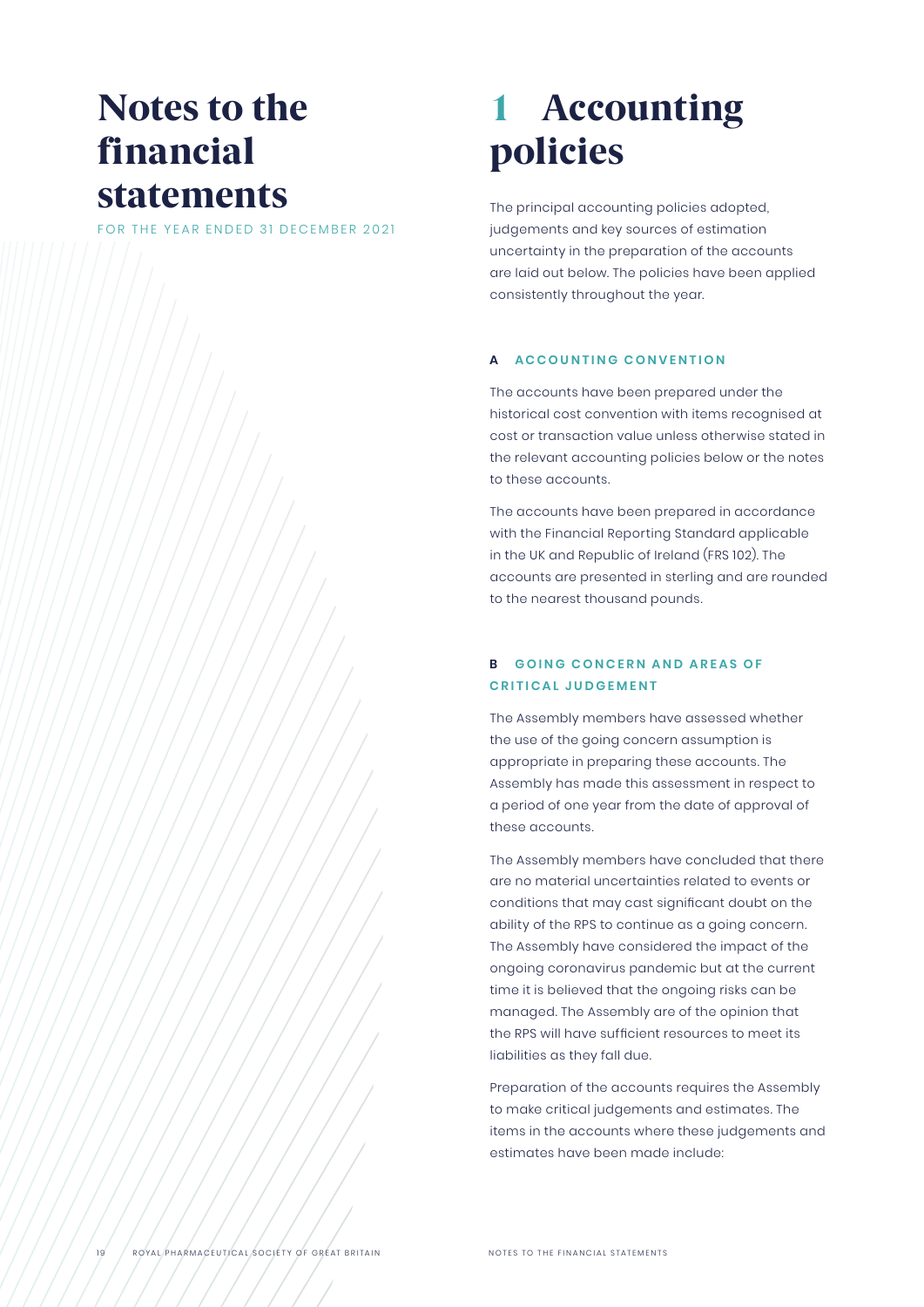Licensing income. An element of the reportable licensing income is a combination of deferred and accrued income, as determined by the contractual terms of each agreement.

Property valuations. The properties were formally valued with professional assistance as at 31 December 2021 by a registered valuer at Pelham Lease Advisory in accordance with the Royal Institution of Chartered Surveyors (RICS) valuation professional standards.

### **C** CAPITALISATION POLICY

All assets costing more than £500 and with an expected useful life exceeding one year are capitalised.

### **d  HERITAGE ASSETS**

The RPS's heritage assets comprise collections of books, drug jars, silver plates and general artefacts. Any additions to the collection are now received by way of donations. See note 8 for further information.

Heritage assets have been recognised in the balance sheet separately from other assets at a valuation that reflects the value of the asset at the time it was acquired by the charity. The assets have been valued by St George Valuations, taking into account full market value. The work was begun in 2015 and was completed in early 2016. This was treated as deemed cost.

The RPS carries out an annual impairment review to assess whether a heritage asset is impaired and, if so, to recognise and measure the impairment loss.

### **e  TANGIBLE FIXED ASSETS**

Depreciation is calculated in order to write off the cost of tangible fixed assets, less their estimated residual values, in equal annual instalments over the expected useful economic lives of the assets.

#### **The principal annual rates in use are:**

| <b>Freehold property</b>   | 2%                     |
|----------------------------|------------------------|
| <b>Short leasehold</b>     | Over life of the lease |
| <b>Plant and machinery</b> | 5%-20%                 |
| Office equipment           | $10\% - 33\%$          |

No depreciation is provided on freehold land and no depreciation is provided on assets in the course of construction.

The RPS has adopted a policy of revaluation for its freehold properties. This asset class was revalued as at 31 December 2021 to fair value at the date of revaluation. In subsequent years, freehold properties will be held at revalued amounts less any subsequent accumulated depreciation and subsequent accumulated impairment losses. Revaluations will be made with sufficient regularity to ensure that the carrying amount does not differ materially from that which would be determined using fair value at the end of the reporting period.

### **f  INTANGIBLE FIXED ASSETS**

Intangible assets are initially recognised at the cost to the RPS of acquiring these assets. Amortisation of intangible fixed assets is calculated using the straight-line method to allocate the cost of the assets over their estimated useful lives.

Intangible assets which are technological in nature are assumed to have useful lives of five years and are amortised accordingly at an annual rate of 20%.

Intellectual Property assets, categorised under intangible fixed assets, are deemed to have a longer estimated useful life, and are amortised at an annual rate of 10%.

An annual impairment review is carried out for each asset after it has been brought into use to re-assess its remaining useful life and that it still meets the definition of an intangible asset. Provision is made for assets where the net present value of future benefits is less than the carrying value.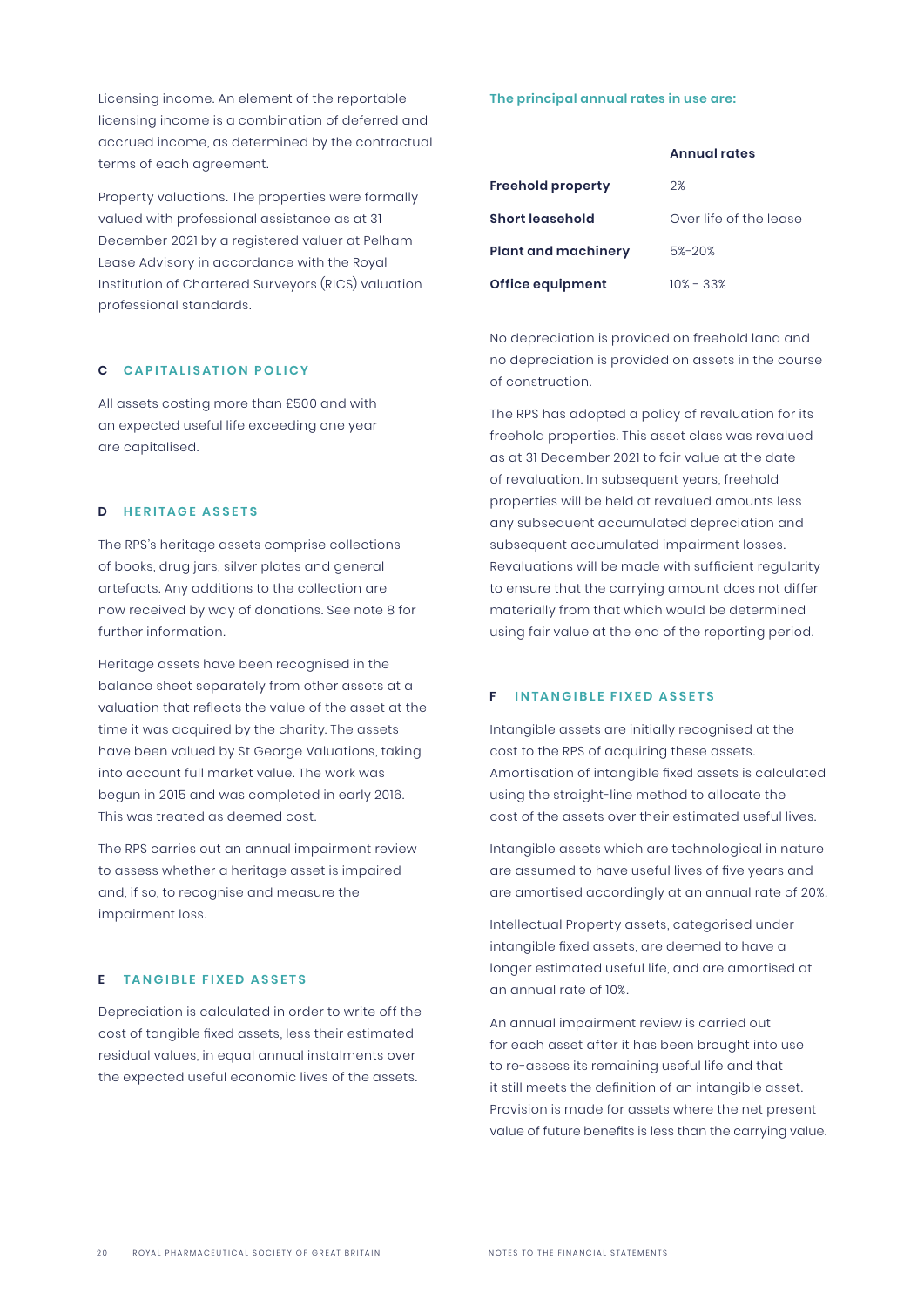### **g  INVESTMENTS**

Listed investments are a form of basic financial instrument and are initially recognised at their transaction value and subsequently measured at their fair value as at the balance sheet date using the closing quoted market price.

The portion of listed investments to be sold for a cash drawdown to fund the RPS's operations in a period less than one year is shown under current assets. Cash held by investment managers is also shown within current assets. The remainder of the listed investments are considered fixed asset investments.

The main form of financial risk faced by the RPS is that of volatility in equity and other investment markets due to wider economic conditions, the attitude of investors to investment risk, and changes in sentiment concerning equities and within particular sectors or sub sectors.

Properties held for investment purposes are included in these accounts at open market value. Investment properties are revalued periodically when the market value of the investment property is known to be materially different to the carrying value of that property.

### **h  STOCKS AND WORK IN PROGRESS**

Stocks and work in progress are stated at the lower of cost and net realisable value and after making due allowance for obsolete and slow-moving items. Materials and associated pre-press costs make up the unit cost of printed goods. In line with industry practice, the RPS is writing off publication editorial costs as incurred.

### **i  INCOME**

Income from professional activities and publishing is stated net of Value Added Tax, where appropriate, and represents the invoiced value of goods and services supplied.

Membership fees and other subscriptions are recognised in the statement of income and retained earnings in the year to which they relate on a pro rata basis, with the excess of receipts over income recognised carried forward in the balance sheet as deferred income.

Interest on loans and deposits is accrued as earned.

#### *J* REVENUE GRANTS

Revenue grants receivable are matched against the expenditure of the specific projects in respect of which they are granted. Where projects span more than one accounting period, any excess of grants received over expenditure incurred to date is carried forward in the RPS's Balance Sheet as a current liability.

#### **k  FOREIGN EXCHANGE**

Assets and liabilities denominated in foreign currencies are translated into sterling using HMRC rates as at the balance sheet date. Foreign exchange differences are taken to the statement of income and retained earnings in the year in which they arise.

Forward currency contracts are a form of complex financial instrument. They are recognised at their fair value at the balance sheet date. Gains or losses arising during the year on such contracts are credited or debited to the statement of income and retained earnings.

### **l  PENSION COSTS**

The RPS operates a defined contribution arrangement for all eligible employees to which the RPS contributes varying percentages of salary depending upon the age of the employee. Contributions to the scheme are accounted for on an accruals basis.

As the Defined Benefit pension scheme accrual ceased from April 2012, there is no current service cost. The pension scheme assets are measured using fair values at each balance sheet date. The scheme's liabilities are measured using the projected unit actuarial method. Actuarial gains and losses, in respect of the RPS's Defined Benefit scheme are recognised in other comprehensive income for the period. Other movements are allocated to the statement of income and retained earnings.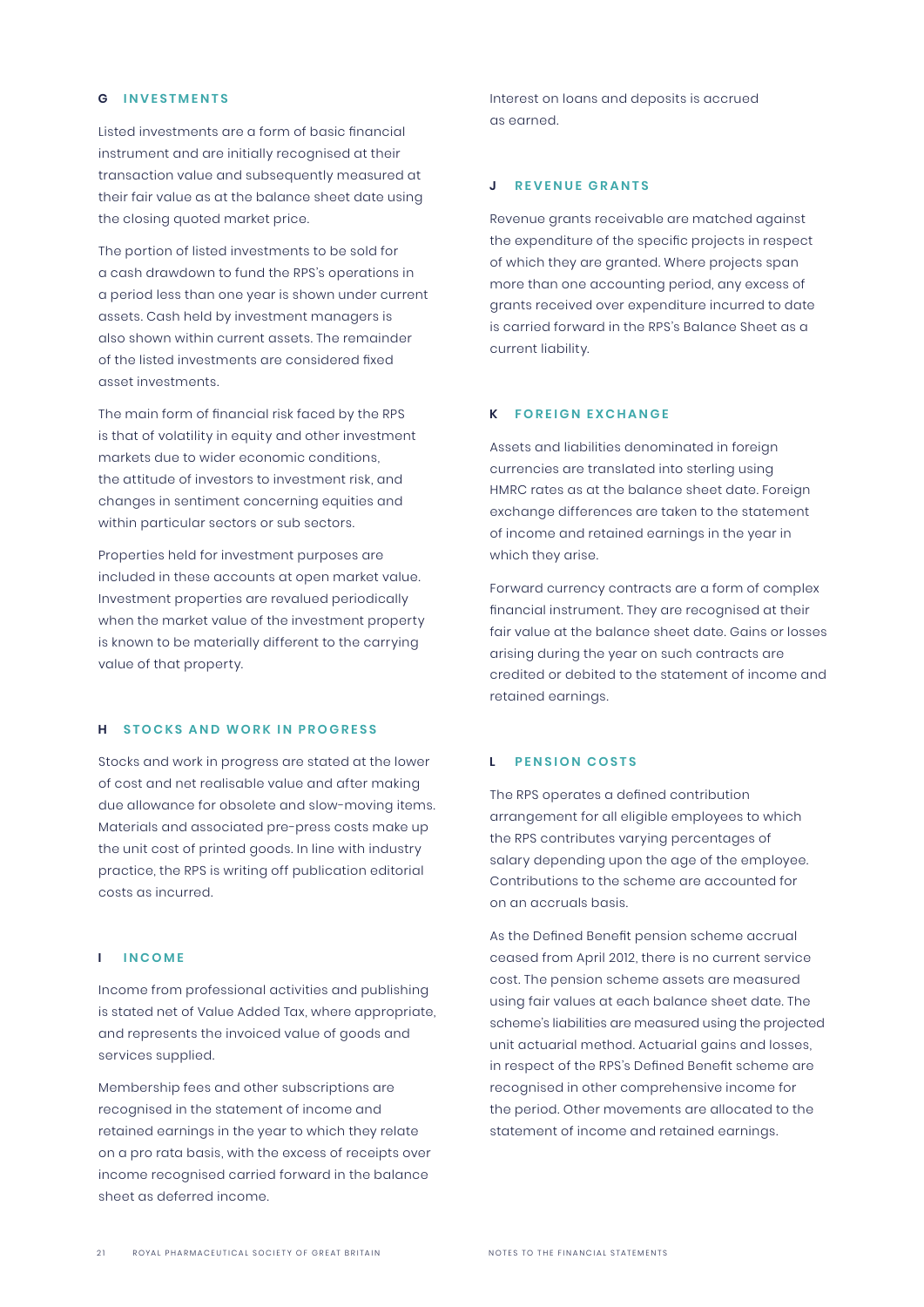#### **m  DEBTORS**

Debtors are recognised at their settlement amount, less any provision for non-recoverability. Prepayments are valued at the amount prepaid. They have been discounted to the present value of the future cash receipt where such discounting is material.

### **n  CASH AT BANK AND IN HAND**

Cash at bank and in hand represents such accounts and instruments that are available on demand or have a maturity of less than three months from the date of acquisition. Deposits for more than three months but less than one year have been disclosed as short-term deposits. Cash placed on deposit for more than one year is disclosed as a fixed asset investment.

### **o  CREDITORS AND PROVISIONS**

Creditors and provisions are recognised when there is an obligation at the balance sheet date as a result of a past event, it is probable that a transfer of economic benefit will be required in settlement, and the amount of the settlement can be estimated reliably. Creditors and provisions are recognised at the amount the RPS anticipates it will pay to settle the debt. They have been discounted to the present value of the future cash payment where such discounting is material.

### **p  FUND STRUCTURE**

The investment reserve comprises two elements: the cost of the RPS's investments and the total return earned on those investments. Total return comprises two elements: a capital return and an income return.

### **q  OPERATING LEASE RENTALS**

Operating lease rentals are charged to the statement of income and retained earnings over the lease term on a straight-line basis.

#### **r  DEFERRED TAXATION**

Deferred tax is recognised in respect of all timing differences that have originated but not reversed at the balance sheet date where transactions or events that result in an obligation to pay more tax in the future or a right to pay less tax in the future have occurred at the balance sheet date. Timing differences are differences between the RPS's taxable profits and its results as stated in the financial statements.

Deferred tax is measured at the average tax rates that are expected to apply in the periods in which the timing differences are expected to reverse, based on tax rates and laws that have been enacted or substantially enacted by the balance sheet date. Deferred tax is measured on a non-discounted basis. Deferred tax assets are recognised only to the extent that it is probable that future taxable profits will be available against which the assets can be utilised.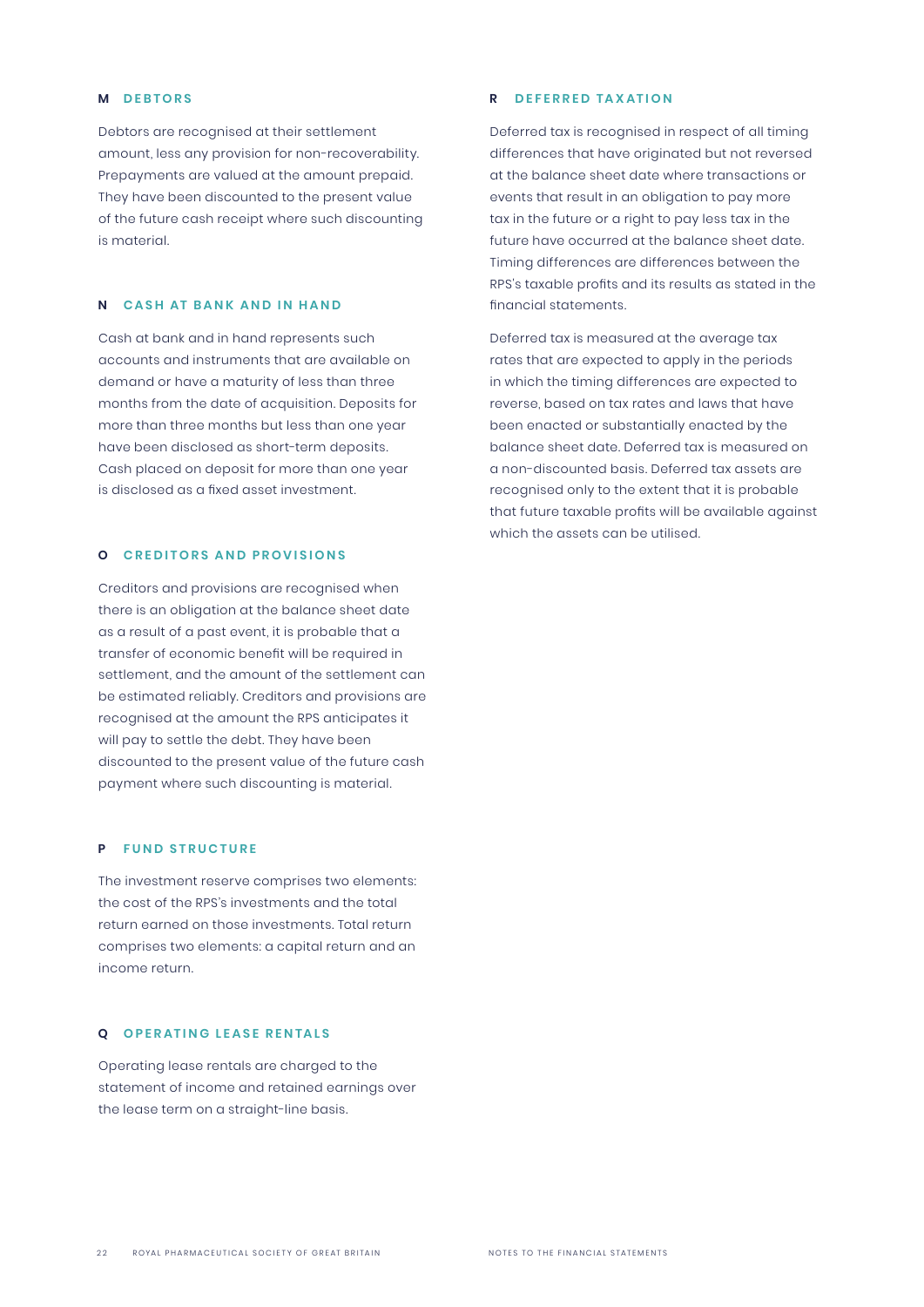# 2 Income and expenditure

FOR THE YEAR ENDED 31 DECEMBER 2021

|                                         | Income                   |                          |            | Expenditure |
|-----------------------------------------|--------------------------|--------------------------|------------|-------------|
| From professional body activities       | 2021 £000s               | 2020 £000s               | 2021 £000s | 2020 £000s  |
| Professional Member fees                | 4,697                    | 4,623                    |            |             |
| Assembly                                | $\overline{\phantom{a}}$ | $\overline{\phantom{a}}$ | 49         | 55          |
| <b>Chief Executive</b>                  |                          | $\overline{\phantom{0}}$ | 1,030      | 1,046       |
| Pharmacy and Member Experience          | 170                      | 236                      | 3,258      | 3,287       |
| Education                               | 1,153                    | 382                      | 1,607      | 1,005       |
| Technology                              |                          | $\overline{\phantom{0}}$ | 2,561      | 2,228       |
| Operations                              | 138                      | 25                       | 3,656      | 3,215       |
| Cost transfer to Pharmaceutical Press   | ۰                        | $\overline{\phantom{m}}$ | (4,129)    | (4,001)     |
| Total from professional body activities | 6,158                    | 5,266                    | 8,032      | 6,835       |
| <b>Pharmaceutical Press</b>             | 18,525                   | 18,058                   | 11,759     | 11,901      |
| Costs transfer to Pharmaceutical Press  |                          |                          | 4,129      | 4,001       |
| <b>Total Pharmaceutical Press</b>       | 18,525                   | 18,058                   | 15,888     | 15,902      |
| Total for the year                      | 24,683                   | 23,324                   | 23,920     | 22,737      |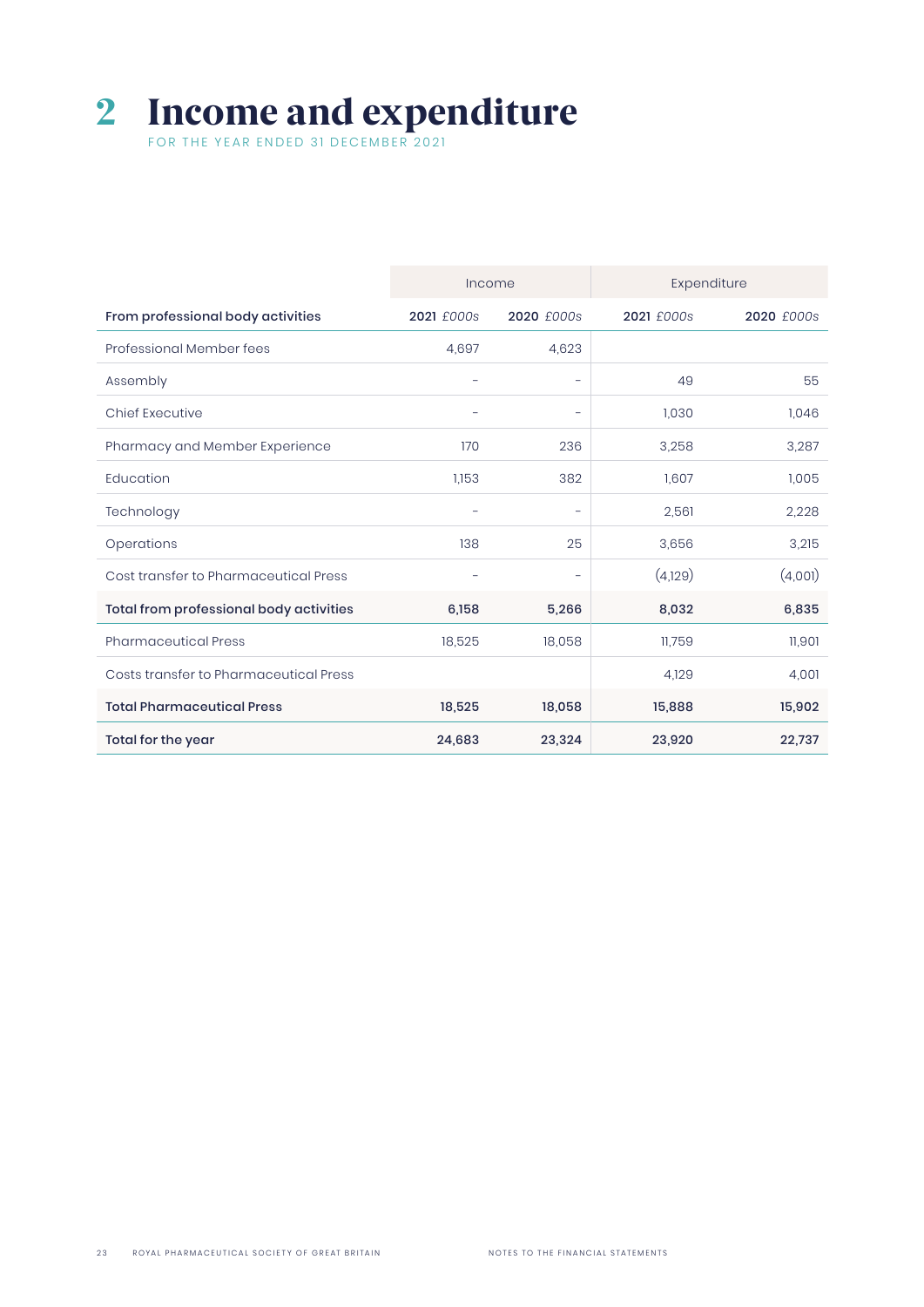### 3 Information regarding employees

FOR THE YEAR ENDED 31 DECEMBER 2021

| Employee costs represent | 2021 £000s | 2020 £000s |
|--------------------------|------------|------------|
| Wages and salaries       | 9,753      | 9,578      |
| Social security costs    | 1.046      | 1.034      |
| Pension costs            | 1,268      | 1,148      |
|                          | 12,067     | 11,760     |

| The number of persons employed by the RPS at the end of the year was: | 2021 No. | 2020 No. |
|-----------------------------------------------------------------------|----------|----------|
| Chief Executive's Office                                              | 10       | 10       |
| Education                                                             | n        | 13       |
| <b>Pharmaceutical Press</b>                                           | 95       | 98       |
| Pharmacy and Member Experience                                        | 48       | 50       |
| Operations                                                            | 13       | 20       |
| Technology                                                            | 17       | 21       |
|                                                                       | 194      | 212      |

| Monthly average of employees in post during the year | 2021 No. | 2020 No. |
|------------------------------------------------------|----------|----------|
|                                                      | 209      |          |

| Chief Executive and Directors' remuneration | 2021 £000s | 2020 £000s |
|---------------------------------------------|------------|------------|
| Basic salaries                              | 1,455      | 1,404      |
| <b>Benefits</b>                             | 5          | Я          |
| Pension contributions                       | 95         | 94         |
|                                             | 1.555      | 1.507      |

Chief Executive and Directors' remuneration, excluding employer pension

| and national insurance contributions, fell within the following ranges | 2021 No.       | 2020 No.       |
|------------------------------------------------------------------------|----------------|----------------|
| £1-£70,000                                                             | $\overline{2}$ |                |
| £70,001-£80,000                                                        | $\overline{2}$ | 2              |
| £80,001-£90,000                                                        |                |                |
| £90,001-£100,000                                                       | 3              | $\overline{4}$ |
| £100,001-£110,000                                                      | $\overline{2}$ |                |
| £110,001-£120,000                                                      | $\overline{2}$ | 3              |
| £120,001-£130,000                                                      |                |                |
| £130,001-£140,000                                                      |                |                |
| £140,001-£150,000                                                      |                |                |
|                                                                        | 15             | 14             |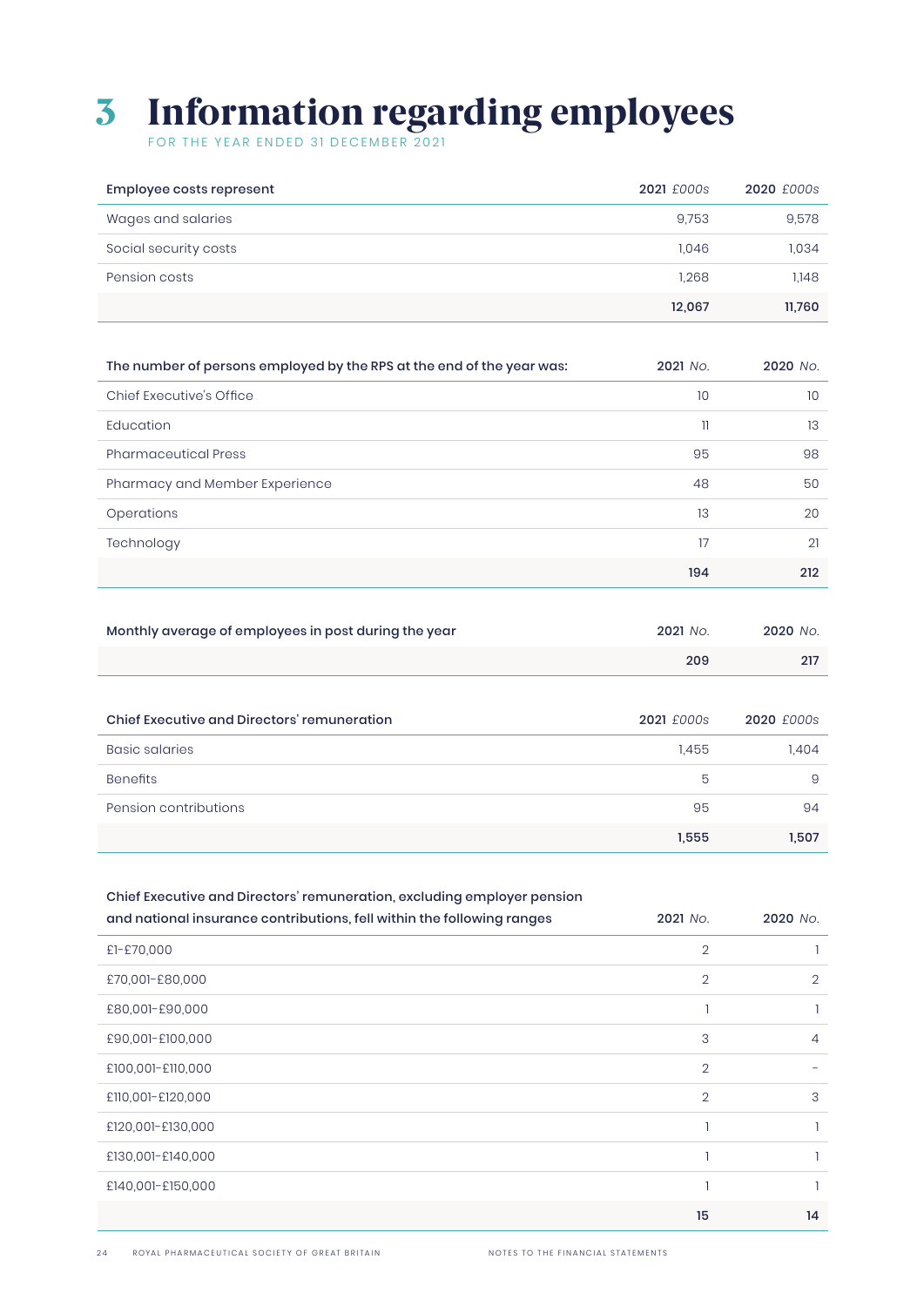# 4 Surplus on ordinary activities before

| This is stated after charging: | 2021 £000s | 2020 £000s |
|--------------------------------|------------|------------|
| Operating lease rentals        | 42         | 42         |
| Depreciation of fixed assets   | 1,197      | 1.138      |
| Auditor's remuneration:        |            |            |
| Buzzacott LLP: audit services: |            |            |
| <b>Current Year</b>            | 29         | 29         |
| Buzzacott LLP: other services  | 17         |            |

### 5 Taxation

|                                        | 2021 £000s | 2020 £000s |
|----------------------------------------|------------|------------|
| Profit for the period                  | 2.008      | 1.638      |
| Expected tax charge at 19% (2020: 19%) | 381        | 312        |

| <b>Effects of:</b> |  |
|--------------------|--|
|                    |  |

| Disallowable expenditure                  | 305   | 107   |
|-------------------------------------------|-------|-------|
| Unrecognised deferred tax                 | (220) | (92)  |
| Adjustment to opening deferred tax rate   | (400) | (13)  |
| Non-taxable income                        | (66)  | (213) |
| Movement on pension scheme (see note 19)  | 471   | (216) |
| Revaluation gains                         | 180   | 408   |
| Utilisation of brought forward tax losses | (651) | (293) |
| Actual tax charge                         |       |       |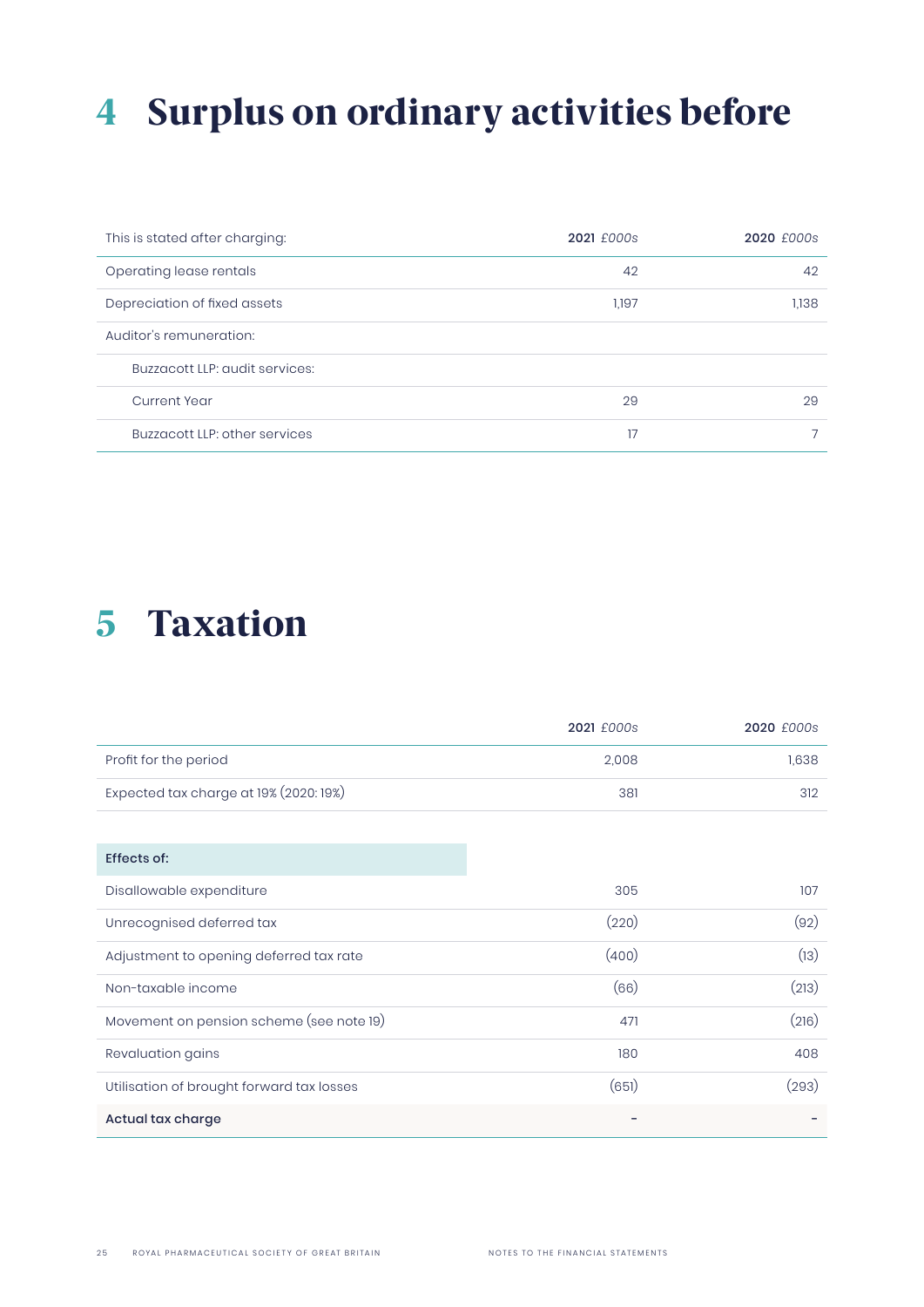## 6 Heritage assets

The Museum of the RPS, established in 1842, has collections covering all aspects of British pharmacy history including:

- traditional dispensing equipment
- drug storage containers
- fine "Lambeth delftware" dating from the 1600s and 1700s
- proprietary (brand name) medicines dating from the 1700s to present
- bronze and bell metal mortars
- medical caricatures
- a photo archive.

### **Preservation and management**

The museum's curators are responsible for maintaining the museum's register of objects. There are around 45,000 objects within the collection, of which only a sample is on display at any one time. Objects in the stored collections are available to be viewed by appointment.

The RPS elected to value these heritage assets in the year to 31 December 2015 and this is treated as deemed cost.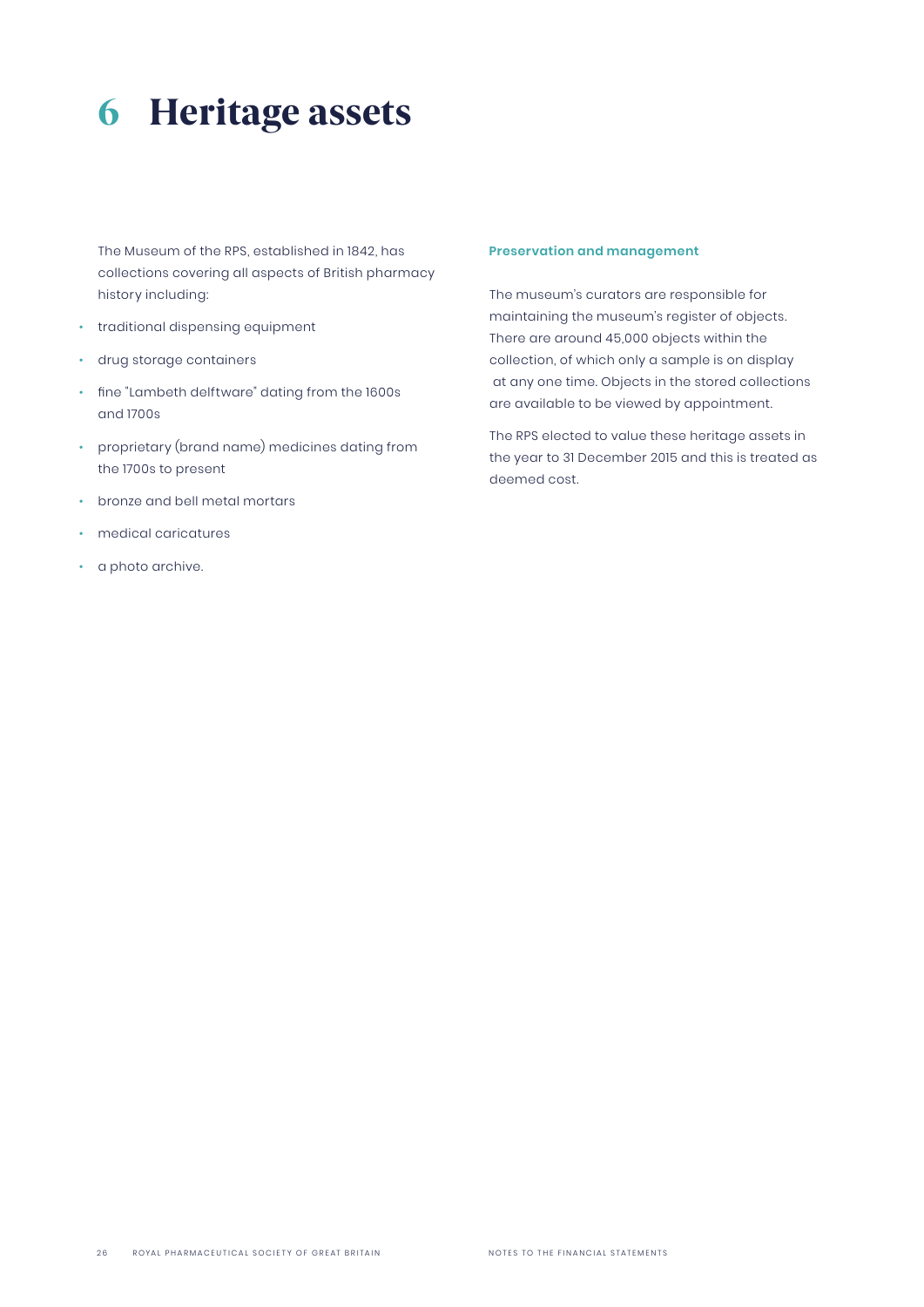# 7 Intangible fixed assets

|                        | INTELLECTUAL<br>PROPERTY | PRODUCT<br><b>DEVELOPMENT</b> | <b>TOTAL</b> |
|------------------------|--------------------------|-------------------------------|--------------|
|                        | £000s                    | £000s                         | £000         |
| Cost                   |                          |                               |              |
| As at I January 2021   | 240                      | 3,186                         | 3,426        |
| Additions              | $\overline{\phantom{a}}$ | 134                           | 134          |
| Impairment             | $\overline{\phantom{a}}$ | (1,690)                       | (1,690)      |
| As at 31 December 2021 | 240                      | 1,630                         | 1,870        |
|                        |                          |                               |              |
| Depreciation           |                          |                               |              |
| As at I January 2021   | 73                       | 1,577                         | 1,650        |
| Charge for the year    | 24                       | 574                           | 598          |
| Impairment             | -                        | (1, 317)                      | (1, 317)     |
| As at 31 December 2021 | 97                       | 834                           | 931          |
|                        |                          |                               |              |
| <b>Net Book Value</b>  |                          |                               |              |
| As at 31 December 2021 | 143                      | 796                           | 939          |
| As at 31 December 2020 | 167                      | 1,610                         | 1,777        |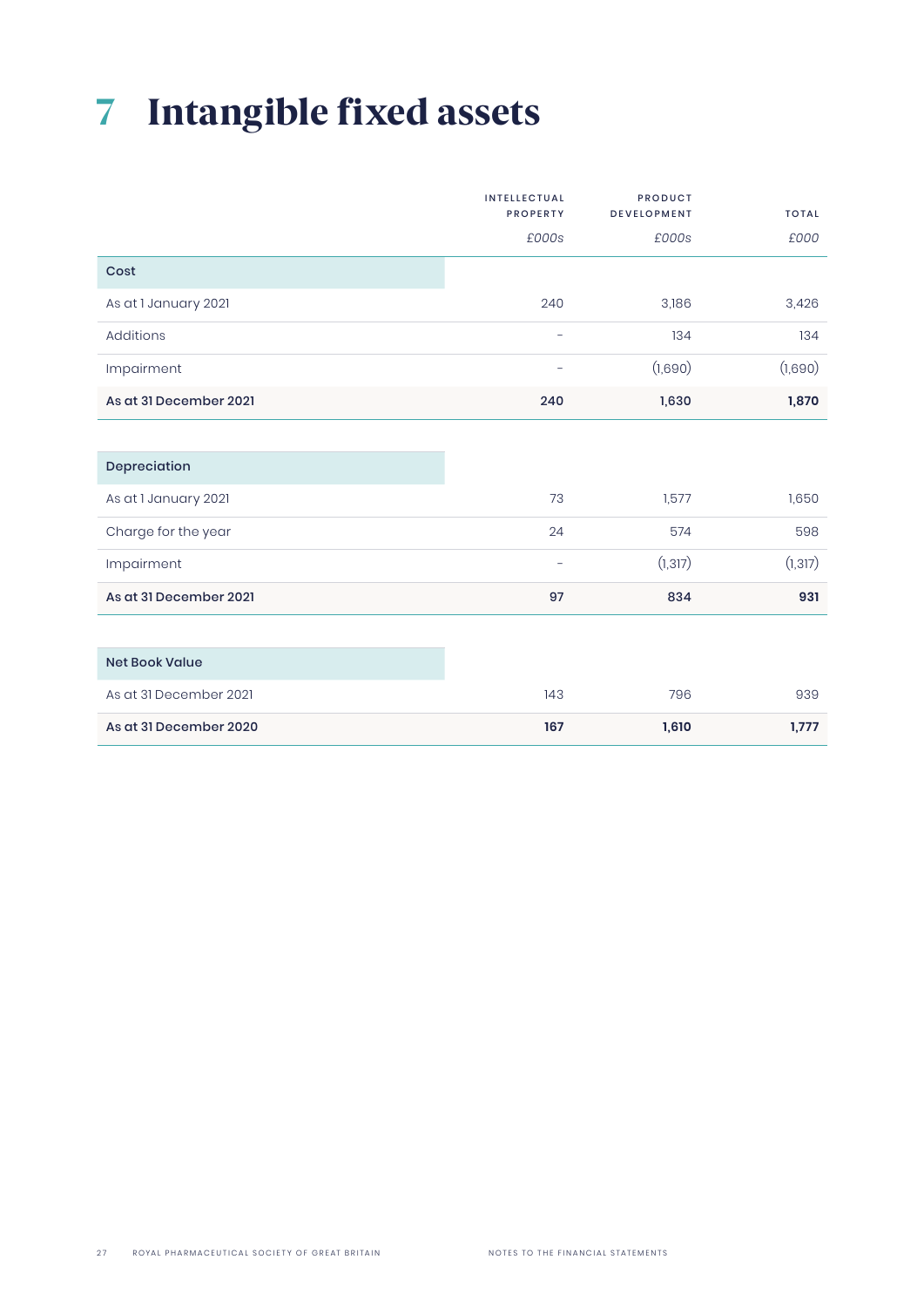# 8 Tangible fixed assets

|                        | <b>FREEHOLD</b><br>PROPERTY | <b>PLANT &amp;</b><br>MACHINERY | OFFICE<br>EQUIPMENT      | <b>TOTAL</b> |
|------------------------|-----------------------------|---------------------------------|--------------------------|--------------|
|                        | £000s                       | £000s                           | £000s                    | £000         |
| Cost                   |                             |                                 |                          |              |
| As at I January 2021   | 20,221                      | 2,082                           | 1,406                    | 23,709       |
| <b>Additions</b>       | $\overline{7}$              |                                 | 3                        | 10           |
| Revaluation            | (4,094)                     |                                 | $\overline{\phantom{a}}$ | (4,094)      |
| Disposals              |                             | L                               | (424)                    | (424)        |
| As at 31 December 2021 | 16,134                      | 2,082                           | 985                      | 19,201       |
|                        |                             |                                 |                          |              |
| Cost                   |                             | 2,082                           | 985                      | 3,067        |
| Valuation - 2021       | 16,134                      | $\overline{\phantom{0}}$        | $\overline{\phantom{0}}$ | 16,134       |
|                        | 16,134                      | 2,082                           | 985                      | 19,201       |
|                        |                             |                                 |                          |              |
| Depreciation           |                             |                                 |                          |              |
| As at I January 2021   | 919                         | 635                             | 1,037                    | 2,591        |
| Charge for the year    | 346                         | 112                             | 140                      | 598          |
| Disposals              | L,                          | $\overline{a}$                  | (372)                    | (372)        |
| Revaluation            | (1, 265)                    | -                               | L,                       | (1, 265)     |
| As at 31 December 2021 | L,                          | 747                             | 805                      | 1,552        |
|                        |                             |                                 |                          |              |
| <b>Net Book Value</b>  |                             |                                 |                          |              |
| As at 31 December 2021 | 16,134                      | 1,335                           | 180                      | 17,649       |
| As at 31 December 2020 | 19,303                      | 1,446                           | 369                      | 21,118       |
|                        |                             |                                 |                          |              |

The RPS's freehold properties were revalued as at 31 December 2021, by a registered valuer at Pelham Lease Advisory in accordance with the Royal Institution of Chartered Surveyors (RICS) valuation professional standards. Market value was used as

the basis for fair value. At acquisition, components of the properties were allocated to freehold property and plant for the purposes of calculating depreciation. At revaluation, the loss was attributed to land and freehold property.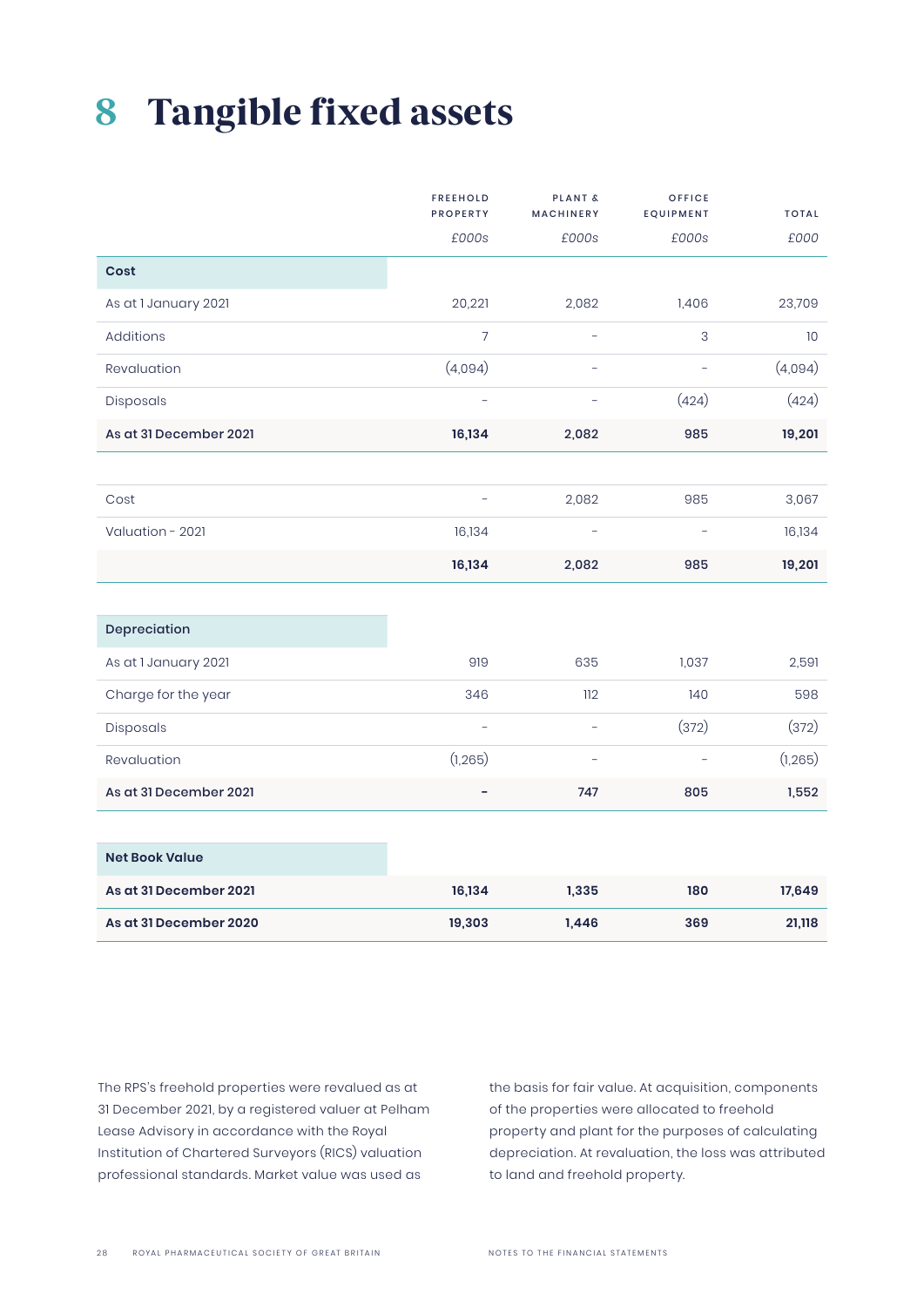# 9 Investments

|                                                                           | <b>INVESTMENT</b><br><b>PROPERTY</b> | <b>LISTED</b><br><b>INVESTMENTS</b> | <b>TOTAL</b><br>2021 | <b>TOTAL</b><br>2020 |
|---------------------------------------------------------------------------|--------------------------------------|-------------------------------------|----------------------|----------------------|
|                                                                           | £000s                                | £000s                               | £000s                | £000                 |
| As at January 2021                                                        | 1,401                                | 7,704                               | 9,105                | 6,586                |
| <b>Additions</b>                                                          | -                                    | 7,543                               | 7,543                | 5,626                |
| Revaluation                                                               | (441)                                |                                     | (441)                |                      |
| Disposal at book value (proceeds:<br>£6,106,000 realised gains: £581,000) |                                      | (5,525)                             | (5,525)              | (3,563)              |
| Unrealised gains                                                          | -                                    | 23                                  | 23                   | 456                  |
| As at 31 December 2021                                                    | 960                                  | 9,745                               | 10,705               | 9,105                |
| Cash held for reinvestment                                                |                                      | 797                                 | 797                  | 217                  |
| Total investments as at 31 December 2021                                  | 960                                  | 10,542                              | 11,502               | 9,321                |
| Historical cost of investments as<br>at 31 December 2020                  | 427                                  | 7,259                               | 7,686                | 7,669                |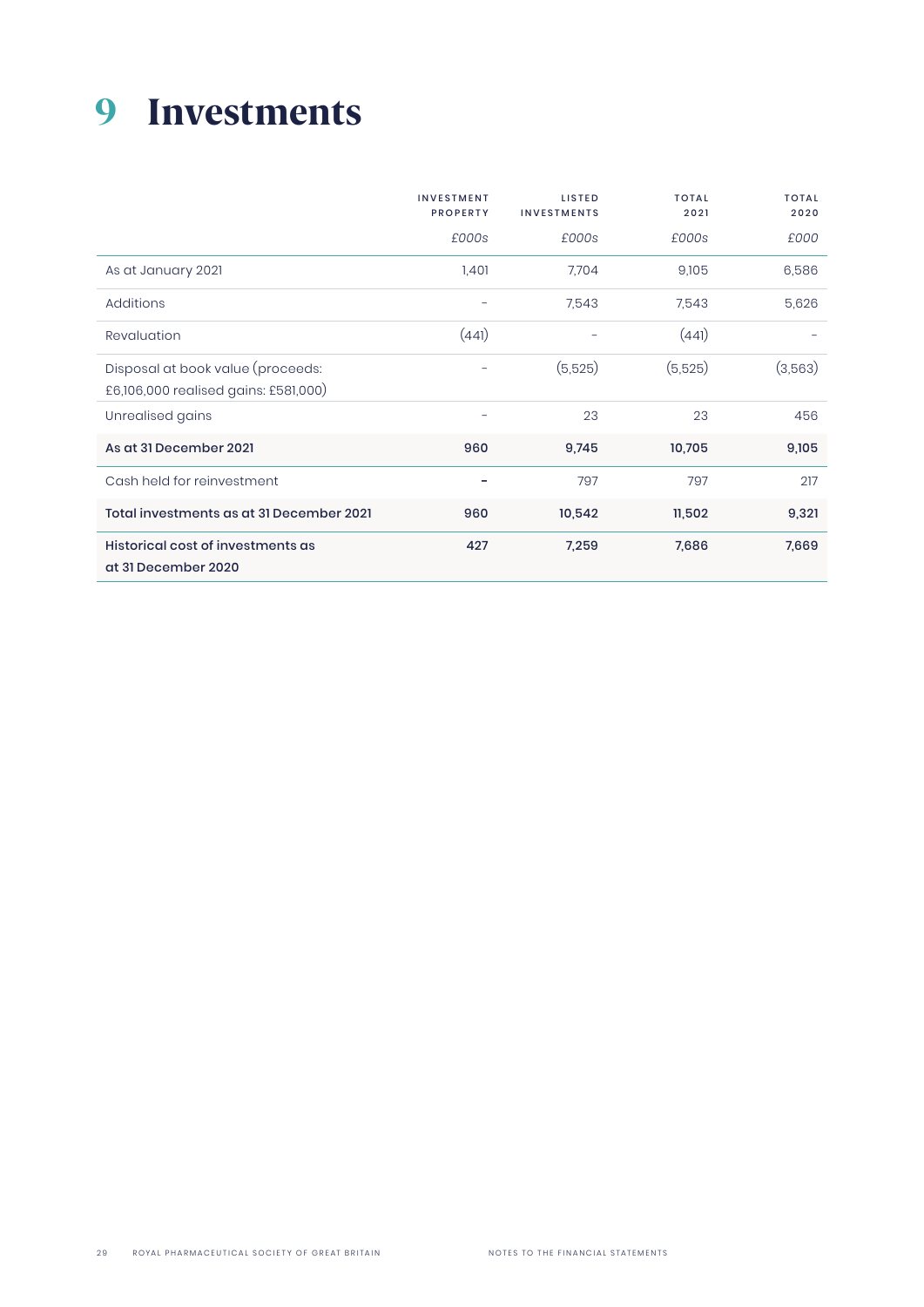# 10 Stocks and work in progress

|                                     | 2021 £000s | 2020 £000s |
|-------------------------------------|------------|------------|
| Work in progress                    | ৯          | 6          |
| Finished goods and goods for resale | 34         | 93         |
|                                     | 39         | 99         |

### 11 Debtors

|                                | 2021 £000s | 2020 £000s |
|--------------------------------|------------|------------|
| Trade debtors                  | 2,659      | 2,342      |
| Other debtors                  | 30         | 359        |
| Prepayments and accrued income | 1,594      | 2,028      |
| VAT debtor                     | 211        |            |
|                                | 4,494      | 4,729      |

# 12 Creditors

| Amounts falling due within one year | 2021 £000s               | 2020 £000s |
|-------------------------------------|--------------------------|------------|
| Trade creditors                     | 1,311                    | 1,099      |
| Other taxes and social security     | 300                      | 272        |
| Other creditors                     | 513                      | 650        |
| Accruals                            | 909                      | 650        |
| VAT creditor                        | $\overline{\phantom{0}}$ | 177        |
|                                     | 3,033                    | 2,848      |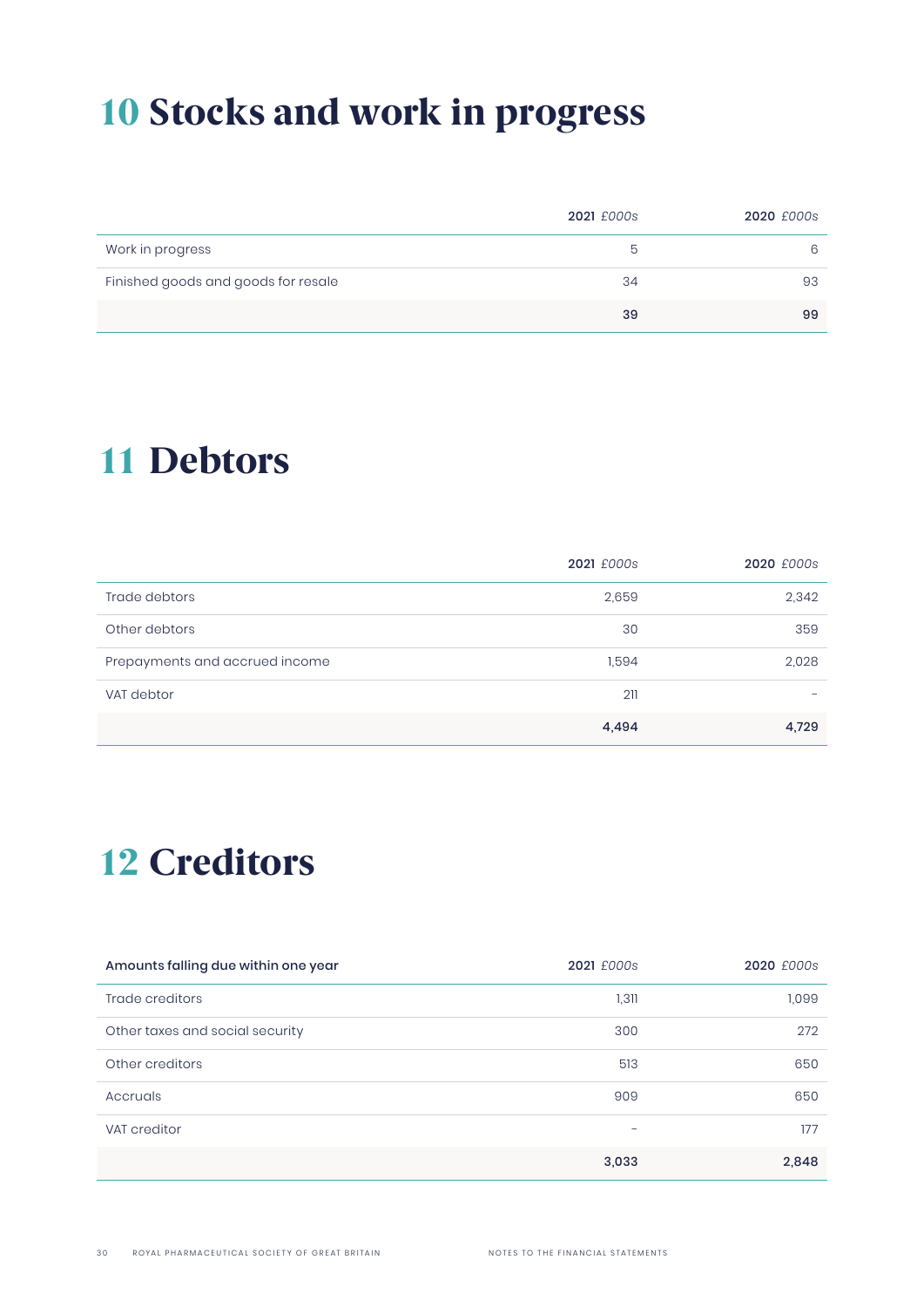# 13 Deferred income

Income has been deferred as a result of the RPS receiving amounts in advance of the period that they relate to for activities that have been analysed below:

| Deferred income     | 2021 £000s | 2020 £000s |
|---------------------|------------|------------|
| Subscription income | 4,157      | 3,785      |
| Licensing income    | 1,507      | 1,951      |
| Membership income   | 570        | 543        |
| Other income        | 1,415      | 882        |
|                     | 7,649      | 7,161      |

### 14 Provisions

|                        | 2021 £000s | 2020 £000s |
|------------------------|------------|------------|
| As at January 2021     | 103        |            |
| Additions              | -          | 103        |
| Released               | (103)      |            |
| As at 31 December 2021 | -          | 103        |

# 15 Financial commitments

The total future minimum lease payments over these periods are as follows:

| Operating leases due | 2021 £000s | 2020 £000s |
|----------------------|------------|------------|
| Within one year      | 40         | 28         |
|                      | 40         | 28         |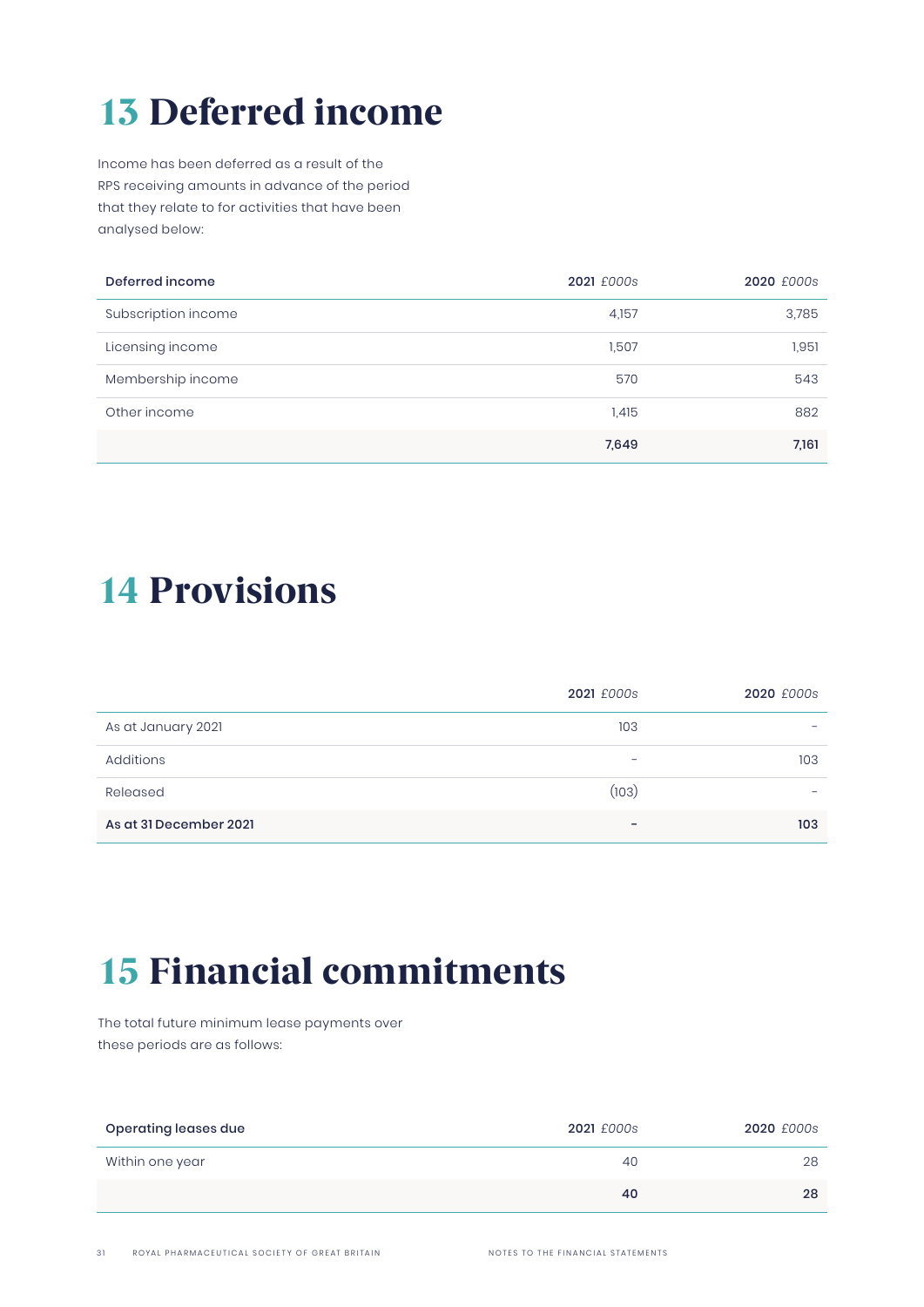# 16 Investment Reserve

| The make-up of the investment reserve as at 31 December 2021 is | 2021 £000s |
|-----------------------------------------------------------------|------------|
| Investment reserve as at I January 2021                         | 9,322      |
| Deferred tax                                                    | (350)      |
| Property revaluation                                            | (441)      |
| Net investment gains                                            | 608        |
| Surplus of investment income over management expenses           | 60         |
| Transfers from general reserve                                  | 2,304      |
|                                                                 | 11,503     |

| Unapplied total return available within the | <b>INCOME</b><br><b>RETURN</b> | <b>CAPITAL</b><br><b>RETURN</b> | <b>TOTAL</b> |
|---------------------------------------------|--------------------------------|---------------------------------|--------------|
| investment reserve                          | £000s                          | £000s                           | £000         |
| As at I January 2021                        | 220                            | 2.544                           | 2.764        |
| Returns in the period                       | 60                             | 608                             | 668          |
| As at 31 December 2021                      | 280                            | 3,152                           | 3,432        |

# 17 Property revaluation reserve

| The make-up of the property investment reserve as at 31 December 2021 is | 2021 £000s | 2020 £000s |
|--------------------------------------------------------------------------|------------|------------|
| As at I January 2021                                                     | 4.689      | 4.713      |
| Property revaluation (loss) / gain                                       | (2,829)    |            |
| Deferred tax                                                             | (176)      | (24)       |
| As at 31 December 2021                                                   | 1,684      | 4,689      |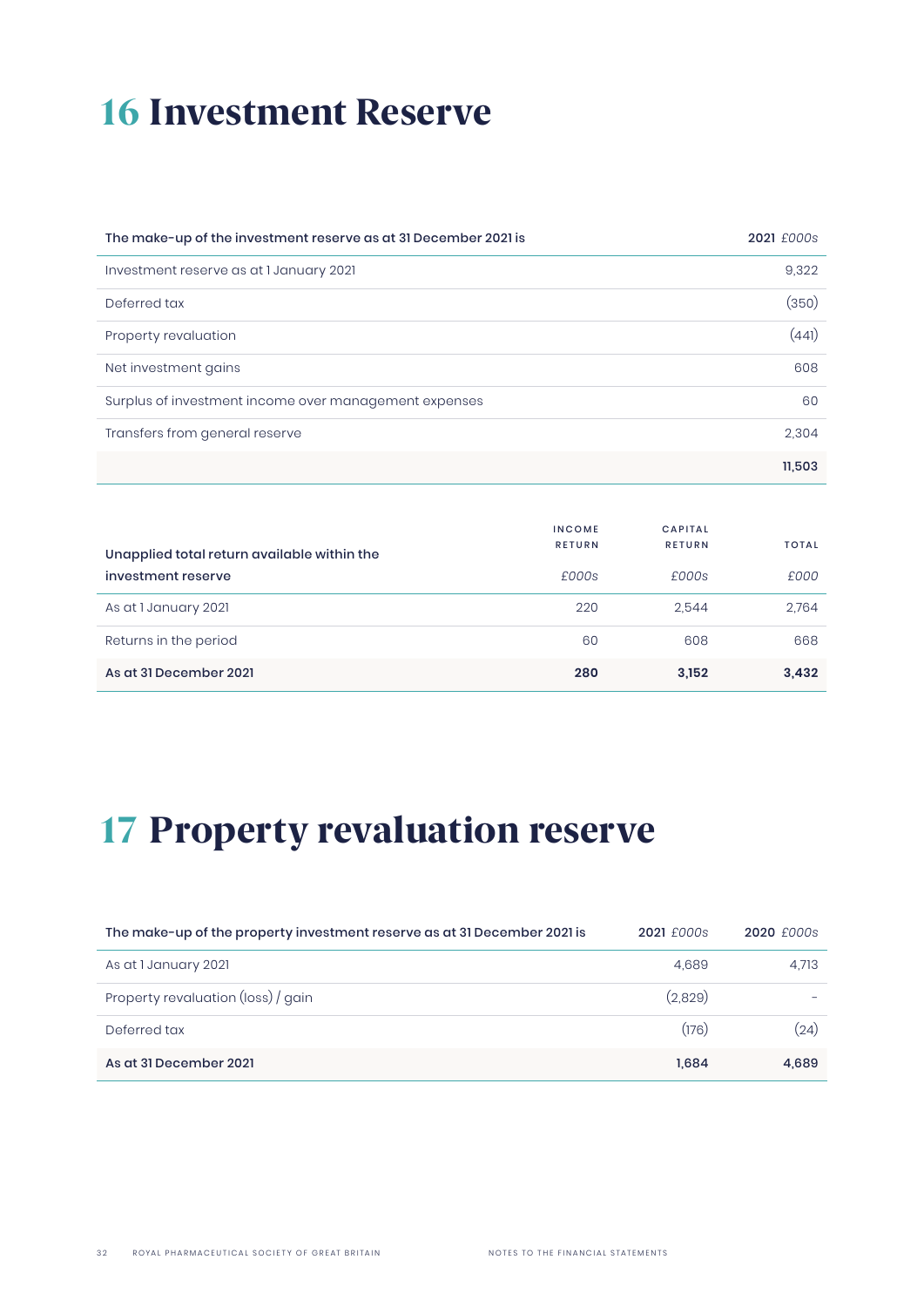# 18 Deferred Tax Asset / (Liability)

|                                          | 2021 £000s               | 2020 £000s               | 2019 £000s |
|------------------------------------------|--------------------------|--------------------------|------------|
| Opening deferred tax asset               | 208                      | 110                      | 283        |
| Pension scheme liability                 | 149                      | 140                      | (241)      |
| Investment movements                     | (350)                    | (24)                     | 47         |
| Property revaluation                     | (176)                    | (18)                     | 21         |
| Actual tax charge                        | $\overline{\phantom{a}}$ | $\overline{\phantom{m}}$ |            |
| Total net deferred tax (liability) asset | (169)                    | 208                      | 110        |

### 19 Pensions

Payments into the defined contribution/Group Stakeholder Pension Plan scheme of £568,000 (2020: £547,000) were due in the year, of which £94,000 (2020: £92,000) were outstanding at year end.

The RPS Staff Pension Scheme is a Defined Benefit scheme closed to new entrants. The assets of the scheme are held separately, under the control of its Trustees, and the RPS does not have access to these funds. An actuarial assessment was carried out as at 31 December 2021, the results of which will be published by the Trustees within 15 months of completion.

In April 2012, the RPS closed the scheme to future accrual, but continues to look at ways to reduce its exposure to the Scheme and limit the cost of maintaining the Scheme in the future. In accordance with the requirements of section 28 of FRS102, the Scheme actuary has carried out a valuation of the Scheme using the assumptions specified by the reporting standard. The assumptions used in calculating the expected return on assets and the Scheme's liabilities are detailed in the following disclosures.

The RPS valuation in accordance with FRS102 as at 31 December 2021 reveals a Scheme surplus of £3,513,000. This is a £5,996,000 improvement on the deficit of £2,483,000 disclosed as at 31 December

2020; these figures are quoted gross of deferred tax. In accordance with FRS102, an entity can only recognise a plan surplus as a defined benefit plan asset to the extent that it is able to recover the surplus either through reduced contributions in the future or through refunds from the plan. Consequently, the defined benefit plan asset has been capped at £nil on the balance sheet.

As mentioned earlier, these standards require the use of different assumptions to those used by the actuary acting on behalf of the Trustee for the RPSGB Pension Scheme. As a consequence, these valuations can produce very different outcomes.

In addition to the contribution rates required to meet the cost of benefits earned by members in the future, the RPS continues to pay monthly contributions of £58,333. These contributions are designed to eliminate the shortfall revealed by the 31 December 2018 valuation.

A new Trustee triennial actuarial valuation was due on 31 December 2021. The outcome of which is due no later than 15 months after that date. The Employer will continue to monitor funding levels on, at least, an annual basis.

The total contributions for the year ended 31 December 2021 were £700,000.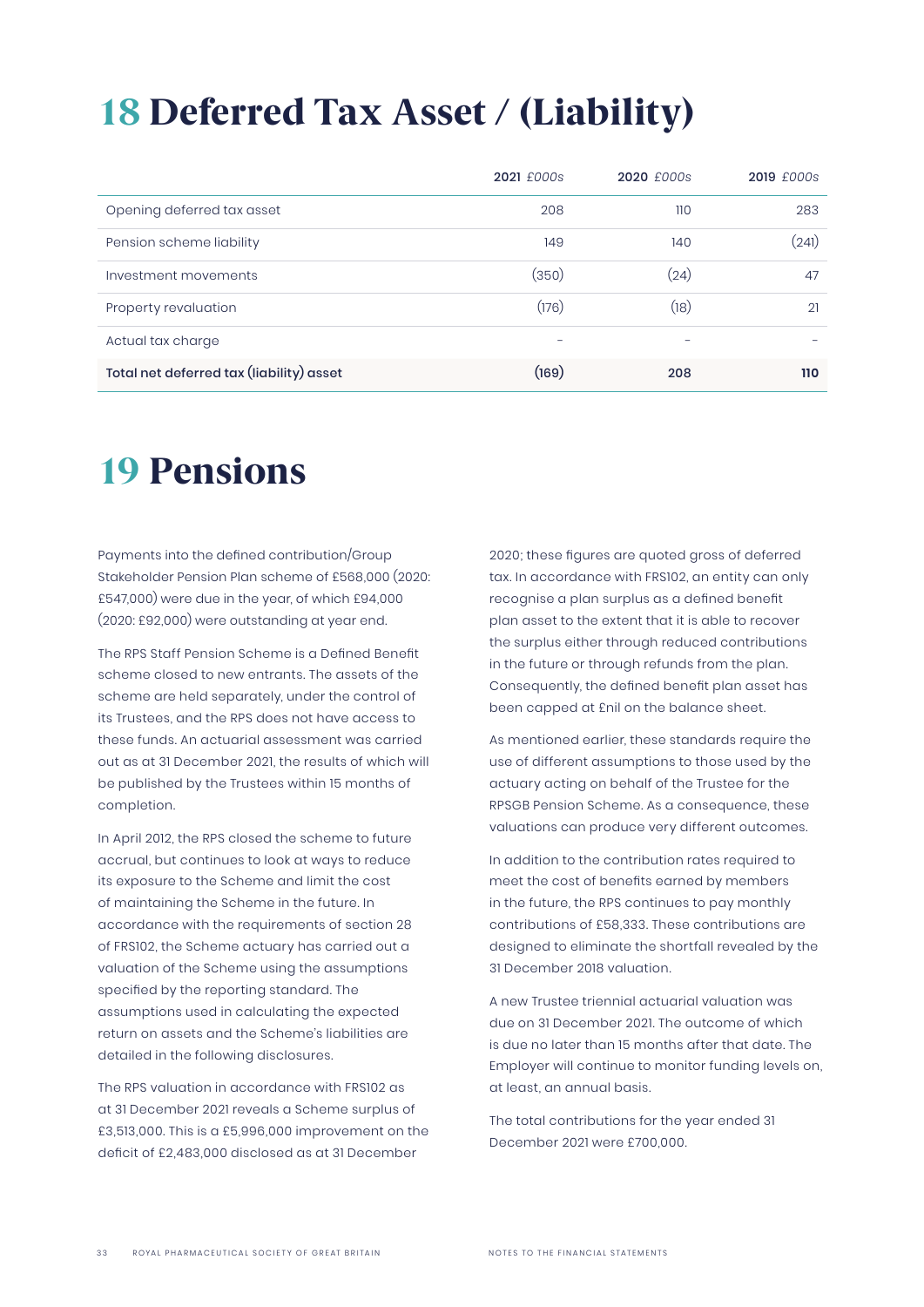|                                                                 | 2021      | 2020     |
|-----------------------------------------------------------------|-----------|----------|
| The amounts recognised in the balance sheet are as follows<br>A | £000      | £000     |
| Present value of funded obligations                             | (64, 521) | (71,595) |
| Fair value of plan assets                                       | 68,034    | 69,112   |
| Derecognition of surplus                                        | (3,513)   |          |
| Net surplus/(liability)                                         |           | (2, 483) |

|                                                                 | 2021    | 2020    |
|-----------------------------------------------------------------|---------|---------|
| The amounts recognised in the balance sheet are as follows<br>B | £000    | £000    |
| Opening defined benefit obligation                              | 71,595  | 65,052  |
| Benefits paid                                                   | (2,474) | (2,441) |
| Administration costs                                            | 199     | 299     |
| Interest cost                                                   | 845     | 1,216   |
| Actuarial (gain) loss                                           | (5,644) | 7.449   |
| Past service costs including curtailments                       |         | 20      |
| Defined benefit obligation at end of year                       | 64,521  | 71.595  |

|                                                                     | 2021    | 2020    |
|---------------------------------------------------------------------|---------|---------|
| Changes in the fair value of the scheme assets are as follows<br>C. | £000    | £000    |
| Opening fair value of scheme assets                                 | 69,112  | 63,105  |
| Interest income                                                     | 818     | 1,182   |
| Actuarial (loss) gain                                               | (122)   | 6,666   |
| Employer contributions                                              | 700     | 600     |
| Benefits paid                                                       | (2,474) | (2,441) |
| Fair value of scheme assets at the year end                         | 68,034  | 69,112  |

| D | The amounts included within the statement of income and retained<br>earnings are as follows | 2021<br>£000 | 2020<br>fOOO |
|---|---------------------------------------------------------------------------------------------|--------------|--------------|
|   | Past service costs including curtailments                                                   |              | (20)         |
|   | Administration cost                                                                         | (199)        | (299)        |
|   | Total amount charged within surplus as operating activities before tax                      | (199)        | (319)        |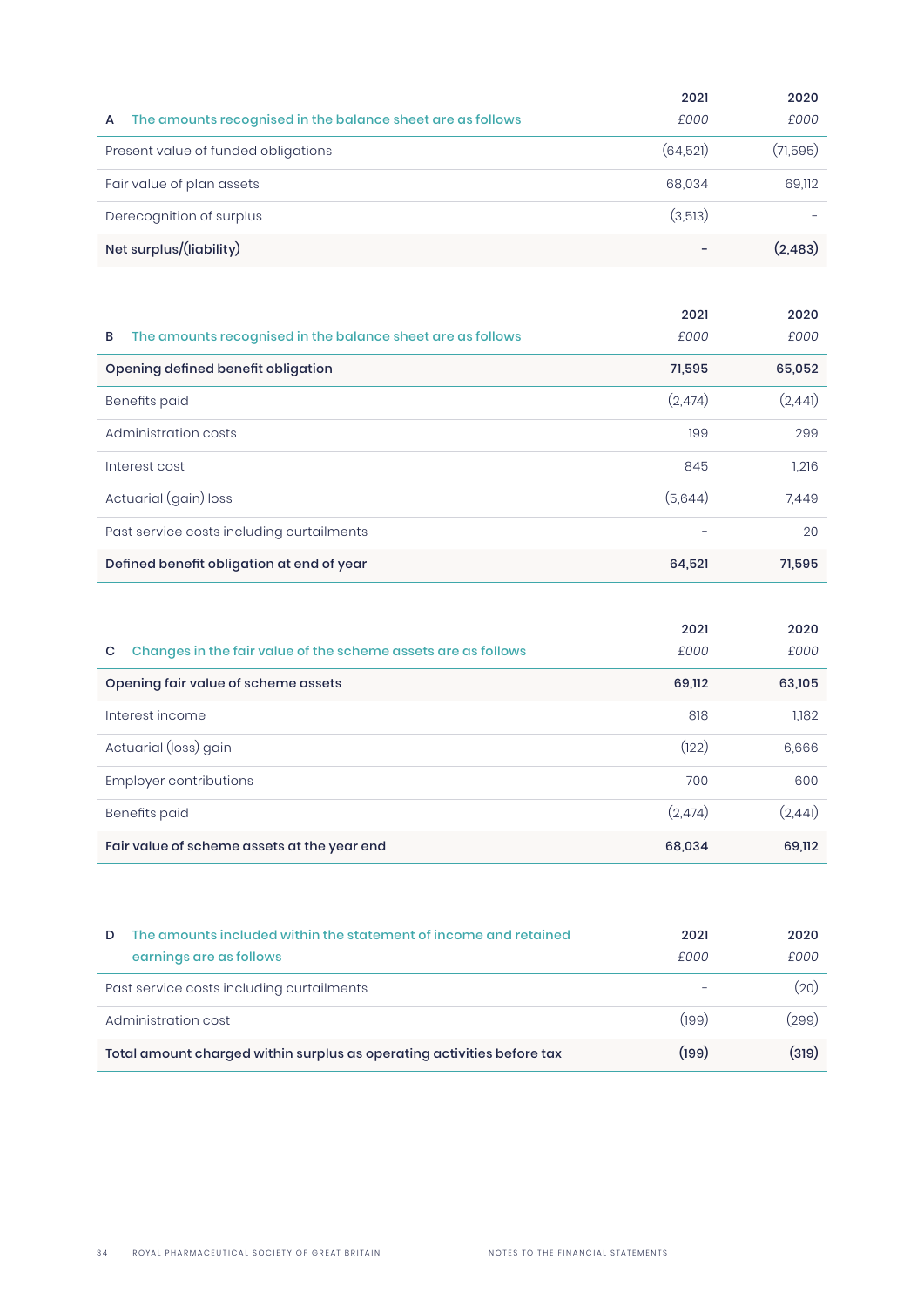|                                         | 2021  | 2020    |
|-----------------------------------------|-------|---------|
| Analysis of pension finance costs<br>Е. | £000  | £000    |
| Interest on scheme assets               | 818   | 1.182   |
| Interest on pension liabilities         | (845) | (1,216) |
| <b>Pension finance costs</b>            | (27)  | (34)    |

| Amount recognised in other comprehensive income<br>F.           | 2021<br>£000 | 2020<br>£000 |
|-----------------------------------------------------------------|--------------|--------------|
| Actuarial (loss) gain on assets                                 | (122)        | 6,666        |
| Actuarial gain (loss) on liabilities                            | 5.644        | (7.449)      |
| Actuarial gain (loss) recognised in other comprehensive income* | 5.522        | (783)        |

### G The major categories of scheme assets as a percentage

| of total scheme      | 2021    | 2020                     |
|----------------------|---------|--------------------------|
| UK equities          | 8.00%   | 10.70%                   |
| Infrastructure funds | 5.50%   | -                        |
| Short term credit    | 10.60%  | $\overline{\phantom{0}}$ |
| LDI                  | 21.50%  | 22.40%                   |
| <b>DGF</b>           | 14.30%  | 26.60%                   |
| Insurance Contracts  | 32.50%  | 35.60%                   |
| Cash                 | 7.60%   | 4.70%                    |
| Total                | 100.00% | 100.00%                  |

### H Scheme principal assumptions at the balance sheet date (expressed as weighted averages) 2021 2020

| leybressed da Meidriced diverdiges)        | ∠∪∠ı  | ∠∪∠∪  |
|--------------------------------------------|-------|-------|
| Discount rate                              | 1.80% | 1.20% |
| Retail Prices Index (RPI) inflation        | 3.40% | 3.15% |
| Consumer Prices Index (CPI) inflation      | 2.60% | 2.35% |
| Future increases to deferred pensions      | 2.60% | 2.35% |
| Rate of increase of pensions in deferment: |       |       |
| LPI (max 3%) based on CPI                  | 2.20% | 2.05% |
| LPI (max 5%) based on RPI                  | 3.15% | 3.05% |
| LPI (max 2.5%) based on RPI                | 2.10% | 2.00% |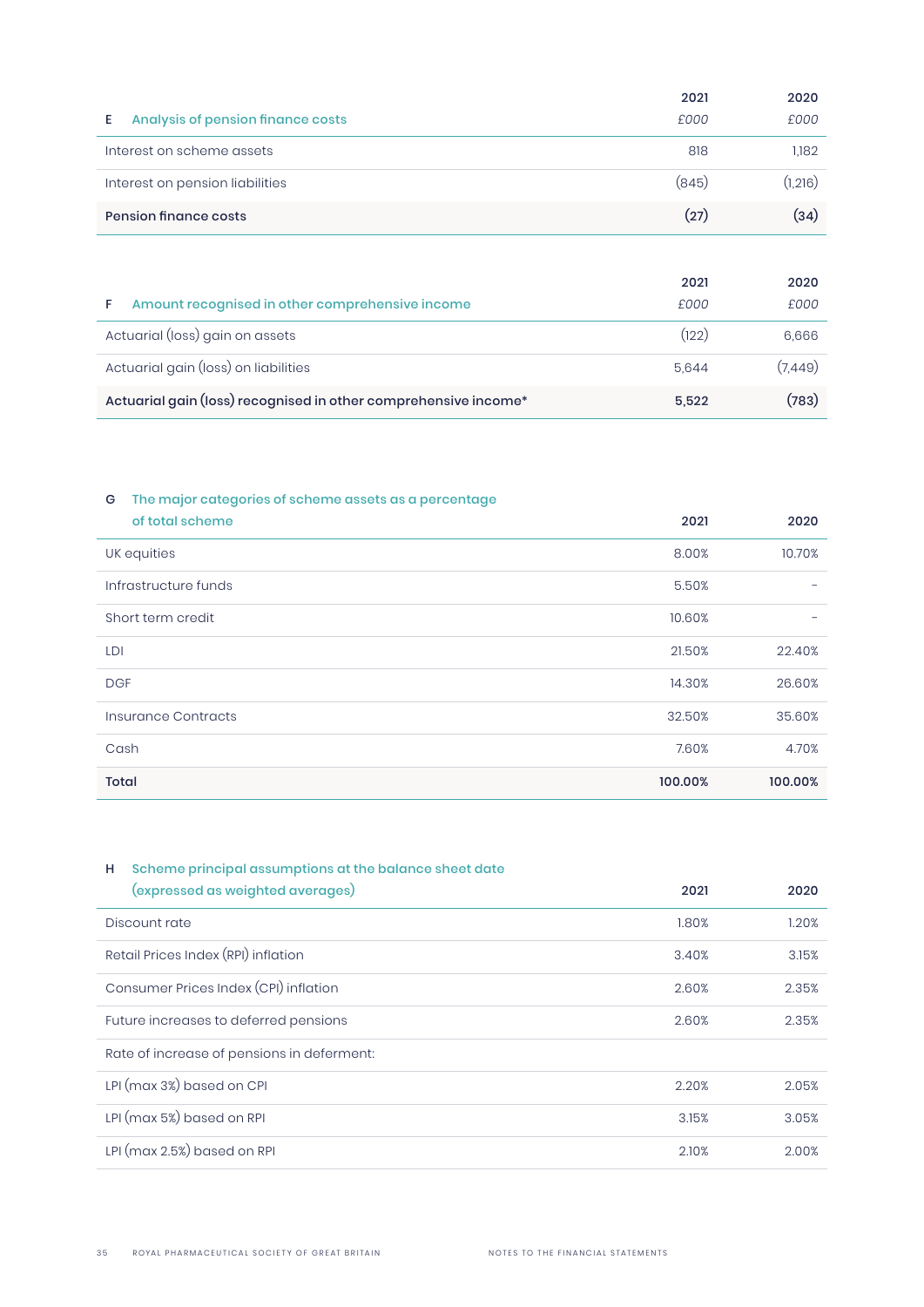| 2021     | 2020     | 2019     | 2018     | 2017      |
|----------|----------|----------|----------|-----------|
| £000     | £000     | £000     | £000     | £000      |
| 64.521   | 71.595   | 65.052   | 68.433   | 70.143    |
| (68.034) | (69.112) | (63,105) | (64.239) | (63, 878) |
| 3.513    | (2.483)  | (1.947)  | (4,194)  | (6, 265)  |
| (3,513)  | -        |          |          |           |
| 5.644    | (7.449)  | (2,785)  | 373      | (12, 833) |
| (122)    | 6.666    | 3.575    | 1.538    | 9,156     |
|          |          |          |          |           |

| Life expectancy<br>J | 2021 | 2020 |
|----------------------|------|------|
| <b>Retiring Now</b>  |      |      |
| Males                | 26.7 | 27.0 |
| Females              | 29.2 | 29.3 |
| Retiring in 20 years |      |      |
| Males                | 28.5 | 28.8 |
| Females              | 30.6 | 30.8 |

\* Capped, see commentary on page 30

# 20 Related Party Transaction

In 2021, payments for Board and Assembly related activities totalled £86,211 (2020: £87,000). These payments cover fixed allowances and expenses to undertake their roles, which may necessitate travel and accommodation to and from meetings where it is not possible or practical to participate remotely. Some members are released by employers, and certain members with extra responsibilities will be expected to represent RPS externally.

Thanks to their expertise within the pharmaceutical field, Assembly and Board members may also complete small pieces of editorial work or be engaged in the delivery of educational events on behalf of the RPS.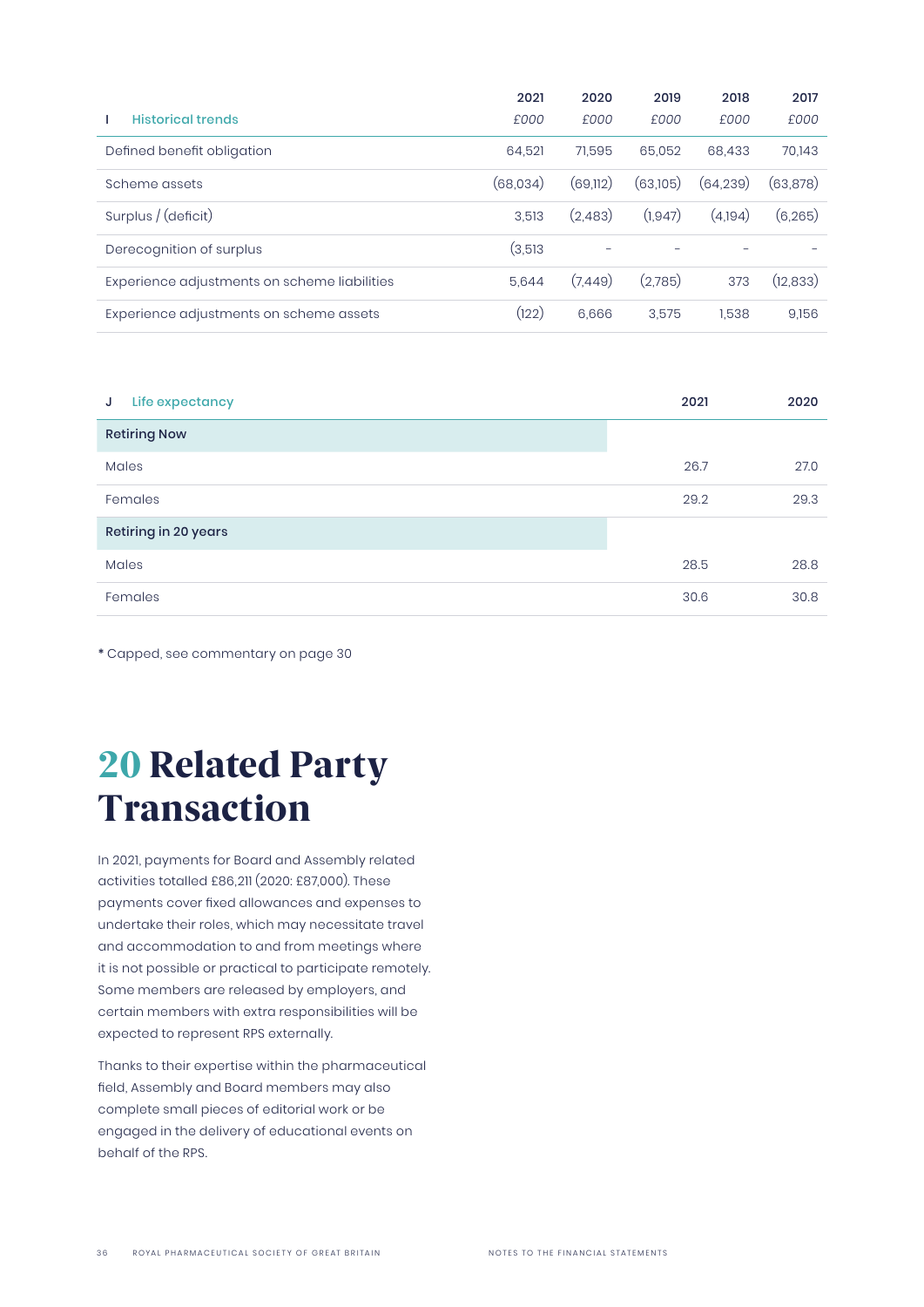# 21 Member expenses

| Member                 | <b>Position held</b>                | <b>Attendance</b><br>Fees | <b>Travel</b>            | Other                    | Total                    |
|------------------------|-------------------------------------|---------------------------|--------------------------|--------------------------|--------------------------|
| <b>John Marriott</b>   | Assembly                            | $\qquad \qquad -$         | $\overline{\phantom{a}}$ | $\qquad \qquad -$        | -                        |
| Mike Hannay            | Assembly                            | ÷,                        | $\qquad \qquad -$        | ÷,                       | ÷                        |
| Lynne Smith            | Assembly                            | 3,140                     | -                        | $\qquad \qquad -$        | 3,140                    |
| Ciara Marie Duffy      | <b>English Pharmacy Board</b>       | 804                       | $\qquad \qquad -$        | ÷,                       | 804                      |
| Tracey Thornley        | <b>English Pharmacy Board</b>       | $\qquad \qquad -$         | $\qquad \qquad -$        | $\qquad \qquad -$        | -                        |
| Ash Soni               | <b>English Pharmacy Board</b>       | $\overline{\phantom{a}}$  | $\qquad \qquad -$        | $\overline{\phantom{0}}$ | ÷                        |
| Mahendra Patel         | <b>English Pharmacy Board</b>       | $\overline{\phantom{0}}$  | $\qquad \qquad -$        | $\qquad \qquad -$        | -                        |
| Duncan Petty           | <b>English Pharmacy Board</b>       | $\overline{\phantom{a}}$  | $\overline{a}$           | $\qquad \qquad -$        | ۰                        |
| Mary Evans             | <b>English Pharmacy Board</b>       | $\qquad \qquad -$         | $\qquad \qquad -$        | $\overline{\phantom{0}}$ | -                        |
| Michael Maguire        | <b>English Pharmacy Board</b>       | 938                       | $\overline{\phantom{a}}$ | $\qquad \qquad -$        | 938                      |
| Paul Simon Summerfield | <b>English Pharmacy Board</b>       | 804                       | $\qquad \qquad -$        | $\qquad \qquad -$        | 804                      |
| <b>Brendon Jiang</b>   | <b>English Pharmacy Board</b>       | $\qquad \qquad -$         | $\qquad \qquad -$        | $\overline{\phantom{0}}$ | $\overline{a}$           |
| <b>Hemant Patel</b>    | <b>English Pharmacy Board</b>       | $\qquad \qquad -$         | $\qquad \qquad -$        | $\qquad \qquad -$        | $\overline{\phantom{a}}$ |
| Erutase Oputu          | English Pharmacy Board and Assembly | ÷                         | $\overline{\phantom{a}}$ | $\qquad \qquad -$        | $\qquad \qquad -$        |
| Alisdair Jones***      | English Pharmacy Board and Assembly | 1,876                     | $\overline{\phantom{a}}$ | $\qquad \qquad -$        | 1,876                    |
| Martin Astbury**       | English Pharmacy Board and Assembly | 13,127                    | $\overline{\phantom{a}}$ | $\overline{\phantom{0}}$ | 13,127                   |
| Sibby Buckle           | English Pharmacy Board and Assembly | 4,232                     | -                        |                          | 4,232                    |
| Sandra Gidley*         | English Pharmacy Board and Assembly | 9,392                     | $\overline{\phantom{0}}$ | 4,000                    | 13,392                   |
| Claire Anderson***     | English Pharmacy Board and Assembly | 9,641                     | 300                      | 244                      | 10,184                   |
| David Carter           | English Pharmacy Board and Assembly | 2,120                     |                          |                          | 2,120                    |
| Andre Yeung*           | English Pharmacy Board and Assembly | 8,525                     | $\overline{\phantom{0}}$ | 5,000                    | 13,525                   |
| Thorrun Govind         | English Pharmacy Board and Assembly | 6,230                     | 134                      | 126                      | 6,490                    |
| Ailsa Power            | Scottish Pharmacy Board             | 250                       | -                        | $\overline{\phantom{a}}$ | 250                      |
| Brian Addison*         | Scottish Pharmacy Board             | $\bar{\phantom{a}}$       | $\overline{\phantom{a}}$ | 2,875                    | 2,875                    |
| Lucy Dixon             | Scottish Pharmacy Board             | $\overline{\phantom{a}}$  | -                        | $\qquad \qquad -$        | $\overline{\phantom{a}}$ |
| Lola Dabiri            | Scottish Pharmacy Board             | 954                       | $\qquad \qquad -$        | $\overline{\phantom{a}}$ | 954                      |
| Tamara Cairney         | Scottish Pharmacy Board             | $\overline{\phantom{a}}$  | -                        | $\overline{\phantom{a}}$ | -                        |
| William Iain Bishop    | Scottish Pharmacy Board             | 813                       | $\overline{\phantom{0}}$ | $\overline{\phantom{a}}$ | 813                      |
| Audrey Thompson        | Scottish Pharmacy Board             | $\overline{\phantom{0}}$  | $\overline{\phantom{0}}$ | $\overline{\phantom{a}}$ | $\overline{\phantom{a}}$ |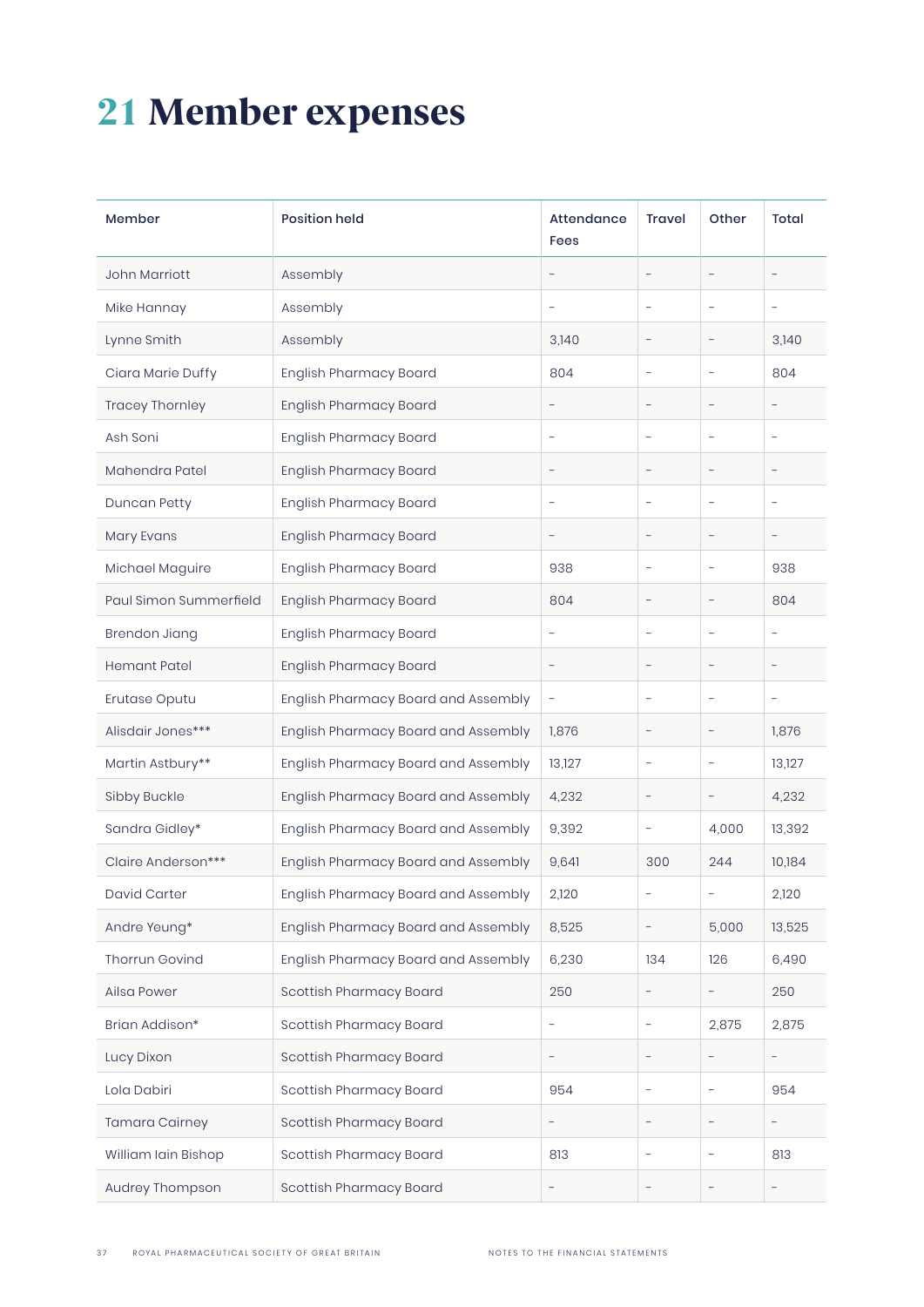| Member                      | <b>Position held</b>                    | <b>Attendance</b><br>Fees | <b>Travel</b>            | Other                    | Total                    |
|-----------------------------|-----------------------------------------|---------------------------|--------------------------|--------------------------|--------------------------|
| Jacqueline Sneddon          | Scottish Pharmacy Board                 | ÷                         | $\overline{\phantom{0}}$ | $\overline{\phantom{0}}$ | -                        |
| Alasdair Macintyre          | Scottish Pharmacy Board                 | $\qquad \qquad -$         | $\overline{\phantom{a}}$ | $\qquad \qquad -$        |                          |
| Anne Boyter                 | Scottish Pharmacy Board                 | $\overline{\phantom{a}}$  | $\overline{\phantom{a}}$ | $\overline{\phantom{0}}$ | -                        |
| Debbie Stafford             | Scottish Pharmacy Board                 | $\overline{a}$            | $\overline{\phantom{a}}$ | $\overline{a}$           | -                        |
| John McAnaw                 | Scottish Pharmacy Board                 | $\overline{a}$            | $\overline{\phantom{a}}$ | $\overline{\phantom{0}}$ | $\overline{\phantom{0}}$ |
| Catriona Sinclair           | Scottish Pharmacy Board                 | $\qquad \qquad -$         | $\overline{\phantom{a}}$ | $\qquad \qquad -$        | $\overline{\phantom{0}}$ |
| Jonathan Burton             | Scottish Pharmacy Board and<br>Assembly | 1,194                     | $\overline{\phantom{a}}$ | 23                       | 1,216                    |
| Kathleen Cowle              | Scottish Pharmacy Board and<br>Assembly |                           |                          |                          | $\overline{\phantom{0}}$ |
| <b>Ewan Black</b>           | Scottish Pharmacy Board and<br>Assembly | 1,313                     | $\overline{\phantom{a}}$ |                          | 1,313                    |
| Andrew Carruthers*          | Scottish Pharmacy Board and<br>Assembly | 1,742                     | $\overline{\phantom{a}}$ | 1,250                    | 2,992                    |
| Sudhir Sehrawat             | Welsh Pharmacy Board                    | 768                       | $\overline{\phantom{a}}$ | $\overline{\phantom{0}}$ | 768                      |
| <b>Robert Davies</b>        | Welsh Pharmacy Board                    | 268                       | $\overline{\phantom{a}}$ | 60                       | 328                      |
| <b>Helen Davies</b>         | Welsh Pharmacy Board                    | ÷,                        | $\overline{\phantom{a}}$ | $\overline{\phantom{0}}$ | $\overline{\phantom{0}}$ |
| Gareth Hughes               | Welsh Pharmacy Board                    | $\overline{\phantom{0}}$  | $\overline{\phantom{a}}$ | $\overline{\phantom{0}}$ | -                        |
| <b>Richard Evans</b>        | Welsh Pharmacy Board                    | 1,992                     | $\overline{\phantom{a}}$ | 79                       | 2,071                    |
| Dylan Jones                 | Welsh Pharmacy Board                    | 768                       | $\overline{\phantom{a}}$ | 75                       | 843                      |
| <b>Elanor Thomas</b>        | Welsh Pharmacy Board                    | 536                       | $\overline{\phantom{a}}$ | $\overline{\phantom{0}}$ | 536                      |
| Eleri Wyn Schiavone         | Welsh Pharmacy Board                    | $\overline{a}$            |                          | 95                       | 95                       |
| Geraldine Mary<br>McCaffrey | Welsh Pharmacy Board                    | 536                       | $\overline{\phantom{a}}$ |                          | 536                      |
| Paul Harris                 | Welsh Pharmacy Board                    | $\qquad \qquad -$         | $\overline{\phantom{a}}$ | $\overline{\phantom{a}}$ | $\overline{\phantom{0}}$ |
| Jodie Gwenter               | Welsh Pharmacy Board                    | $\overline{a}$            | $\overline{\phantom{a}}$ | $\overline{\phantom{0}}$ | ۳                        |
| Adam Mackridge              | Welsh Pharmacy Board                    | $\qquad \qquad -$         | $\qquad \qquad -$        | $\overline{\phantom{0}}$ | $\overline{\phantom{0}}$ |
| Jamie Hayes                 | Welsh Pharmacy Board and Assembly       | $\overline{\phantom{a}}$  | $\qquad \qquad -$        | $\overline{\phantom{0}}$ | ۳                        |
| Cheryl Way                  | Welsh Pharmacy Board and Assembly       | $\overline{\phantom{a}}$  | -                        | -                        | $\overline{\phantom{0}}$ |
| Ruth Mitchell               | Welsh Pharmacy Board and Assembly       | $\overline{\phantom{a}}$  | $\overline{\phantom{a}}$ | $\overline{\phantom{0}}$ | ۳                        |
| Suzanne Scott-Thomas        | Welsh Pharmacy Board and Assembly       | $\overline{\phantom{a}}$  | $\overline{\phantom{a}}$ | $\overline{\phantom{0}}$ | $\overline{\phantom{0}}$ |
| <b>Grand total</b>          |                                         | 71,960                    | 434                      | 13,827                   | 86,221                   |

\* Attendance amounts include other pieces of work undertaken, such as Community Pharmacy Consultation Service (CPCS) facilitation.

- \*\* Amounts include stipend as a member of the Publishing Board.
- \*\*\* Attendance fees are paid direct to the Member's employer.